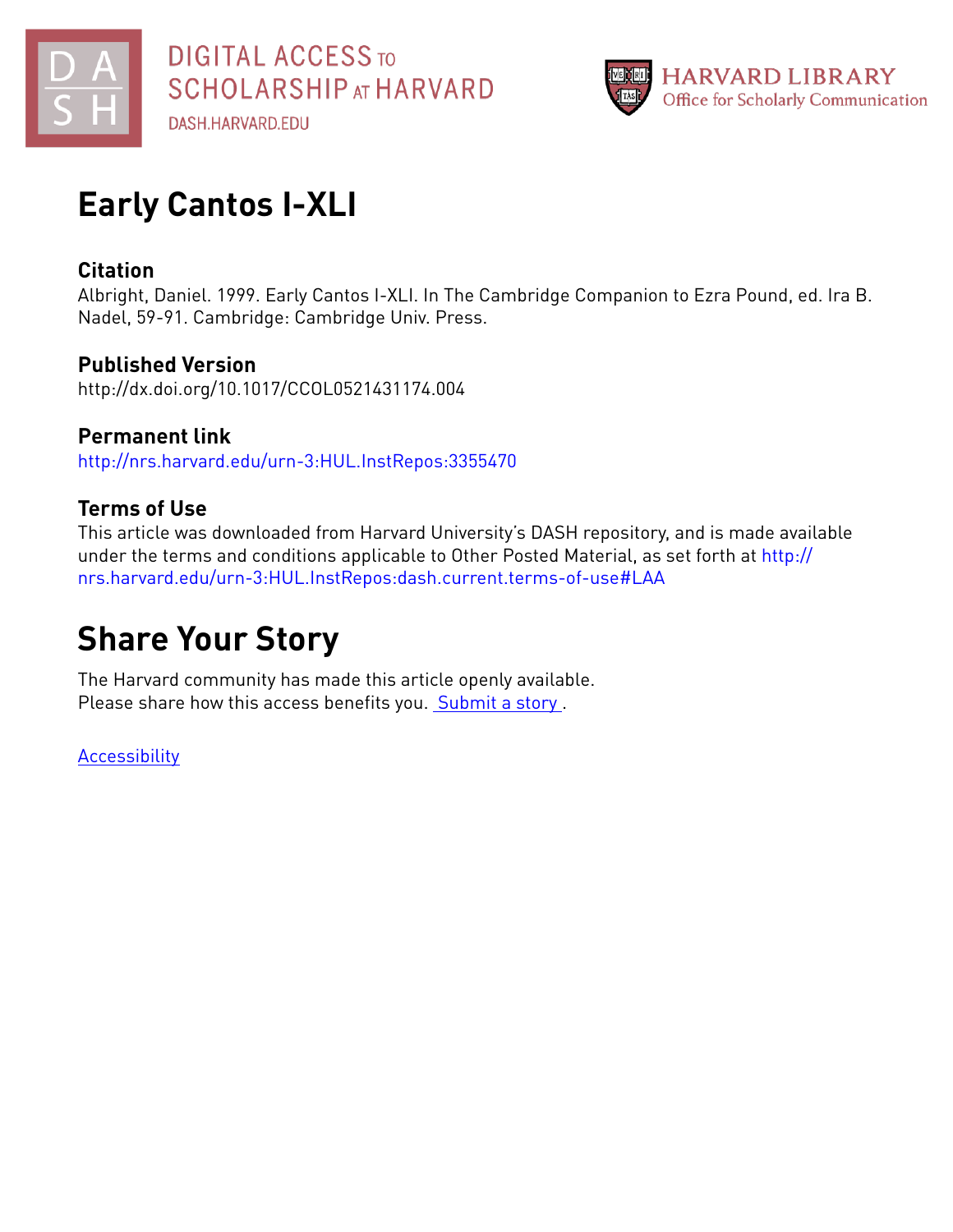#### Albright, p. 1

Published in *The Cambridge Companion to Ezra Pound*. Cambridge: Cambridge UP, 1999. 59- 91.

**Daniel Albright University of Rochester**

## EARLY CANTOS I-XLI

Here begins the great unwieldy poem, all light and mud, to which Ezra Pound devoted much of his life. It was the work of a poet too ambitious, too afraid of being cramped, to work according to a plan. Instead of a plan, Pound devised new Cantos out of his schemes to make sense of his of old Cantos, so that the story of the Cantos comprises two intertwined stories, one concerning Pound's writing of the poem, the other concerning Pound's interpretations of what he had already written.

This twin story begins in 1915, when Pound was thirty years old, and felt that it was time to write a grand poem worthy of Homer and Dante. As early as 1909, Pound told his mother that he intended to write an epic; but he was not immediately certain how to proceed. In 1915 he wrote a long poem, ultimately published in 1917 in *Poetry* magazine as *Three Cantos*--a poem quite different from any of the cantos as we know them today. It is characteristic of Pound that he had to erase the beginning of the Cantos, since his whole career is a structure of reinterpretation, often of repudiation, of his earlier work. The sequence of Pound's Cantos feels like a live thing, interrogating itself, casting off outworn versions of itself.

In 1915, Pound could already present himself as the most versatile and accomplished translator in English: even today, translations of Old English tend to echo (or play off) the abrupt, overstressed voice that Pound established in 1911 in "The Seafarer" ("Known on my keel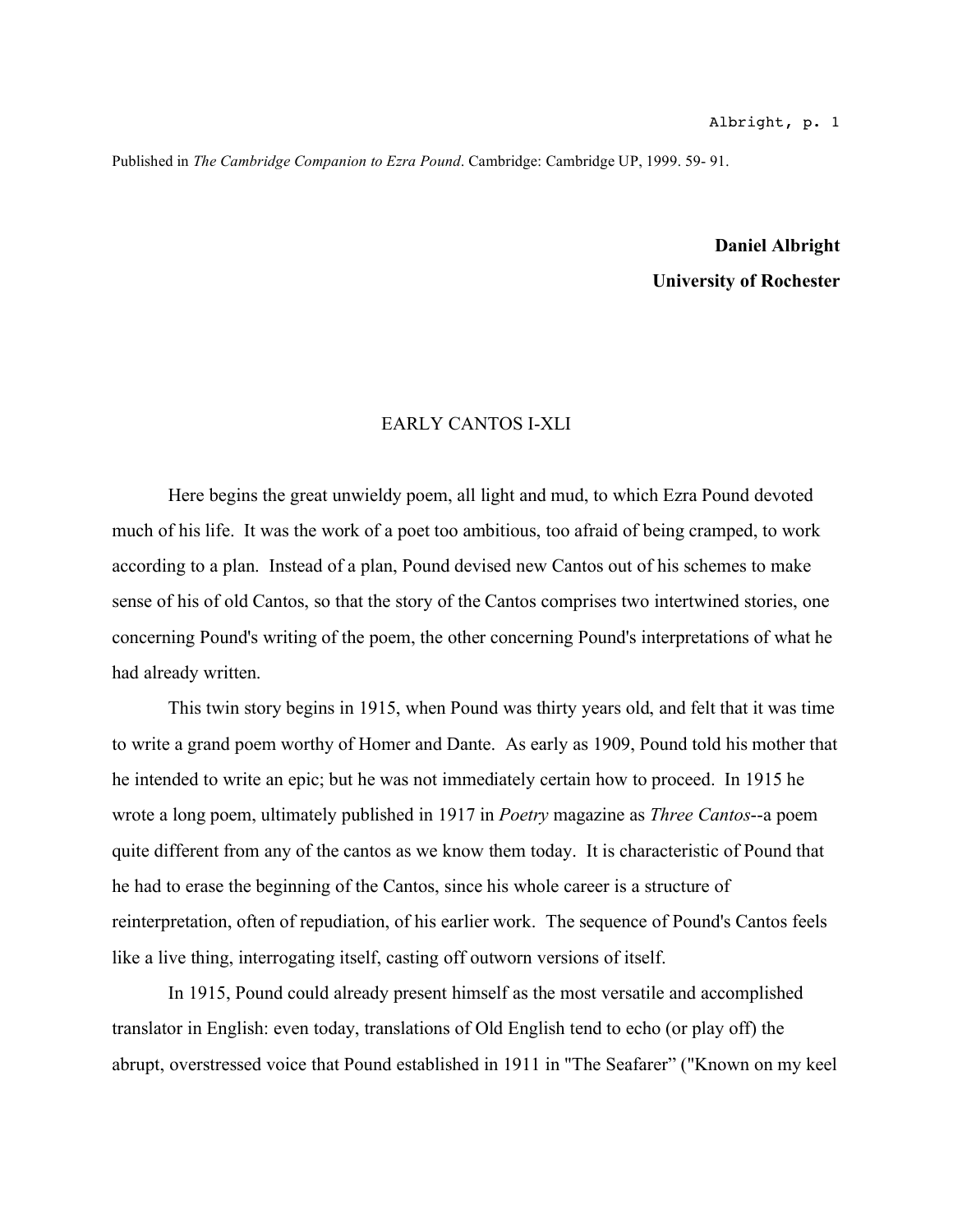many a care's hold, / And dire sea-surge, and there I oft spent / Narrow nightwatch nigh the ship's head"); and the Chinese translations of his 1915 volume *Cathay* seemed to display a delicacy of diction new to our language. But Pound's original work was less prepossessing. He had written some fine passages in a somewhat nervously archaic idiom, as well as many of the small, tense, sometimes satirical poems, not at all archaic, that were to be collected in the volume *Lustra* (1916), such as "In a Station of the Metro" (1913). In 1914 Pound explained his compositional procedure:

Three years ago in Paris I got out of a "Metro" train at La Concorde, and saw suddenly a beautiful face, and then another and another, and then a beautiful child's face, and then another beautiful woman, and I tried all that day to find words for what this had meant to me, and I could not find any . . . And that evening, as I went home along the Rue Raynouard, I was still trying, and I found, suddenly, the expression. I do not mean that I found words, but there came an equation . . . not in speech, but in little splotches of colour. It was just that--a "patttern," or hardly a pattern, if by "pattern" you mean something with a repeat in it. . . . if I had the energy to get paints and brushes and keep at it, I might found a new school of painting, of "non-representative" painting, a painting that would speak only by arrangements of colour. . . .

The "one image poem" is a form of super-position, that is to say it is one idea set on top of another. I found it useful in getting out of the impasse in which I had been left by my Metro emotion. I wrote a thirty-line poem, and destroyed it because it was what we call work "of second intensity." Six months later I made a poem half that length; a year later I made the following *hokku* [haiku]-like sentence:--

"The apparition of these faces in the crowd:

# Petals, on a wet, black bough." (*EPVA*, pp. 203-5)

By eliminating all but the hardest kernel, Pound hoped to find the minimum unit of poetic expression. But this technique, basic to the Imagist movement that Pound helped to establish,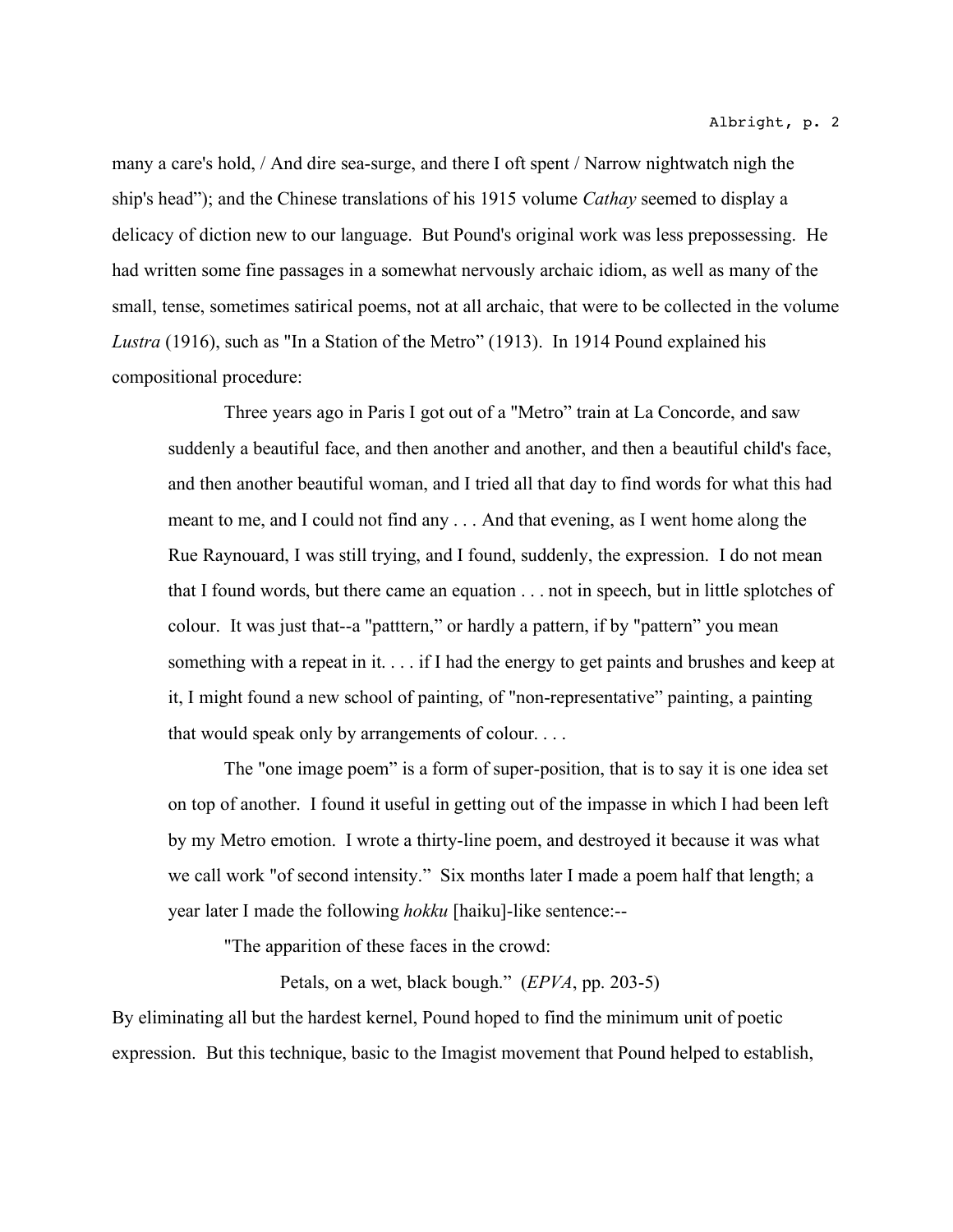Albright, p. 3

did not seem promising for an epic poem.

Almost as soon as the Imagist movement began, Pound sought for ways of extending the poetic image without losing its concentration. The Vorticist movement of 1914 sought ways of embodying in a poem, not just the image itself, but the *process* through which the image was conceived and transmitted: "The image . . . is a radiant node or cluster; it is what I can, and must perforce, call a VORTEX, from which, and through which, and into which, ideas are constantly rushing. In decency one can only call it a VORTEX" (*EPVA*, p. 207). The notion of a whirl of ideas fining themselves down, focusing on some central point, seems more useful to an epic poet than the notion of an interminable gallery of terse and disconnected images--pattern-units in the absence of a pattern. But how was Pound to write an epic in the form of a tornado?

#### *Three Cantos* (1917)

In a sense, the Pound of 1915 did not want to ask himself such questions; he simply wanted to write, and to write without any particular sense of a model. His very choice of the word *canto* to describe his poem is intriguing. *Canto* is simply an Italian word for song, but in English it suggests a chunk of a single long poem, such as Homer's *Odyssey* or Dante's *Divine Comedy*. But Pound used the word ambiguously: the English sense is not quite right, for the theme of the whole, the form of the whole, the destination of the whole--none of these was determined when he began; the whole was to be a construct of the parts, and so each Canto had to claim a certain independence, a certain authority in solitude. And the Italian sense is not quite right either, for the song-like passages are intermixed with material extremely hard to sing, such as excerpts from the letters of Thomas Jefferson. The word *canto* is an impudence: an allegation of a comprehensiveness of design that was never likely to be evident--though Pound hoped that some day, somehow, it would be achieved; and an allegation of music that indeed can be heard, but only fitfully, as if the whole poem were a transcript of a radio broadcast that kept losing the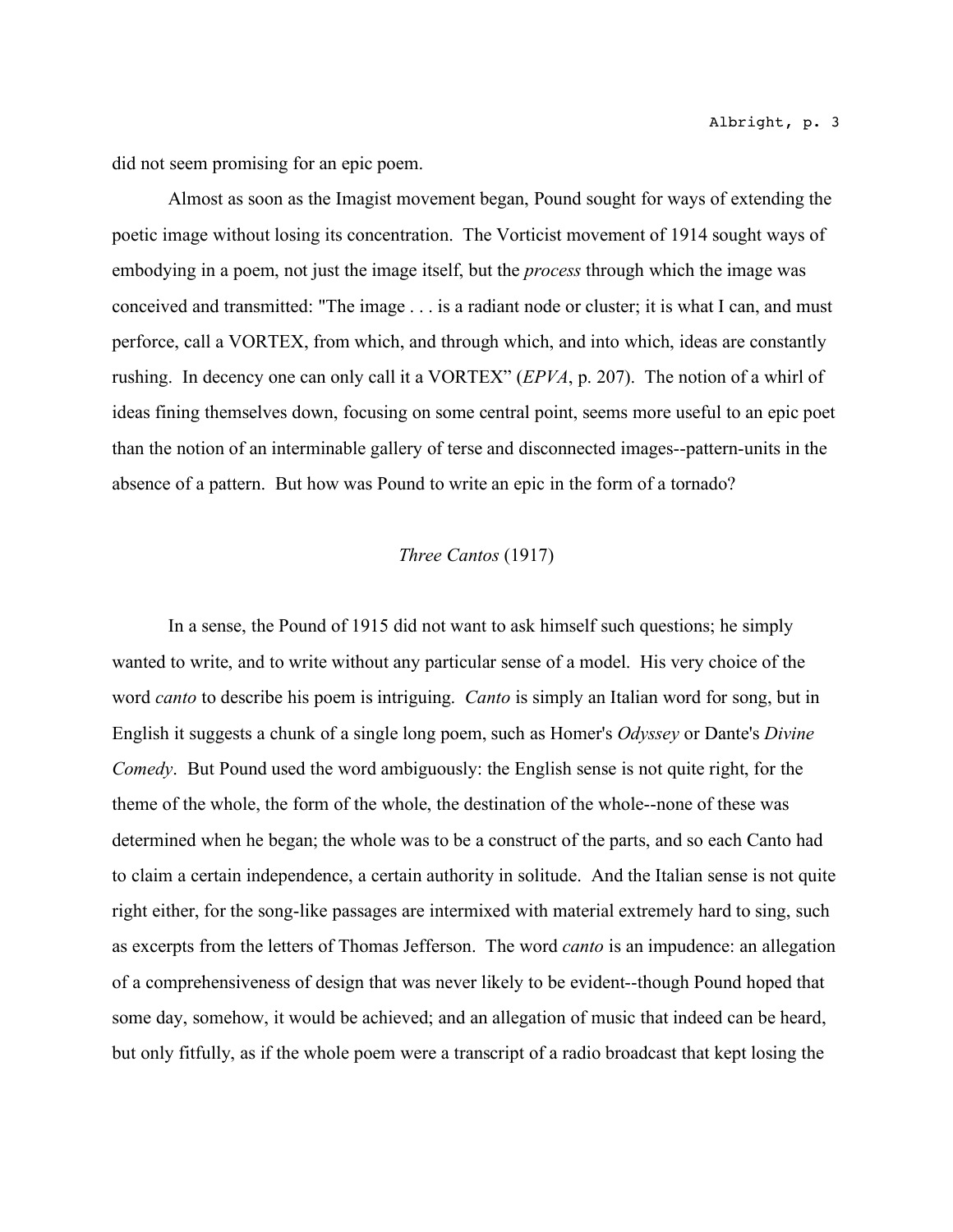proper channel, dissolving into static, or into the blare of the aggressive wrong stations occupying a bandwidth close to the faint right station.

The choice of the word *canto* arouses certain expectations in the reader, perhaps most of all that expectation that the poem is a *Divine Comedy* for the Modernist age. Pound sometimes invited this, and sometimes resisted this. In 1915 Pound wrote, "I am working on a long poem which will resemble the Divina Commedia in length but in no other manner . . . it will prevent my making any money for the next forty years, perhaps" (*P/ACH*, p. 120); but in 1917, when Harriet Monroe was printing (contrary to his wishes) *Three Cantos* in installments, Pound wrote, "Have at last had a letter from Harriet, consenting to print the Divina Commedia, in three sections" (*P/ACH*, p. 223). The premise of Dante's poem, of course, is a series of interviews between a character named Dante, a tourist in the afterlife during the year 1300, and various dead souls, whose torture or beatitude takes the form of a certain expressive urgency: they boast, they exhort, they weep, they sing. There are a few passages in Pound's Cantos which closely follow Dante's premise:

Exuded the great usurer Geryon, prototype of Churchill's bankers. And there came singing Filippo Tomaso in rough dialect, with h for c, all right, I am dead, but do not want to go to heaven, I want to go on fighting & I want your body to go on with the struggle. And I answered: "my body is already old, I need it, where wd. I go? But I will give you a place in a Canto ... & leave the talking to me. And let me explain, sing of the eternal war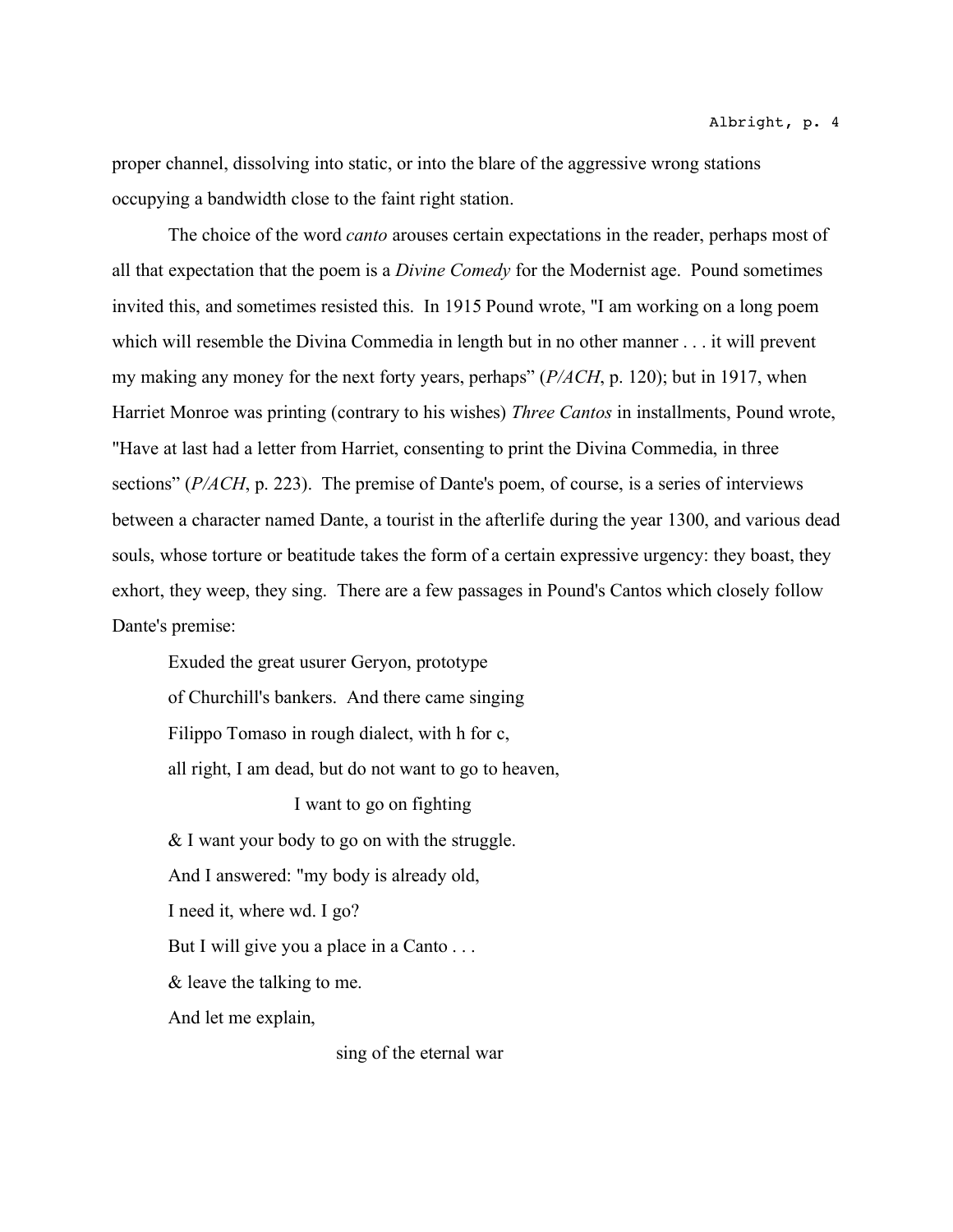#### between light and mud. (*C* LXXII/432)

But this eerie encounter between Pound and the Futurist Marinetti occurs in a late Canto, from 1944, originally written in Italian, as if Pound could become Dante only by abandoning the English language. In the early Cantos, we behold glimpses of the torsions of hell and the opalescences of heaven, as Dante conceived them, but Pound's structural technique owes little to Dante.

Pound was reluctant to shape his poem according to classical or medieval European models; and he was also reluctant to shape his poem according to extremely up-to-date Modernist models. The appearance of Marinetti in Canto LXXII suggests, not only an alternate, unwritten version of the Cantos in the style of Dante, but another possible version that Pound might have considered and rejected: Cantos in the style of Marinetti. In 1915, when Pound was beginning the project, Europe was full of experiments in making language look like pictures: in 1914 Apollinaire had begun his *Calligrammes* (originally called *idéogrammes lyriques*), and Marinetti published his *Zum Tumb Tuum*. Apollinaire's early calligram *Lettre-océan* shows sentences radiating across the page from a center, like radio transmissions from the Eiffel tower; and a page of Marinetti's book takes the words *PALLONE FRENATO TURCO* (Turkish captive balloon) and prints them in a circle, from which dangle vertical lines of print, representing the ropes that tie the balloon down. In the 1910s Pound tended to be contemptuous of Marinetti, and suspicious of the French experiments with poetic ideograms; on the other hand, he regarded Chinese as a language blessed by its pictorial specificity of meaning, and he noted with awe that the sculptor Gaudier-Brzeska was so sensitive to design that, without having studied Chinese, he could read its ideograms, through sheer power to destylize the signs into pictures (*CWC*, p. 31; *ABCR*, p. 21). The Modernist hope of shaping language into typographic forms through which the eye can *see* the meaning of the text informs some passages in the Cantos:

For the procession of Corpus

come now banners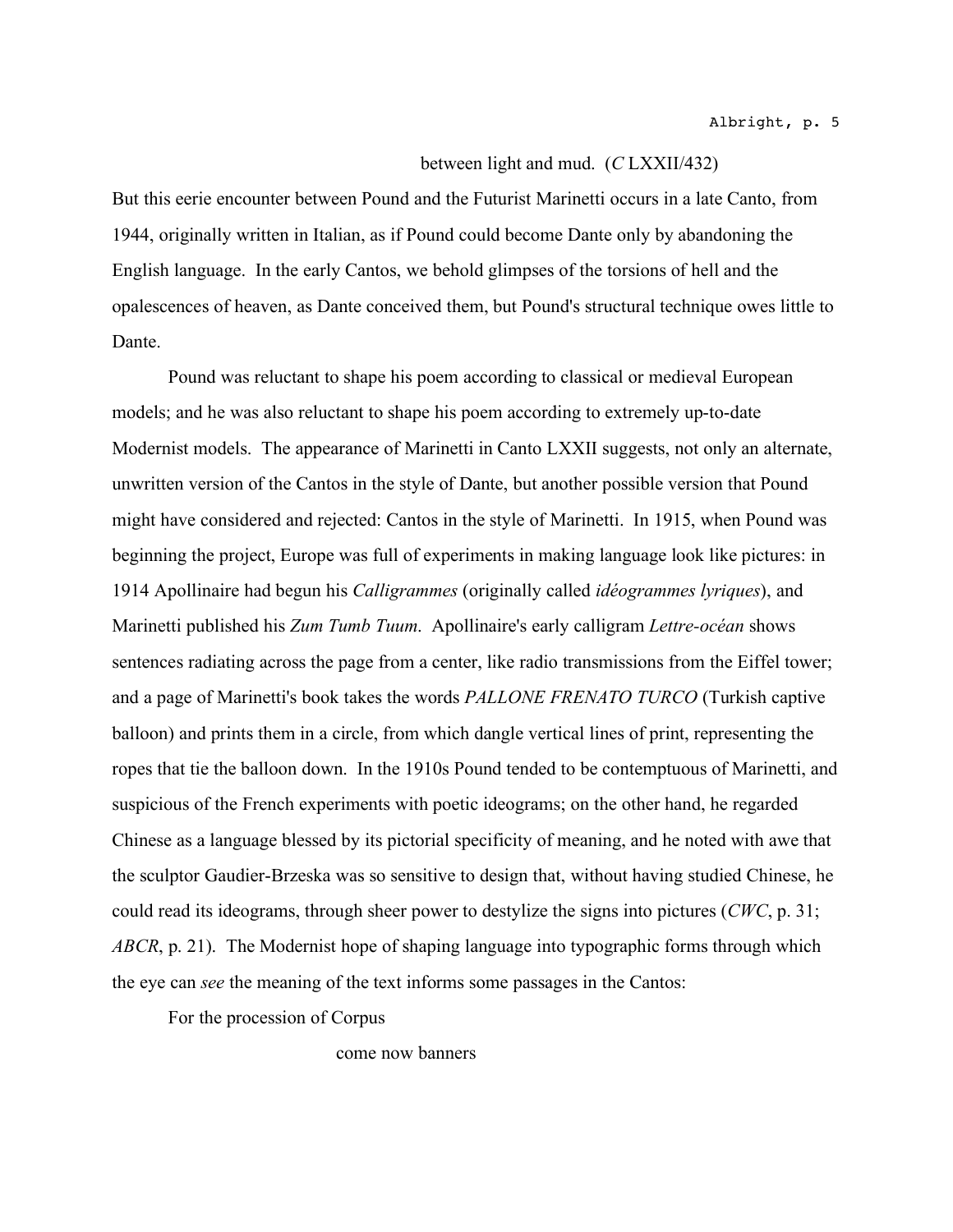comes flute tone

to new forest,

thick smoke, purple, rising

bright flame now on the altar

the crystal funnel of air

out of Erebus, the delivered,

Tyro, Alcmene, free now, ascending

e i cavalieri

ascending,

no shades more,

lights among them, enkindled . . . (*C* XC/628-29)

Here is a passage arranged in the shape of a vortex, through which and into which ideas constantly rush: the syntax, the spatial arrangement of the words, seem to shape a funnel on the page, as the participles at the line-breaks push the verbal flow back to the left-hand margin. But this is from a very late Canto, published in 1955--in many of the late Cantos, Pound seems to be experimenting with compositional procedures unused in the bulk of the poem. For the most part, neither Dante nor Marinetti, neither the old nor the modish, gave Pound what he needed for his great project.

Despite Pound's unwillingness to limit his field of poetic operation by planning, *Three Cantos* (1917) did make use of a model--a model that no other poet on earth would have chosen as the basis of a long Modernist poem: *Sordello* (1840), an overwhelmingly ambitious poem by the very young Robert Browning, published at his father's expense. *Sordello* soon became a byword for gnarled and willful obscurity; Tennyson noted that he could understand only two of the poem's approximately six thousand lines, the very first ("Who will, may hear Sordello's story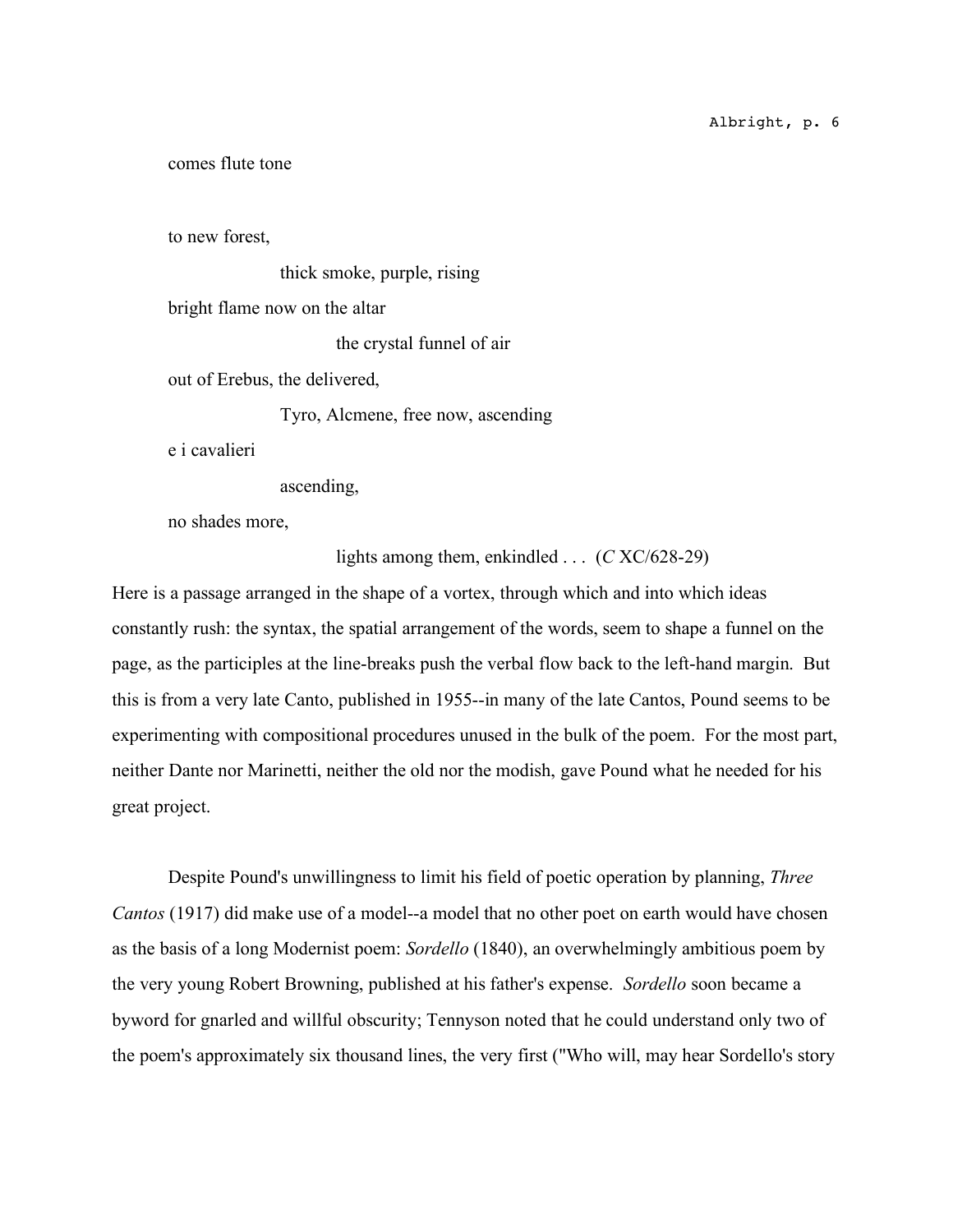told") and the very last ("Who would has heard Sordello's story told")--unfortunately, he felt, both lines were lies (Martin, *Tennyson: The Unquiet Heart*, p. 302). Still, the first words given to the world from Pound's Cantos consisted of a tribute to *Sordello*:

Hang it all, there can be but one *Sordello*! But say I want to, say I take your whole bag of tricks, Let in your quirks and tweeks, and say the thing's an art-form Your *Sordello*, and that the modern world Needs such a rag-bag to stuff all its thought in; Say that I dump my catch, shiny and silvery As fresh sardines flapping and slipping on the marginal cobbles? (I stand before the booth, the speech; but the truth Is inside this discourse--this booth is full of the marrow of wisdom). Give up th' intaglio method. (Bush, *Genesis*, p. 53)

The ejaculative, impertinent tone of this passage is itself borrowed from Browning--but Browning's persona was only one of several features that attracted Pound to *Sordello*. Pound liked Browning's way of resurrecting the past--the historical Sordello was a thirteenth-century troubadour who eloped with Cunizza da Romana, a nobleman's wife--by means of a modern intermediary, who dramatizes himself in the act of dramatizing long-extinct characters. Indeed Browning introduces himself to the reader as a sort of professor dressed like a clown:

Motley on back and pointing-pole in hand . . .

So, for once I face ye, friends . . .

Confess now, poets know the dragnet's trick,

Catching the dead, if fate denies the quick . . .

What heart

Have I to play my puppets . . . ? (*Sordello* I 30, 31, 35-36, 71-71)

Throughout the *Three Cantos*, Pound, following the Browningesque model of puppet-master,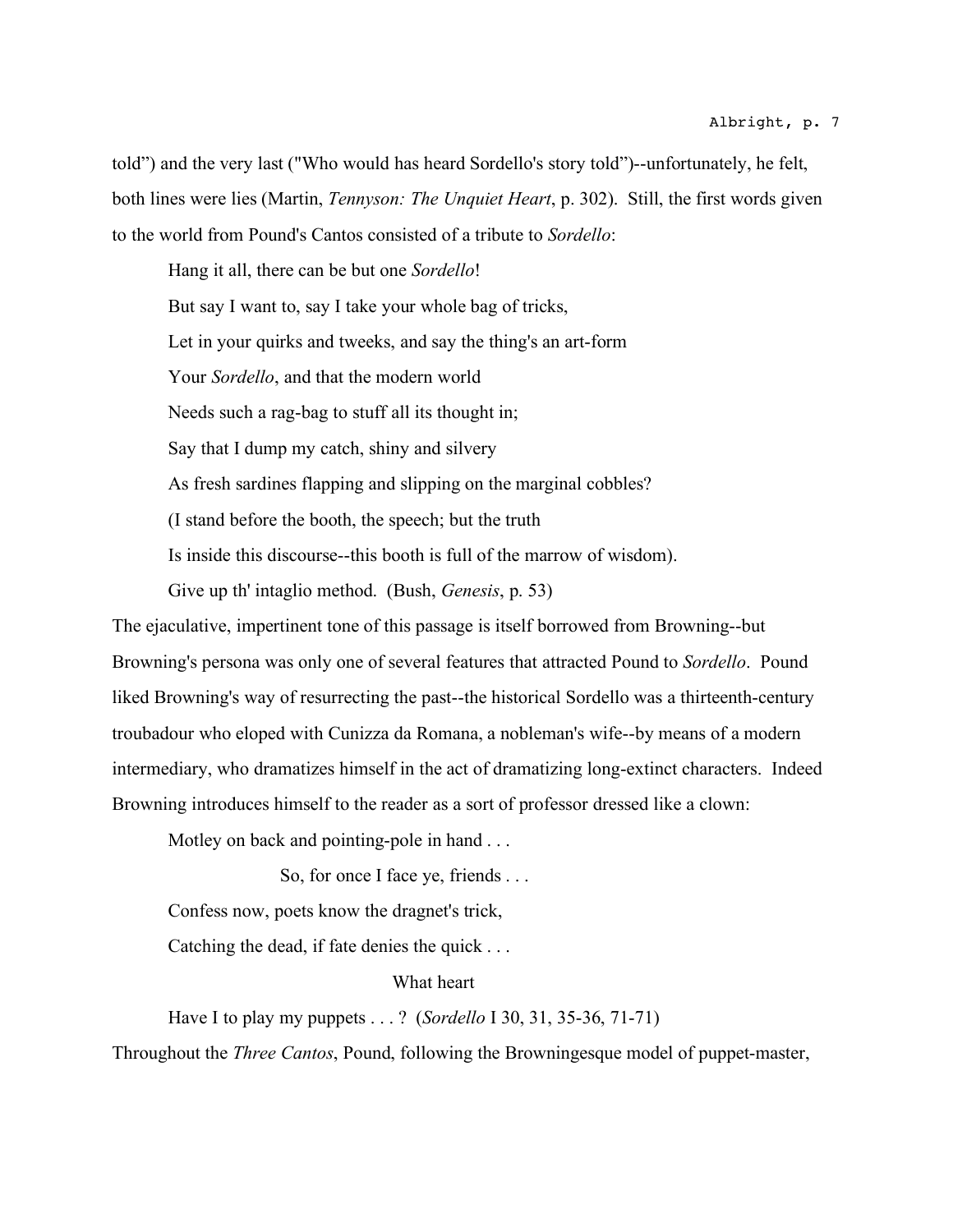plays the genial but erratic impresario, making his pretty merchandise dance for public admiration--glances at the pomp of Italian and Spanish parades, snatches from Catullus and the story of el Cid, memories of his 1908 trip to Venice, all shot through with visions of old gods taking shape in the air. It is a self-conscious, theatrical sort of poetizing, which at last terminates in the third of the *Three Cantos*, when the poet opens an old book, Andreas Divus's Latin translation (1538) of the *Odyssey*, and gently complains about the hard work of translating, whether from Latin or Provençal:

I've strained my ear for *-ensa*, *-ombra*, and *-ensa* And cracked my wit on delicate canzoni--

Here's but rough meaning:

"And then went down to the ship, set keel to breakers,

Forth on the godly sea;

We set up mast and sail on the swarthy ship . . . (Bush, *Genesis*, pp. 69-70) The reader will recognize the section in quotation marks as a draft of Canto I, as it would appear in *A Draft of XVI Cantos* (1925), and as it appears today. During the eight years between the composition of *Three Cantos* and the recasting of Canto I in 1923, a tremendous reorientation had occurred in Pound's poetics; and his idea of what a Canto was had shifted so greatly that he found himself simply emancipating the translation of Odysseus's descent to Hades from all the masses of prefatory material. Pound took a flensing knife to *Three Cantos*; but in order to do so he needed to devise a clear principle for distinguishing meat from blubber.

*Three Cantos* is a work with deep focal field. In the foreground is the poet, the showman with his sardines; in the middle ground are exhilarating landscapes, like those Tuscan climes where "The senses at first seem to project for a few yards beyond the body" (*LE*, p. 152); in the background is a tissue of reminiscence of art and literature, from Botticelli to Egyptian inscription. In 1915 Pound conceived an epic as a careful mediation between a central consciousness surrounding, animating, swirling into, receding from, the brief stories and the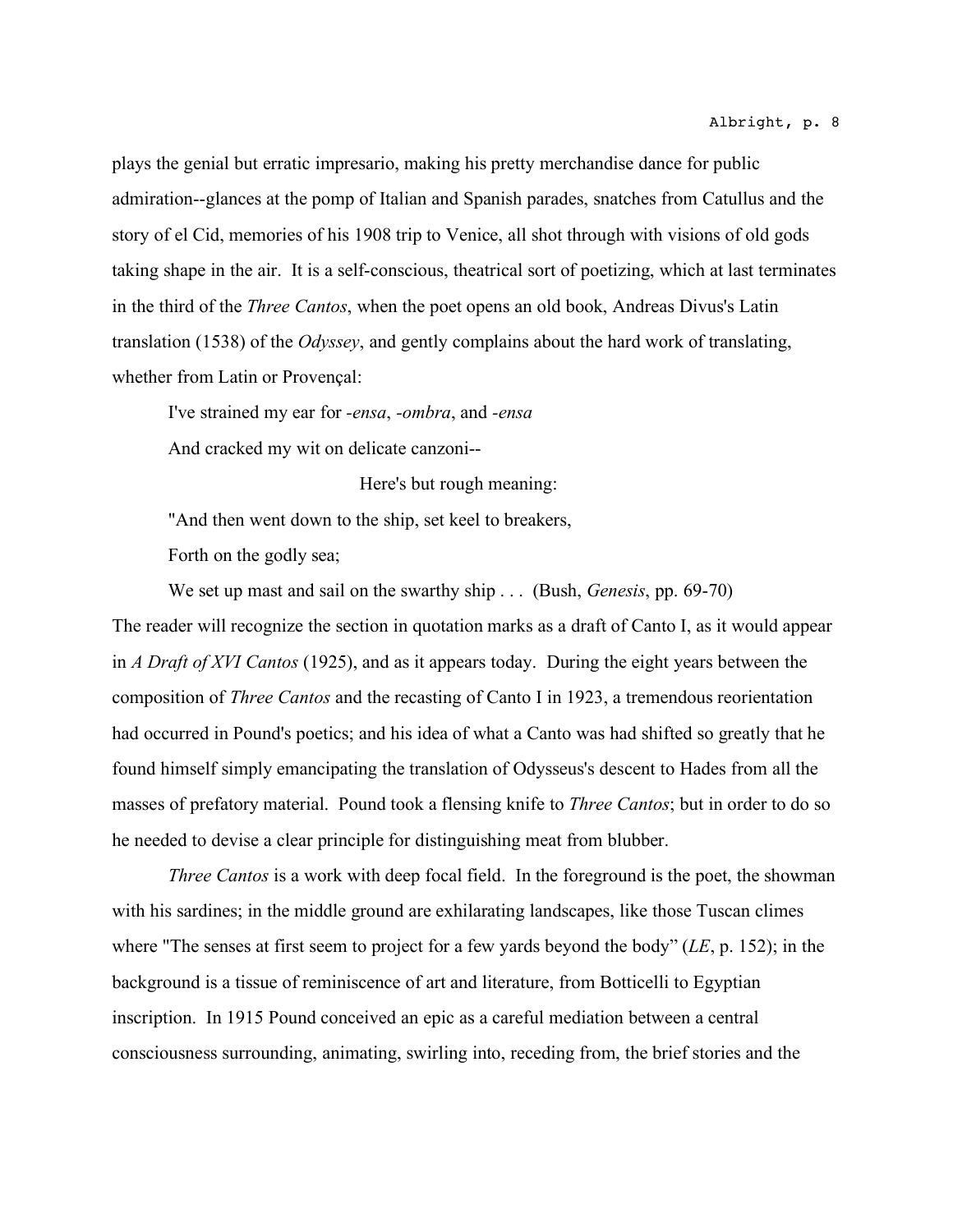descriptions of the text--as Joyce put it in *A Portrait of the Artist as a Young Man*, to be published the following year, in the epic "The personality of the artist passes into the narration itself, flowing round and round the persons and the actions like a vital sea" (p. 214). Pound regarded his work as something far choppier, more discontinuous, than the old epics--as he expostulated to Browning in *Three Cantos* I,

You had one whole man?

And I have many fragments, less worth? . . .

Ah, had you quite my age, quite such a

beastly and cantankerous age?

You had some basis, had some set belief. (Bush, *Genesis*, p. 54)

But Pound may have felt that the very fragmentariness of the modern age required the emollience of a clearly present core sensibility, absorbing all the fragments into a single matrix, preventing their rough edges from cutting the reader. Pound compared the *Three Cantos* to a "rag-bag"; one might also think of chunks of fruit suspended in the jello of the poet's mind.

But there were certain obvious dangers in entrusting the great project of one's life to a model of fragments stuck in a rag-bag. Any fragment, any bright pebble that catches the eye, is as good as any other, unless some method can be found for discriminating the Luminous Detail (*SP*, p. 22) from the general muck. And just as the contents of the Cantos were looking ominously random, so the coordinating sensibility, the mind of Pound, also seemed incoherent. Poggio, in Pound's dialogue "Aux Etuves de Wiesbaden" (1918), notes "They ruin the shape of life for a dogmatic exterior. . . . I myself am a rag-bag, a mass of sights and citations, but I will not beat down life for the sake of a model" (*PDD*, p. 102). This makes a noble affirmation of a shapeless self and codeless conduct--but it seems to lead to the opposite of art, insofar as art represents selection, intensification, concinnity. In 1920 Pound reviewed the list of personae in his poetry, and noted that, while Propertius, the Seafarer, and Mauberley "are all 'me' in one sense; my personality is certainly a great slag heap of stuff which has to be excluded from each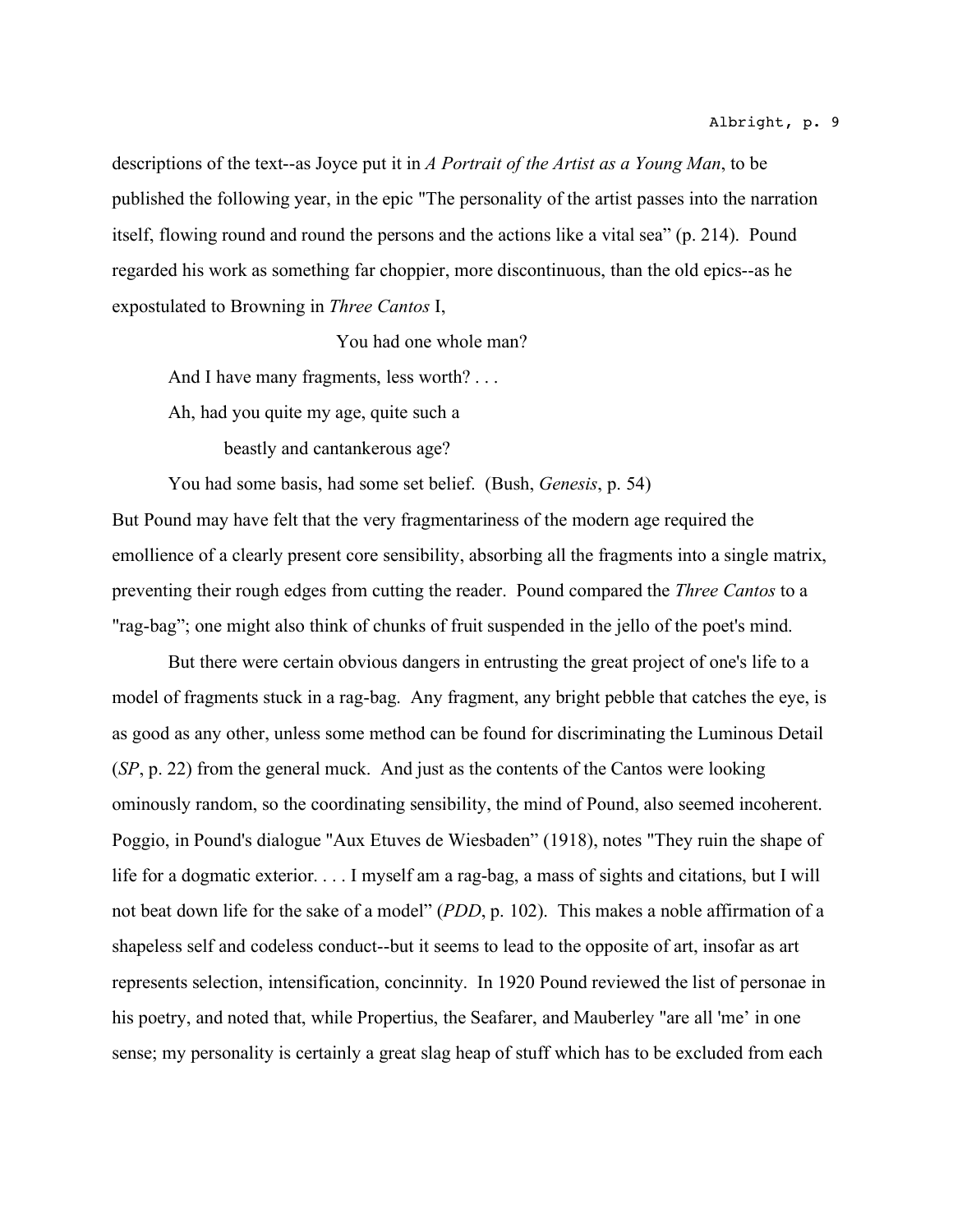of th[ese] crystalizations" (*P/F*, p. 42). At that time Pound was trying to decide how to proceed with the Cantos, and it is easy to see why he was uncertain: no single persona was inclusive enough to be the Sordello of the Modernist age; but to present the whole "slag heap" was simply to present something bulging and ugly, the detritus of self instead of the informing force. The road of the *Three Cantos* leads to self-insistence, gigantism, Wagnerian opera, and general uffishness and whiffling--not the goals that Pound sought. Instead of giving up the intaglio method--carefully chiseled art--Pound needed to find a way of integrating epic aspirations with incisive design.

# Cantos IV-VII (1919)

The Cantos got on the right path (from Pound's point of view) in 1919, when he wrote Canto IV--the first Canto that he regarded as capable of standing in the finished sequence, although it too was revised to some degree. Canto IV has an entirely different texture from the *Three Cantos* of 1917.

Instead of the carefully modeled perspective drawing of the *Three Cantos*, where the reader is oriented in psychological space, we now have a flat field. The poet, the events, the literary allusions, all co-exist on the same plane:

And she went toward the window and cast her down,

"All the while, the while, swallows crying:

Ityn!

"It is Cabestan's heart in the dish."

"It is Cabestan's heart in this dish?

"No other taste shall change this."

And she went toward the window,

the slim white stone bar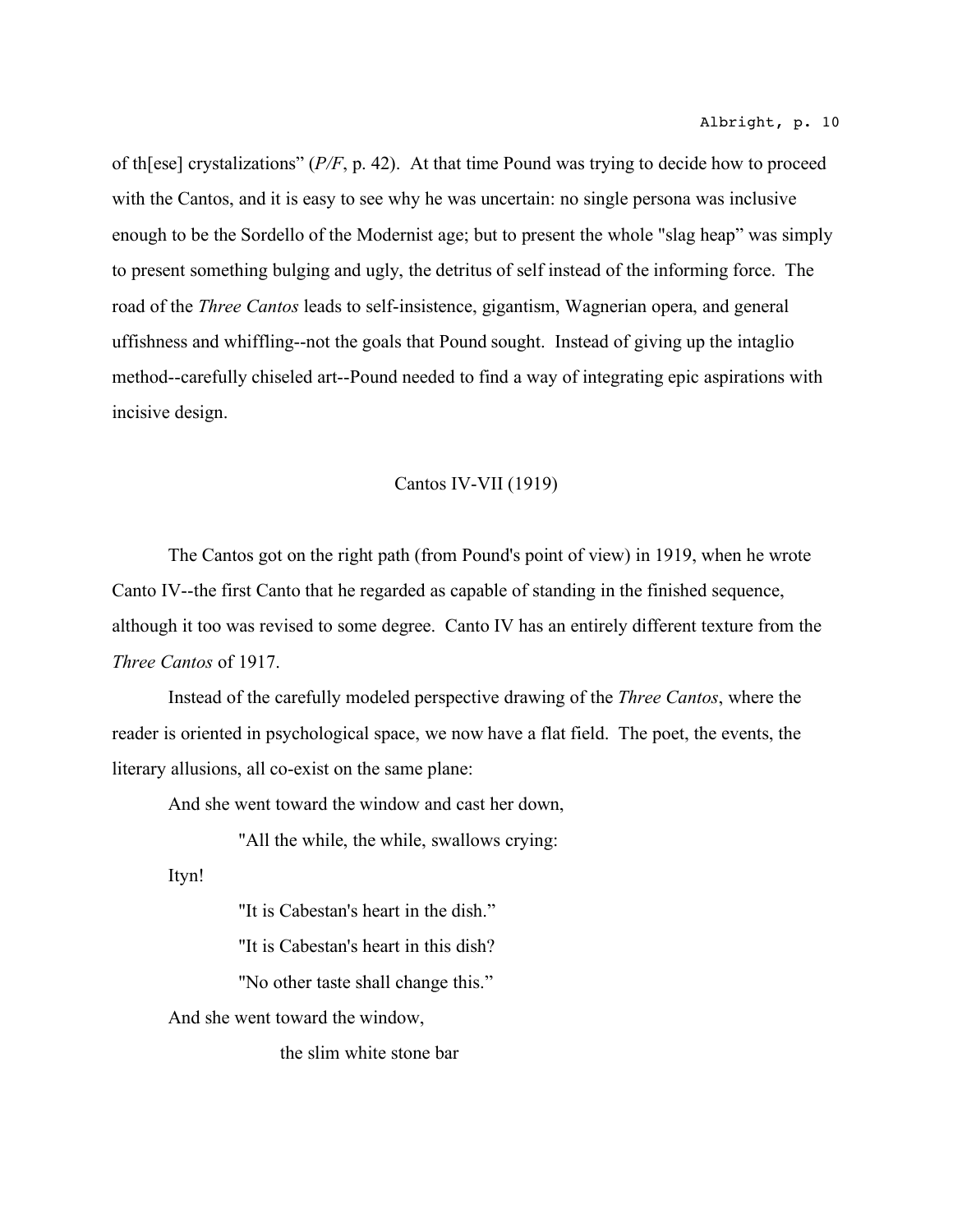Making a double arch . . .

and the wind out of Rhodez

Caught in the full of her sleeve.

. . . the swallows crying:

'Tis. 'Tis. Ytis! . . .

Then Actæon: Vidal,

Vidal. It is old Vidal speaking,

stumbling along in the wood . . .

The pine at Takasago

grows with the pine of Isé!

The water whirls up the bright pale sand in the spring's mouth

"Behold the Tree of the Visages!" . . .

The Centaur's heel plants in the earth loam.

And we sit here...

there in the arena...  $(C IV/13-16)$ 

This is only a condensation of Canto IV, but it is faithful to the hard edges of Pound's transitions: the slabs of texts abut one another without much sense of a professor, or clown, or master of ceremonies creating a steady context for the evolution of the pictures and stories. The last two lines did not appear in the text until 1925--originally the poet scarcely had any presence in the poem. But even this final allusion to the premise of *Three Cantos* I--the showman-poet sitting in "the old theatre at Arles" (Bush, *Genesis*, p. 57) and conjuring visions--does not succeed in producing a graduated field with the poet's intelligence on one plane and the stories and pictures on another. Instead the snapshot of poet in arena is just another pictorial element of the collage.

Pound has cast off "Bob Browning" in favor of a different structural model. The key to the method of Canto IV lies in the section about the pines of Takasago and Isé: Pound has turned to the Orient to reorient his poem. In an undated letter, Pound told Harriet Monroe that the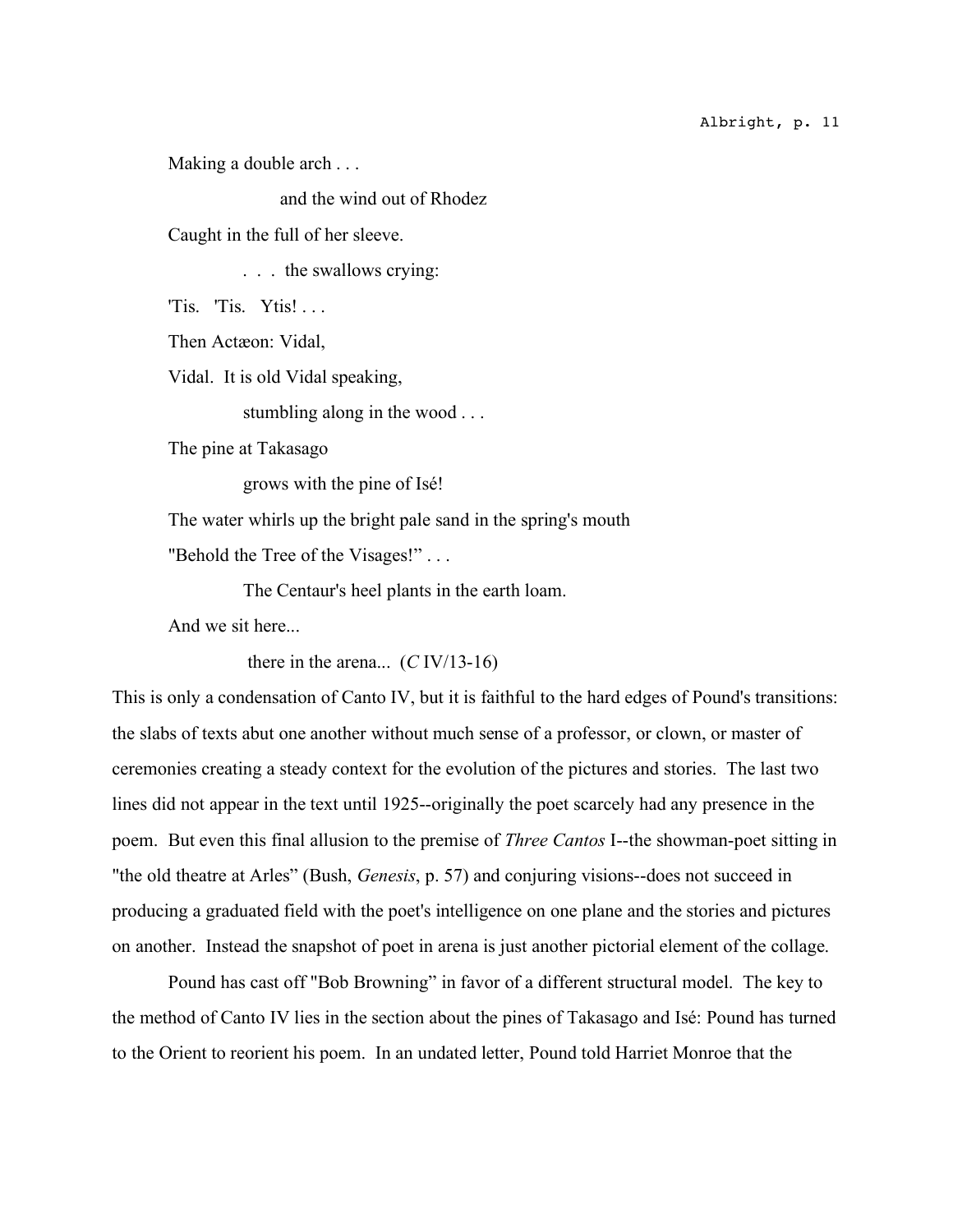theme of the Cantos is "roughly the theme of 'Takasago,' which story I hope to incorporate more explicitly in a later part of the poem" (*P/ACH*, p. xxii). This may suggest that even during the composition of *Three Cantos*, Pound considered the Japanese Noh play, and specifically the Noh play *Takasago*, as crucial to the whole project. In *Three Cantos* Pound made some picturesque allusions to the Noh theatre; but Canto IV suggests that the Cantos could aspire, not simply to include pretty elements of Japanese theatre, but to *be* a kind of Noh play.

Pound spent his winters at Stone Cottage in Sussex from 1913 to 1916, working with Yeats on (among other things) the possibilities for finding a Western equivalent to the classic Noh theatre of Japan. The Noh is, by Western standards, a theatre without drama. There is rarely anything that could be called a story; the action, which is minimal, is usually accomplished during, and by means of, the climactic dance. In the simplest plays a travelling priest (called the *waki*), often a folklorist or a connoisseur of landscape, meets a humble old man or old woman; after a series of interrogations it dawns on the priest that what appears to be a vagrant, a beggar, or a leech-gatherer, is actually a spirit (called the *shite*)--perhaps the ghost of a great man triumphantly remembering the scene of a mighty deed, or a genius loci, taking pleasure in the presence of his or her locus. A metamorphosis is accomplished by means of a costume change and a change of mask; there is no scenery, nothing but bridges and potted pines and the painted pinetree that is the backdrop of all Noh plays. The dramatic action, then, is only a movement towards enlightenment: what is surrounded by material illusion at last reveals itself in its true supernatural glory, a glory that reaches its perfection in the characteristic dance of the spirit. It is not the sort of dramatic action that we are accustomed to; but in certain films we find something similar to it. For example, Steven Spielberg's *Close Encounters of the Third Kind* (1977) is Noh-like in that it has neither heroes nor villains, no action except the tantalizing unveiling of a remarkable and nearly incomprehensible spectacle; since we rarely like, these days, to speak of spirits, Spielberg substitutes an extraterrestrial being, which is all that is acceptable of the otherworldly; where a Noh play would have a climactic dance, Spielberg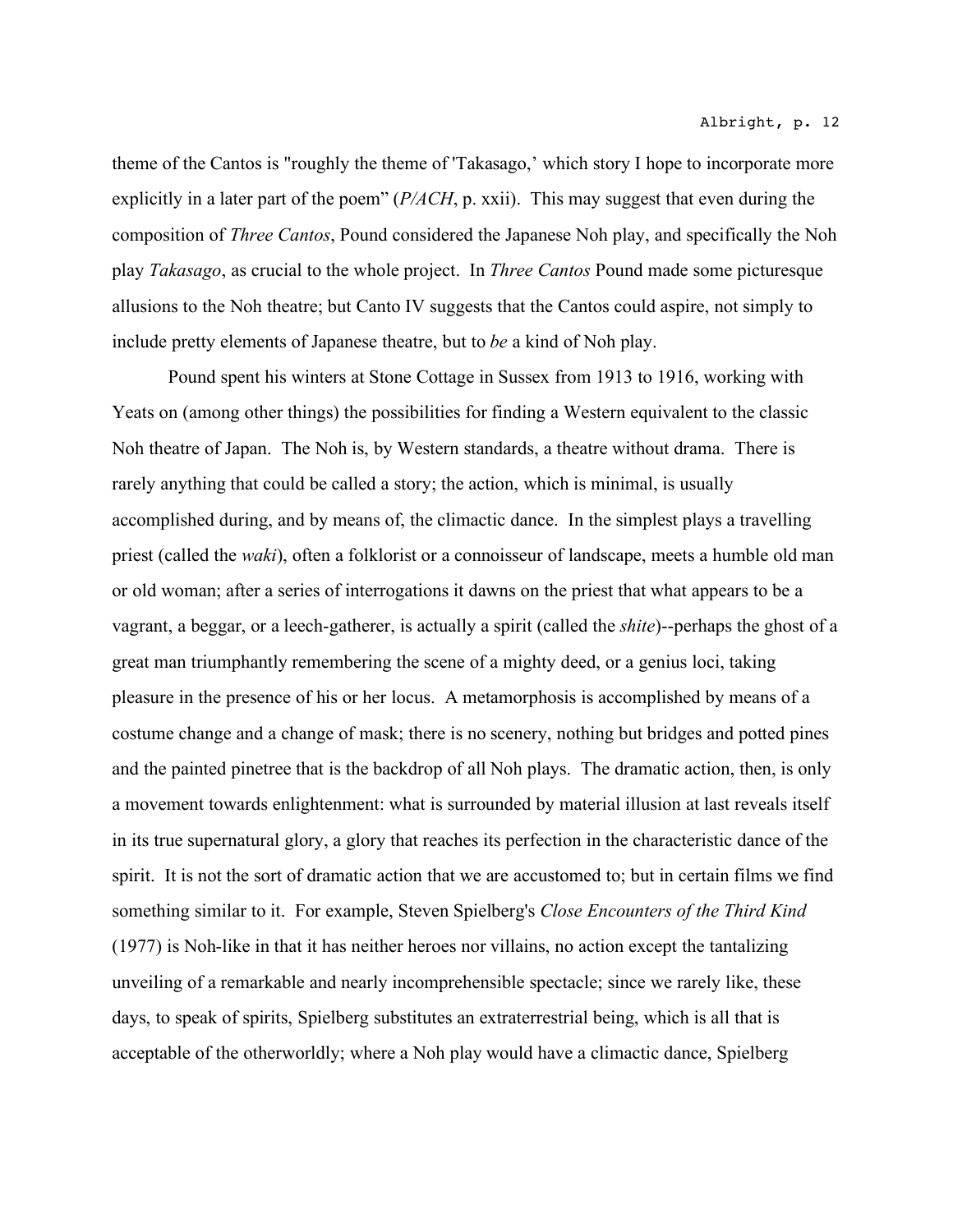Albright, p. 13

substitutes an increasing visual magnificence of unearthly forms. Spielberg was probably not influenced by Noh drama, but this film and the Noh share a common aesthetic goal, an attempt to provoke a delirium of wonder.

Pound discovered in the Noh an answer to a question that had puzzled him: "I am often asked whether there can be a long imagiste . . . poem. The Japanese, who evolved the *hokku*, evolved also the Noh plays. In the best 'Noh' the whole play may consist of one image. I mean it is gathered about one image. Its unity consists in one image, enforced by movement and music" (*EPVA*, p. 209). A Noh play is unitary; it is incisive; it is an extended writing, but antidiscursive--a text with the instantaneity and direct grasp of a painting, or an ideogram. These are the very qualities to which the Cantos aspire. Motokiyo's *Takasago* takes for its "one image" the embrace of two pine trees:

*PRIEST*.

. . . Why do they call all the pines in Takasago and in Suminoye "Ai-oi?" the two places are very far distant, and the word means "growing together."

## *OLD MAN.*

Yes, I know anyone can read in the preface of Kokin that "It seems the pine trees of Takasago and Suminoye grow together" but I am a man of Sumiyoshi . . . you had better ask the old woman, she's of this place.

#### *PRIEST*.

What, I see the old pair here together and yet he says they lives apart, he says he is is of Sumiyoshi!

# *TSURE*.

That's a stupid thing you are saying. Though the mountain and river lie between us we are near in the ways of love. . . .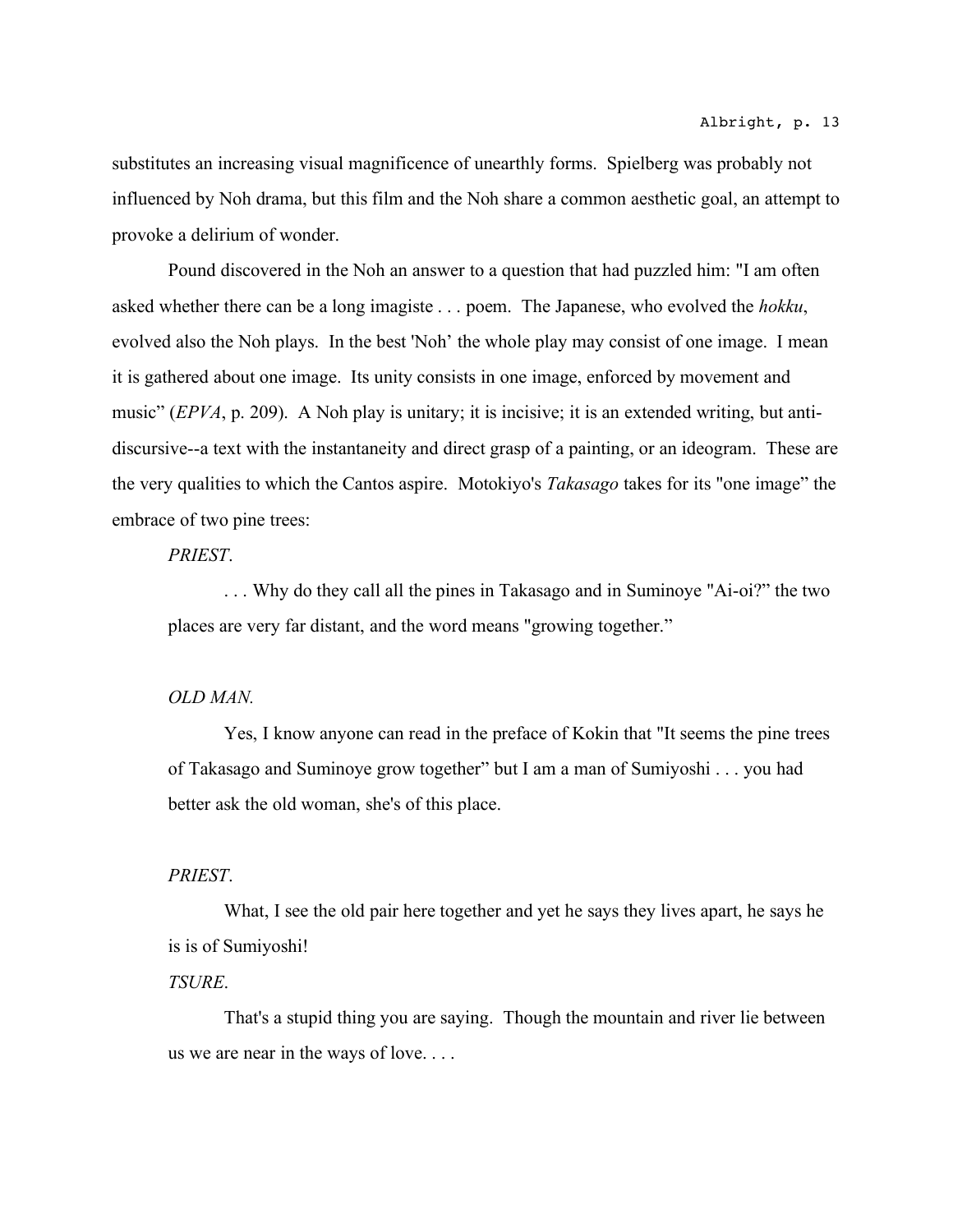#### *PRIEST.*

Yes, but what is the story that you are half telling? . . .

#### *TSURE*.

Takasago mean the old age of the emperor Manyoshu.

#### *OLD MAN*.

Sumiyoshi mean our own time . . .

#### *CHORUS*.

Though grass and trees have no mind They have their time of blossoming and of bearing their fruit . . .

#### *OLD MAN*.

And the look of this pine is eternal.

Its needles and cones have one season. (trans. Pound, *P/ACH*, pp. 112-15) The play is an affront to time and space. The two pines are geographically apart, separated by mountain and river, and yet they clasp; the pine of Takasago symbolizes a past age, and the pine of Sumiyoshi symbolizes the present age, and yet they co-exist. Pound considered *Takasago* a nearly perfect play, and it demonstrates how the Noh theatre dismantles clock time and yardstick space in order to gesture at some evergreen eternal present, where two pine trees can incarnate themselves as an old man and an old woman, a panpsychic field at the end of all metamorphoses.

Pound tried his hand at writing original Noh plays. His most interesting attempt was *Tristan* (1916), evidently inspired by a performance of Wagner's *Tristan und Isolde* conducted by Beecham. It opens with a Prologue, in which the audience in asked to imagine a shore and a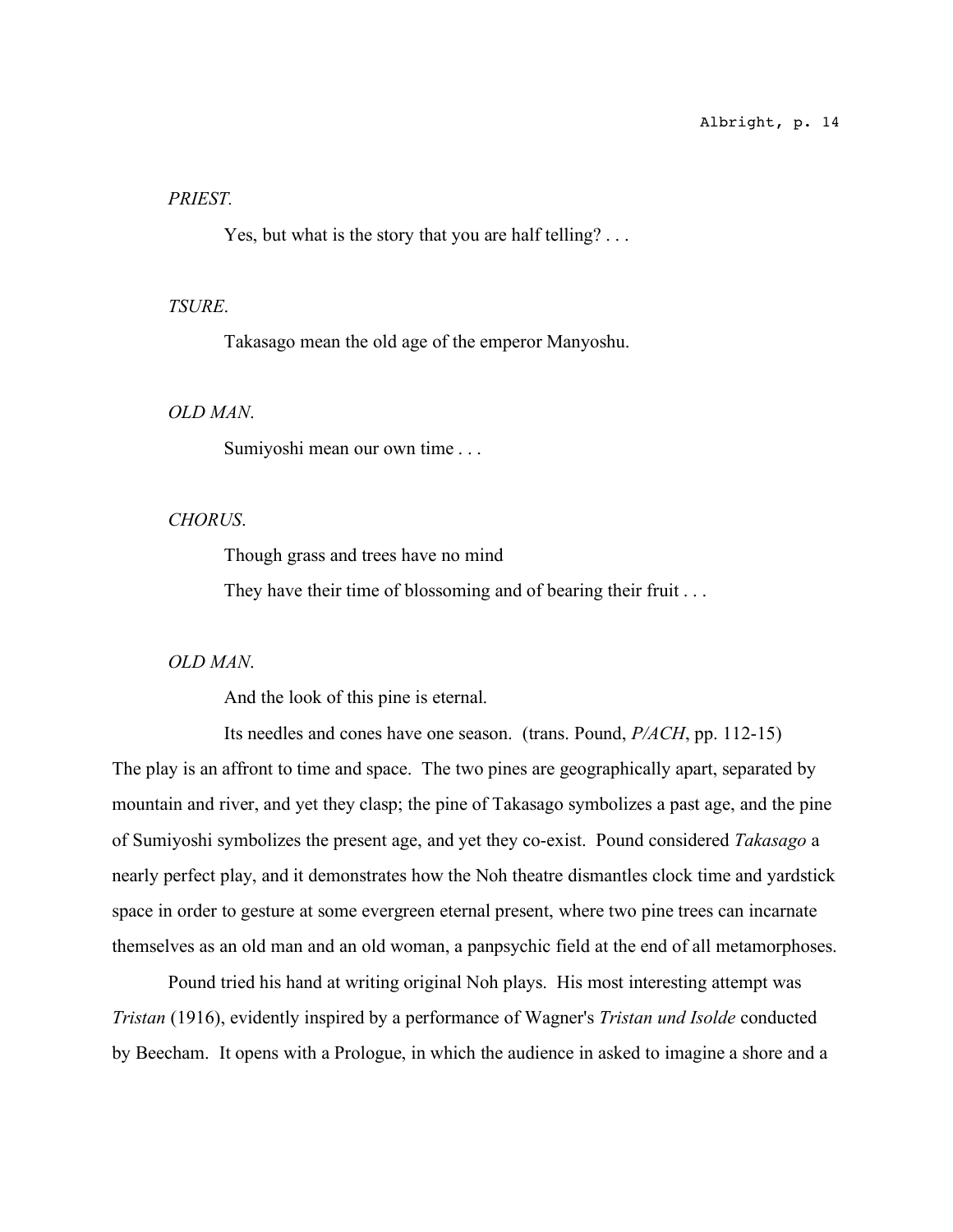ruined castle; a Sculptor (the *waki*) enters, looking for a certain quince tree, a botanical wonder that blossoms in Cornwall (due to the Gulf Stream, he thinks) before any other quince tree. This premise is derived from an episode from the life of the sculptor Gaudier-Brzeska:

Gaudier had been through Wales. He had made a particular pilgrimage to a certain tree, that blooms on a set day in the year because of the warmth of the Gulf-stream. (This might be out of a Japanese "Noh" play, but it isn't.) (*GB*, p. 76)

In the play, the Sculptor finds an enigmatic woman (the *shite*), who tries to shoo him away, then vanishes herself; and soon he finds himself witnessing a spectacle in which the *shite*, now dressed in brilliant Medieval costume, performs a series of slow passes and re-passes with a man, Tristan. Their costumes are gray on one side, so that when they turn round they become invisible against the gray background; thus, from the Sculptor's and the audience's point of view, they seem spectral presences, dissolving and reforming in a slow stately dance. "They flash and fade through each other," the Sculptor says; and Tristan tells Isolde, who is herself having trouble seeing him:

Your eyes . . .

*(forte, making use of the Sculptor's voice)* like malachite gone transparent. . . .

My dust is a veil in the wind

So frail a thing, that you will turn your head,

And look at any fool in a daze,

And not hear me. (*PMN*, p. 36)

Without using any of the resources of technological illusion (slide projectors or transparent scrims) Pound managed to create a theatre of dematerialization, ghost-glimpses, passions detached from finite human beings and personified into visionary presences.

What would it be like to be *inside* an imagist's image? Pound's *Tristan* suggests an answer: it would be a condition where nothing is solid, nothing is determinate--a condition at the knife-edge, at the metamorphic quick, where the subway train is just about to turn into the black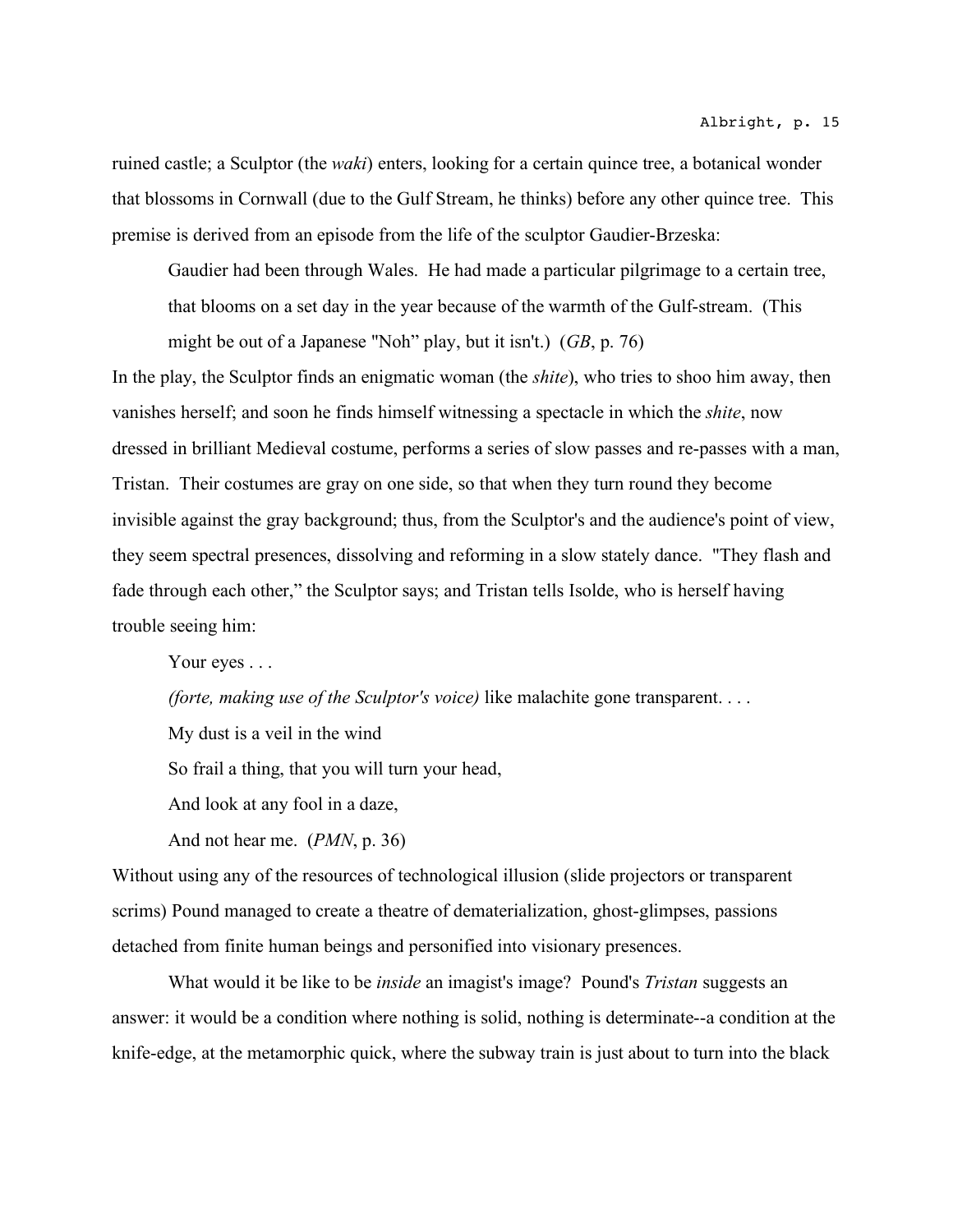bough. Pound's play is a theatrical presentation of life inside Wagner's *Tristan* chord, a chord that demands harmonic resolution yet remains suspended, incapable of resolving, incapable of construing itself, at once creeping upward and diminishing ever further into its own private hypospace--an endless frustration. Because the whole spectacle is one image, the whole action is only the arbitrary spinning-out of a multi-dimensional stasis into a metamorphosis.

Canto IV ends with the poet sitting in an old arena because the poem is itself a kind of theatre--a composite Noh play, made up of several dissected and reassembled fragments of shape-change stories. There is the Baucis and Philemon story from *Takasago*; there is Actaeon, the peeping-Tom who spied Artemis naked in her bath, then was transformed into a stag and torn apart by Artemis's hounds; there is the lycanthrope troubadour Peire Vidal, who outfitted himself with a wolfskin out of love for a woman named Loba (she-wolf); there is Philomela, changed into a singing bird after her brother-in-law Tereus raped her and cut out her tongue--as revenge, her sister Procne killed Tereus's (and her own) son Itys, cooked him, and served the hideous meal to Tereus; there is the troubadour Cabestanh, murdered by his lord after Cabestanh slept with the lord's wife Seremonda--the lord commanded Cabestanh's heart to be served to her in a dish, and she leaped out a window to her death (*SR*, p. 44). Pound cunningly arrests and arranges these bright shards of narratives in such a way that they seem all part of a single incurved action: Seremonda is a second Tereus in that she eats human flesh without knowing it, but a second Philomela in that she takes to the air, swings herself out the window like a bird; Actaeon the stag and Vidal the wolf seem part of a single action, a sexual urgency that either flees or attacks, depending on the quality of desire. The Noh theatre provided Pound with a model for manifesting the approach through time and space of some whole beyond time and space--a complex that the poet inspects glint by glint, ply by ply. The pine of Takasago and the pine of Isé are, in some occult sense, intertwined at the root; and so are Philomela and Seremonda and Tereus and Vidal.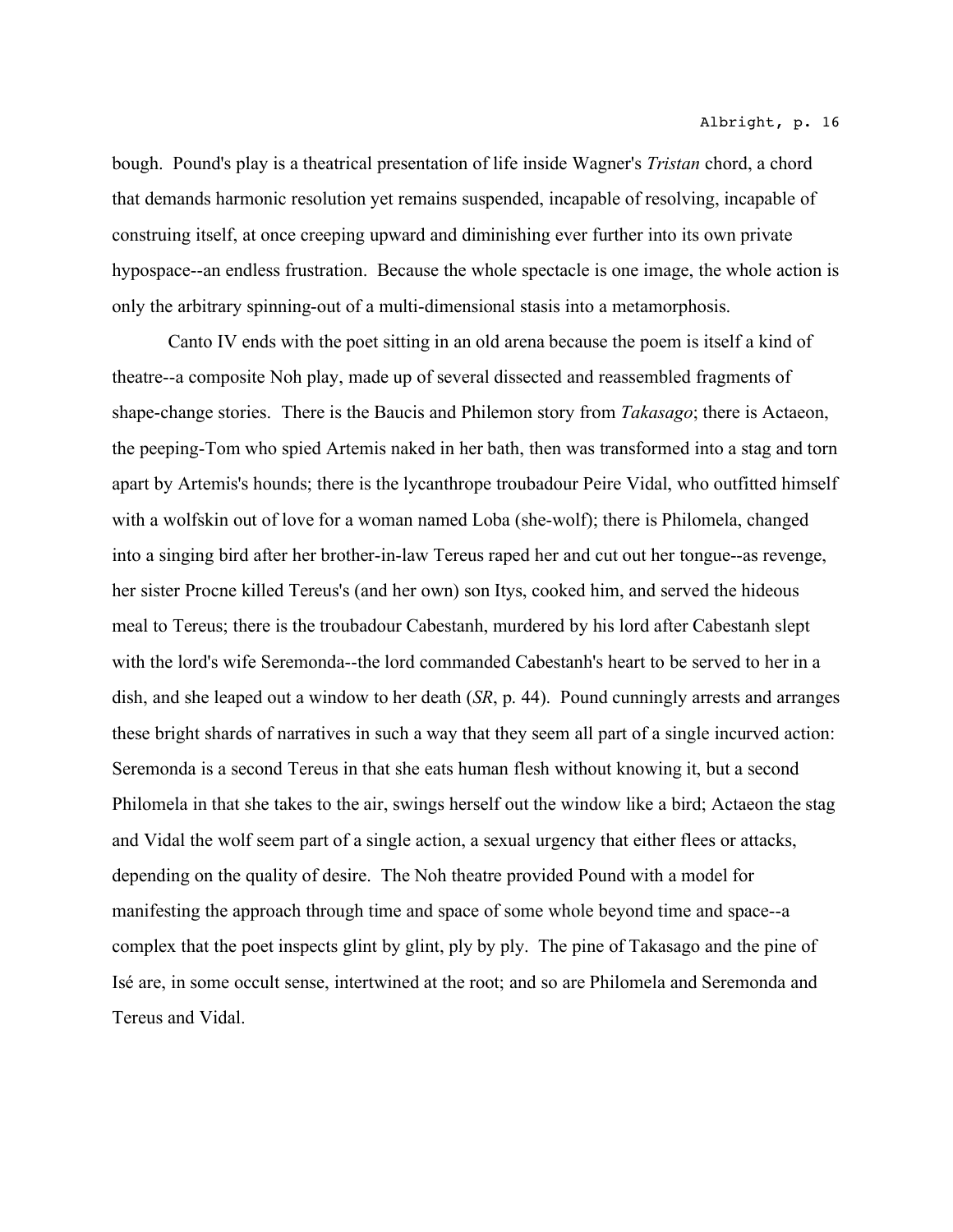Canto IV was published in October 1919; in December of that year Pound wrote Cantos

V-VII, not published until 1921. Pound was concerned about their obscurity, with reason:

And Pieire won the singing, Pieire de Maensac,

Song or land on the throw, and was *dreitz hom*

And had De Tierci's wife and with the war they made:

Troy in Auvergnat

While Menelaus piled up the church at port

He kept Tyndarida. Dauphin stood with de Maensac.

John Borgia is bathed at last. (Clock-tick pierces the vision) . . .

But Varchi of Florence,

Steeped in a different year, and pondering Brutus . . .

"Whether for love of Florence," Varchi leaves it,

Saying "I saw the man, came up with him at Venice,

"I, one wanting the facts,

"And no mean labour... Or for a privy spite?"

Our Benedetto leaves it,

But: "I saw the man. *Se pia?*

*"O empia?* For Lorenzaccio had thought of stroke in the open . . ."

Schiavoni... cloak... "Sink the damn thing!"

Splash wakes the chap on the wood-barge. (*C* V/18-20)

When Amy Lowell read this--she had quarreled with Pound concerning her appropriation of the

term *imagism* for her own purposes--she turned the first passage into rhymed couplets:

There is Pierre de Maensac, and Pierre won the singing--

Where or how I can't guess, but Pound set his fame ringing

Because he was *dreitz hom* (whatever that is)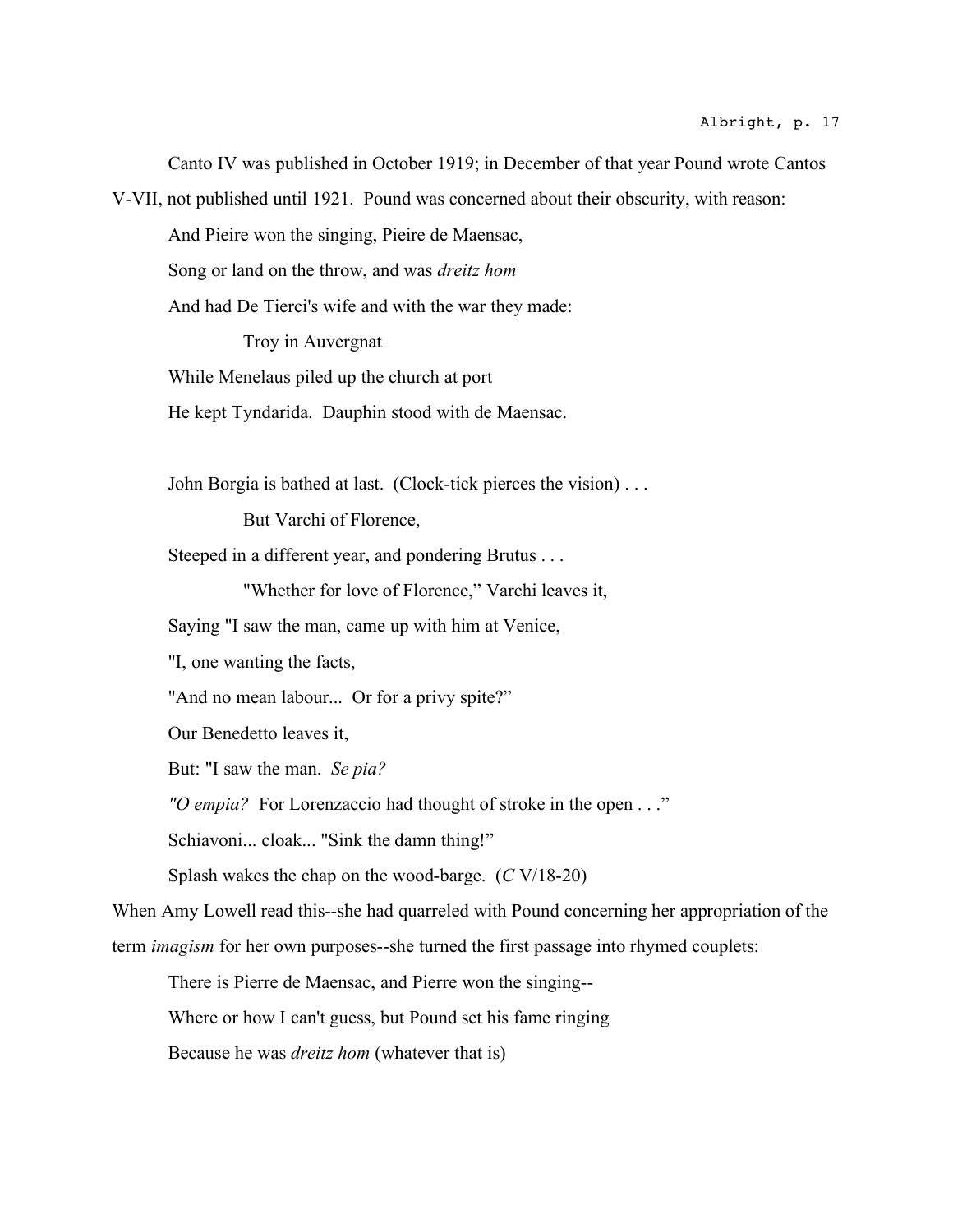And had De Tierci's wife; what happened to his We don't know, in fact we know nothing quite clearly, For Pound always treats his ghosts cavalierly.

(Ruthven, *A Guide to Ezra Pound's Personae*, p. 203)

For some readers, Lowell will always have the last word on Canto V.

Canto V is like Canto IV, in that the world of troubadour adultery is still evoked for its glamours, and in that short segments are spliced together to reveal common themes. The singer Pierre de Maensac may be a *dreitz hom* (straight guy), but he was nonetheless devious enough to run off with De Tierci's wife--a second Paris abducting a second Helen from a second Menelaus. But Canto V also represents an important departure in style. Even as early as Canto I--which, it must be remembered, did not yet exist, except as the coda of *Three Cantos* III--Pound liked to conjure up some secondary conjuror, such as Andreas Divus, to do the work of conjuring in his stead: indeed Pound liked best of all a sort of infinite regression of conjurors, according to which Tiresias's ghost is raised up by Odysseus, and Odysseus is raised up by Homer, and Homer is raised up by Divus, and Divus is raised up by Pound. Benedetto Varchi in Canto V is just such a secondary intelligence, to whom Pound can appeal for help. But Varchi is not a translator, or a visionary, or a mythographer; Varchi is a historian, pondering the morality of a crime: was the murder of Alessandro de' Medici, in 1537, by his cousin Lorenzino de' Medici, *pia o empia*?- pious or impious? Was the murder a petty revenge, or a noble, Brutus-like attempt to save Florence from tyranny? With Canto V Pound enters history; and with history comes indecision, insecurity of analysis, uncertainty about events themselves. The mythic metamorphoses of Canto IV provide sharp focus and escape from pain; but history provides only blurred interpretations and endless mutation of pain. Pound admired Varchi for his impartiality, his refusal to assert more than he knew; but there is some peril in writing a poem so chaste, so reticent about assertion, that the reader, like Amy Lowell, is left to scratch her head, unable to understand either the meaning of the facts or the facts themselves.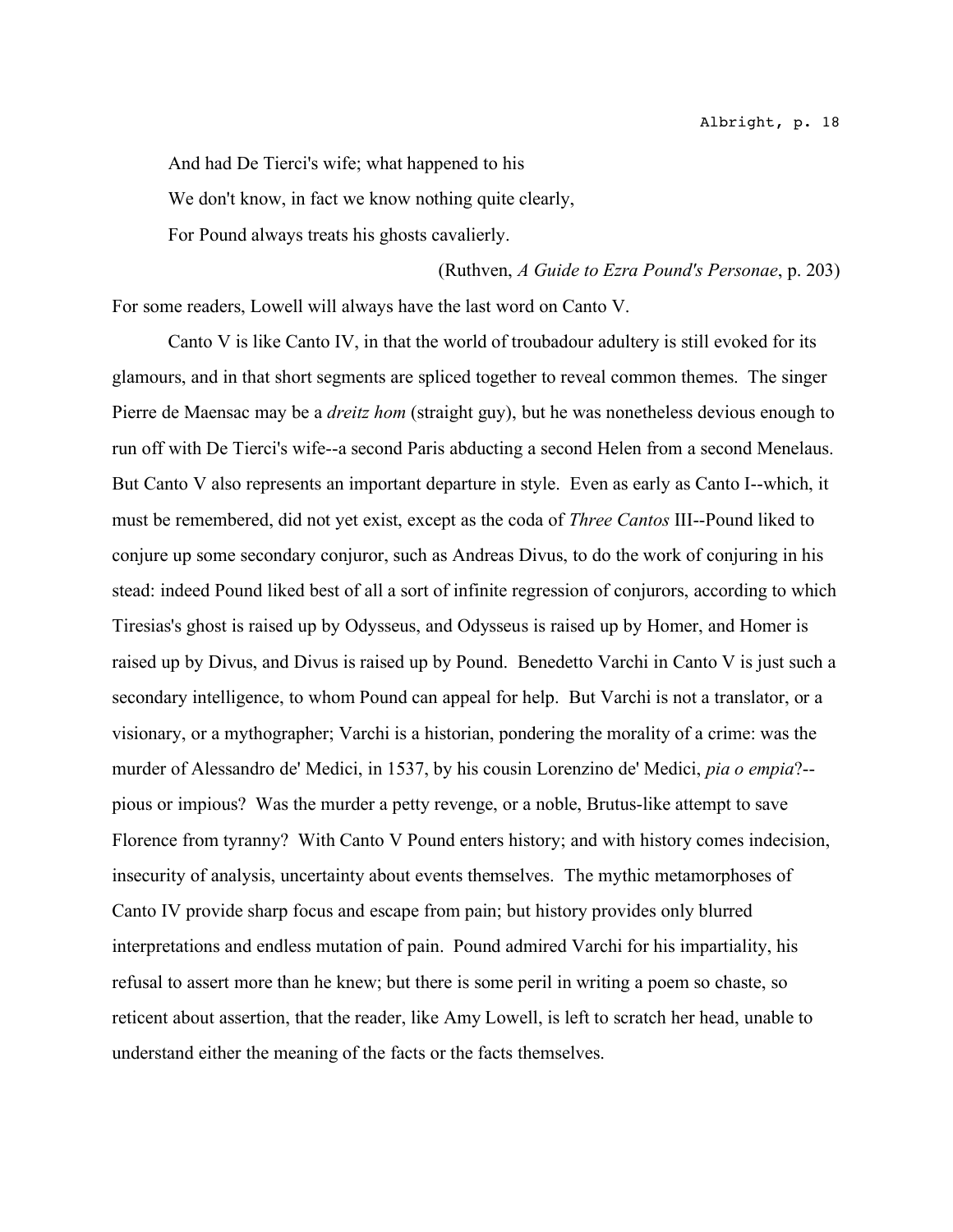The other novelty of Canto V is its elaboration of voice. Canto IV is a slide-projection of lovely pictures, an extension of the imagist principle of superposition. But Canto V is full of the sound of speech, from Varchi's elegant and inconclusive musings to the exclamation "Sink the damn thing!" (concerning the tossing of Giovanni Borgia's corpse into the Tiber, in 1497). Pound filled *Three Cantos* back in 1917 with all sorts of exclamations ("Hang it all" is the first phrase of the poem), but most of the exclamations are the poet's voice. But by Canto V the poet's own voice is quiet; and the silence is filled by other voices, loud or whispery. The Cantos will grow still more vociferous as they evolve. In Canto VI, for example, Pound tells the story of the troubadour Bernart de Ventadour: how his music seduced the wife of his patron Eblis III, how Eblis shut up his wife in prison in revenge. But Pound tells the story in Bernart's own voice; and Bernart quotes the Provençal title of the song with which he captivated the wife, 'Que la lauzeta mover' ("When I see the lark a-moving," *SR*, p. 41). Probably Pound intended the reader to hear Bernart's leaping, subtle melody as an undertone to the words--for the Cantos, the Songs, are now beginning to fill with music. Cantos V and VI resound with intelligent or exuberant voices; by Canto VII, a Canto of old men, grave, withered, the voices have mostly dwindled to a kind of muttering, "Dry casques of departed locusts / speaking a shell of speech . . . The words rattle: shells given out by shells" (*C* VII/26-27). The project of the Cantos now seems an attempt to animate a dead or dying language; to remember and re-speak the words of power, spoken long ago but still echoing in the mind.

Though Pound was reluctant to say so in public, the Cantos have a certain aspect of mediumship, as if a poem were a séance through which the voices of the dead could reverberate among the living. In *Three Cantos* I, Pound wrote, "Ghosts move about me / Patched with histories" (Bush, *Genesis*, p. 54); and often these ghosts use the poet as a kind of speakingtrumpet. In Pound's very earliest work, there is a sense that the poet must empty himself of identity, until he becomes an achromatic medium, an ectoplasm on which the souls of the great dead can take shape: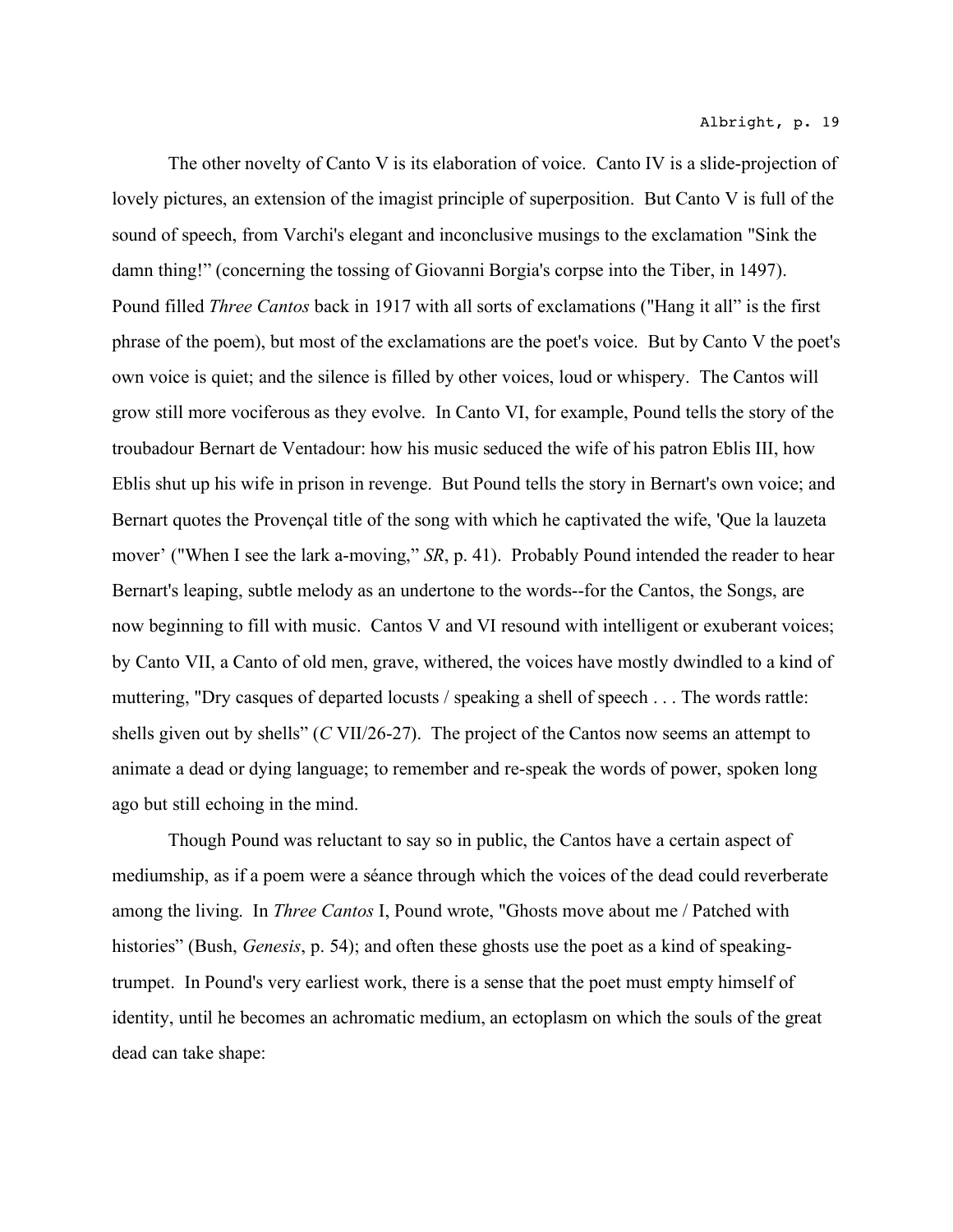No man hath dared to write this thing as yet, And yet I know, how that the souls of all men great At times pass through us, And we are melted into them, and are not Save reflexions of their souls. Thus am I Dante for a space and am One François Villon, ballad-lord and thief . . . And as the clear space is not if a form's Imposed thereon, So cease we from all being for the time, And these, the Masters of the Soul, live on. ("Histrion" [1908], *CEP*, p. 71)

Yeats, of course, spent a great deal of time participating in spiritualist experiments, and the period of Pound's close association with Yeats coincides with the beginning of the Cantos. Pound wrote to his fiancée Dorothy Shakespear in 1913, "I read ghosts to the eagle [Yeats]" (*P/DS*, p. 274), and also, "As for the soul being 'mixed up' I dare say we've the whole divina commedia going on inside of us" (*P/DS*, p. 206). When he began the Cantos two years later, he attended to the many voices in the mixed-up soul, to the infernal and heavenly noises all jumbled together within him.

#### Cantos II, VIII-XI

During 1920 and 1921 Pound evidently wrote no Cantos. Instead he finished *Hugh Selwyn Mauberley*--a poem about an ineffectual, morbidly self-involved artist, sometimes regarded as an attempt to dispell the finesses and lethargies that prevented Pound from making much progress on the Cantos. And he wrote an opera, *Le testament*, devising his own music for texts of François Villon. And he engaged himself with his fellow Modernists, first by arranging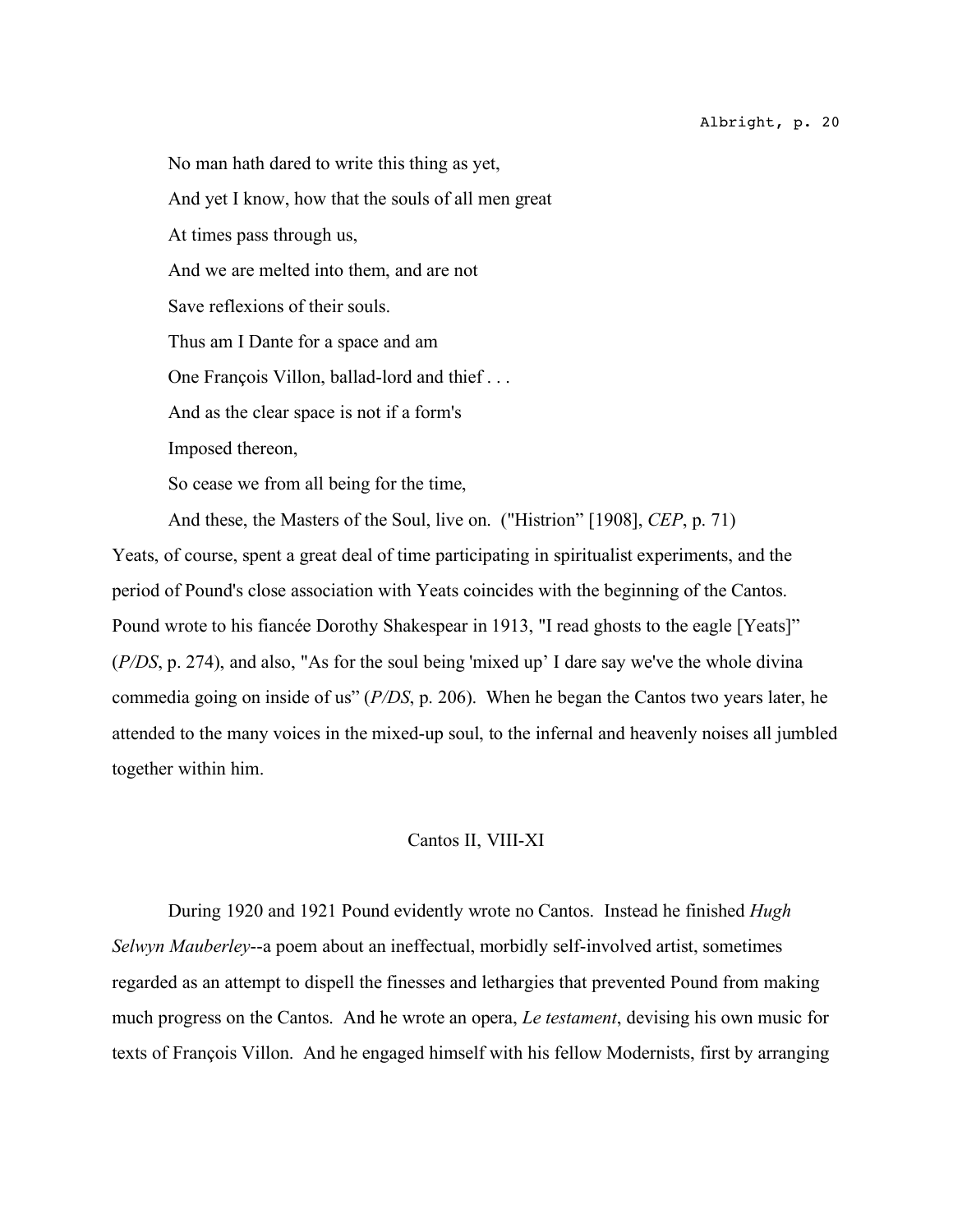to meet Joyce at Sirmione, then by performing his famous "Caesarean Operation" on the text of Eliot's *The Waste Land*. These experiences profoundly changed the future Cantos, and even changed Pound's relationship to the Cantos already written.

*The Waste Land* follows, to a degree, the model of Cantos V-VII: ragged textual surfaces imprinted with voices ("My nerves are bad to-night"; "Well now that's done: and I'm glad it's over") often juxtaposed abruptly, and interspersed with spangles hinting at a kind of remote aesthetic relief ("Those are pearls that were his eyes"; "Inexplicable splendour of Ionian white and gold"). Indeed *The Waste Land*, even before Pound started cutting it, almost seemed more a part of the Pound canon than the Eliot canon, due to its piecemeal construction and the failure of the coordinating sensibility to coordinate the parts properly: the role that Varchi plays in Canto V, or that Pound himself plays in the *Three Cantos*, Tiresias plays in *The Waste Land*. Eliot's poem was originally titled *He Do the Police in Different Voices*, and that could also serve as a secret title of the early Cantos as well: for from Canto V onward the Cantos are a set of impersonations, as the poet's voice reels back through history and myth, trying to discover the authentic voice that can rectify the modern world, that can say what the thunder said.

*The Waste Land* and the Cantos are both comedies, sometimes divine comedies, sometimes hilarious comedies, sometimes sickening comedies, but in all cases the ideal reader is a comedian like Richard Pryor or Robin Williams, an expert vocal mime who can speak the highbrow lines in a highbrow voice ("Go with your lutes, awaken / The summer within her mind, / Who hath not Helen for peer"--*C* VIII/30), foreign accents in a cartoon voice ("Looka vat youah Trotzsk is done, e iss / madeh deh zhamefull peace!!"--*C* XVI/74), and the Bronx cheers and backrubbing noises with idiot emphasis ("woh woh araha thumm, bhaaa"--*C* XX/93; "thkk, thgk"--*C* XXXIX/193). There seems to be no master voice in the Cantos, no default background voice that reliably engages when the vocal *tours de force* are complete. Indeed, even as early as 1916, Pound *talked* in the polyvocal style of the Cantos, as Iris Barry noted: "His is almost a wholly original accent, the base of American mingled with a dozen assorted 'English society' and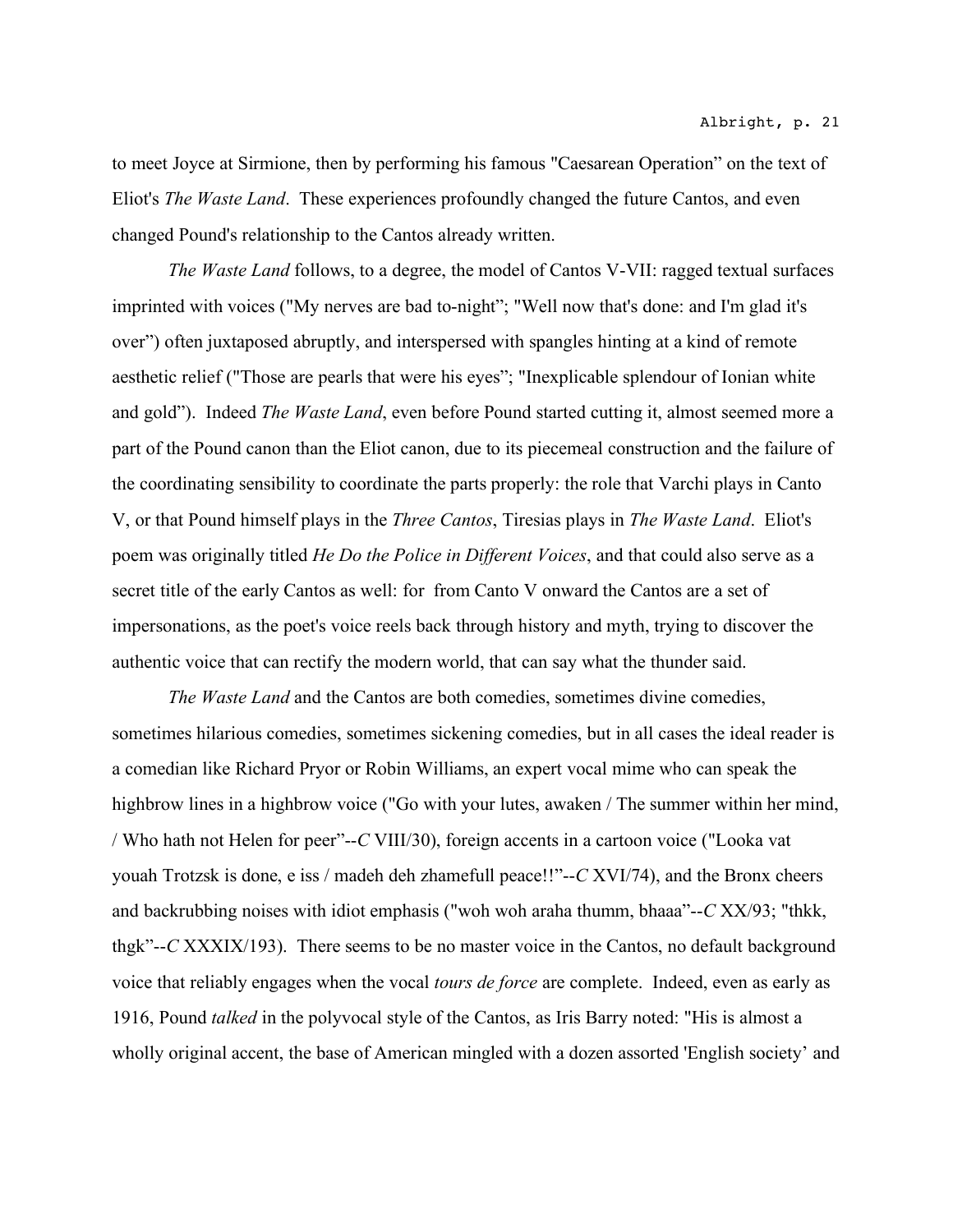Cockney accents inserted in mockery, French, Spanish, and Greek exclamation, strange cries and catcalls, the whole very oddly inflected, with dramatic pauses and *diminuendos*" (Charles Norman, *Ezra Pound*, p. 193). Charles Ives--an American composer with several points of resemblance to Pound--once wrote, "I think there must be a place in the soul / all made of tunes" ("The Things Our Fathers Loved," 1917). Pound's soul was made of voices, voices occasionally rising into melody.

But the typical strategy in the Cantos of 1922--the ones then numbered VIII-XII and now numbered II and VIII-XI--is not the choppy polyphony of V-VII; instead Pound develops two sustained voices, that of Acoetes in II and Sigismundo Malatesta in VIII-XI. This is not the method of *The Waste Land*, even though the first Malatesta Canto begins with the line "These fragments you have shelved (shored)" (*C* VIII/28)--clearly echoing (to Eliot's displeasure) a famous line at the end of *The Waste Land*. *The Waste Land* will remain an abiding presence in the Cantos: a snatch of Eliot's serving-maid is heard in the line "five abortions and died of the last" (*C* XXXVIII/187), and Pound's line "crab for an eye, and 30 fathoms of fish" (*C* XXXIX/194) echoes an *unused* passage from the manuscript of *The Waste Land*, "Full fathom five your Bleistein lies . . . Graves' Disease in a dead jew's eyes! / Where the crabs have eat the lids" (*Waste Land Facsimile*, p. 119). But the Cantos of 1922 aggressively distance themselves from the procedures of *The Waste Land*, as if Pound needed to differentiate his work from Eliot's triumph. Eliot gathers fragments to shore against his ruins from all over the place; but Pound, in the Malatesta Cantos, gathers his fragments from one source, the battered Tempio that Malatesta labored to build.

First came the Canto about Acoetes, the humble pilot who found on his boat a surprising passenger, the god Dionysus, first disguised as "a young boy loggy with vine-must" (*C* II/7); when the boat is hijacked by thugs, eager to sell the young boy into slavery, the god reveals his power in series of dazzling metamorphoses, first summoning from thin air the Bacchic totems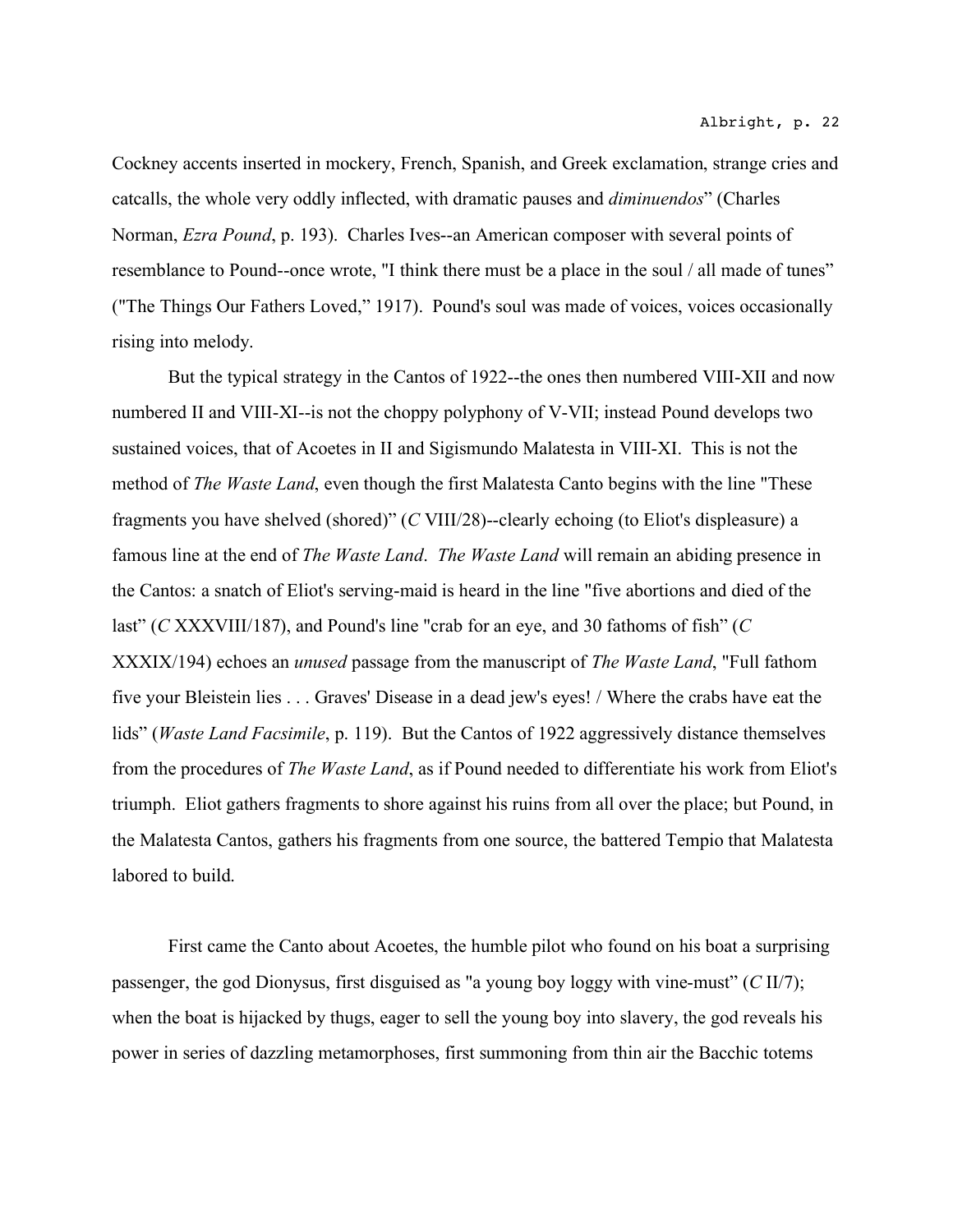("hot breath on my ankles, / Beasts like shadows in glass, / A furred tail upon nothingness"--*C* II/8), then transforming the thugs into monsters ("Black snout of a porpoise / where Lycabs had been . . . Fish-scales over groin muscles"--*C* II/9). Pound was (justifiably) proud of his accomplishment in this Canto; he even thought of discarding all the previous Cantos and starting the whole project afresh, as if the premise of the Cantos should be Travels with Dionysus: as Pound mused just after finishing the poem, "I dare say it wd. be easier to cut the 7 preceding cantos & let Acoetes continue = only I dont see how I cd. get him to Bayswater" ( $P/F$ , p. 67). It should be noted that, at least for a moment, Pound toyed with the notion of the Cantos as a single voyage, evidently beginning in mythic antiquity and continuing to modern times and familiar civilized places. Pound quickly abandoned this scheme, if he ever seriously proposed it; but it is possible that, for Pound, the many sailors of the Cantos--Odysseus, Acoetes, Hanno the Navigator (in Canto XL)--are versions of one sailor, their voyages the scattered traces of one voyage. Eliot noted in the footnote to line 218 of *The Waste Land* that "Tiresias . . . is the most important personage in the poem, uniting all the rest . . . all the women are one woman, and the two sexes unite in Tiresias." Pound would have resisted any attempt to smear away all distinctions from person to person, but the resourceful sailors all share a certain common tonality. Even the Odysseus of the opening of the Cantos does not speak with the pure voice of Homer: he springs from the translation of a translation, "Done into an approximation of the metre of the Anglo-Saxon 'Sea-farer'" (Bush, *Genesis*, p. 309)--his voice from the beginning has overtones of other farers on other seas.

As Canto II suggests, the Cantos are both an enchantment and a disenchantment. A disenchantment, in that metamorphosis leads ugly things to distend, flatten, bristle, grow scaly, manifest their ugliness: Lycabs with a porpoise-snout has lost his false human face, has shown what he really is. An enchantment, in that metamorphosis is the basic controlling force of human evolution. In 1921--the year before Canto II--Pound wrote:

Let us suppose man capable of exteriorizing a new organ, horn, halo, Eye of Horus.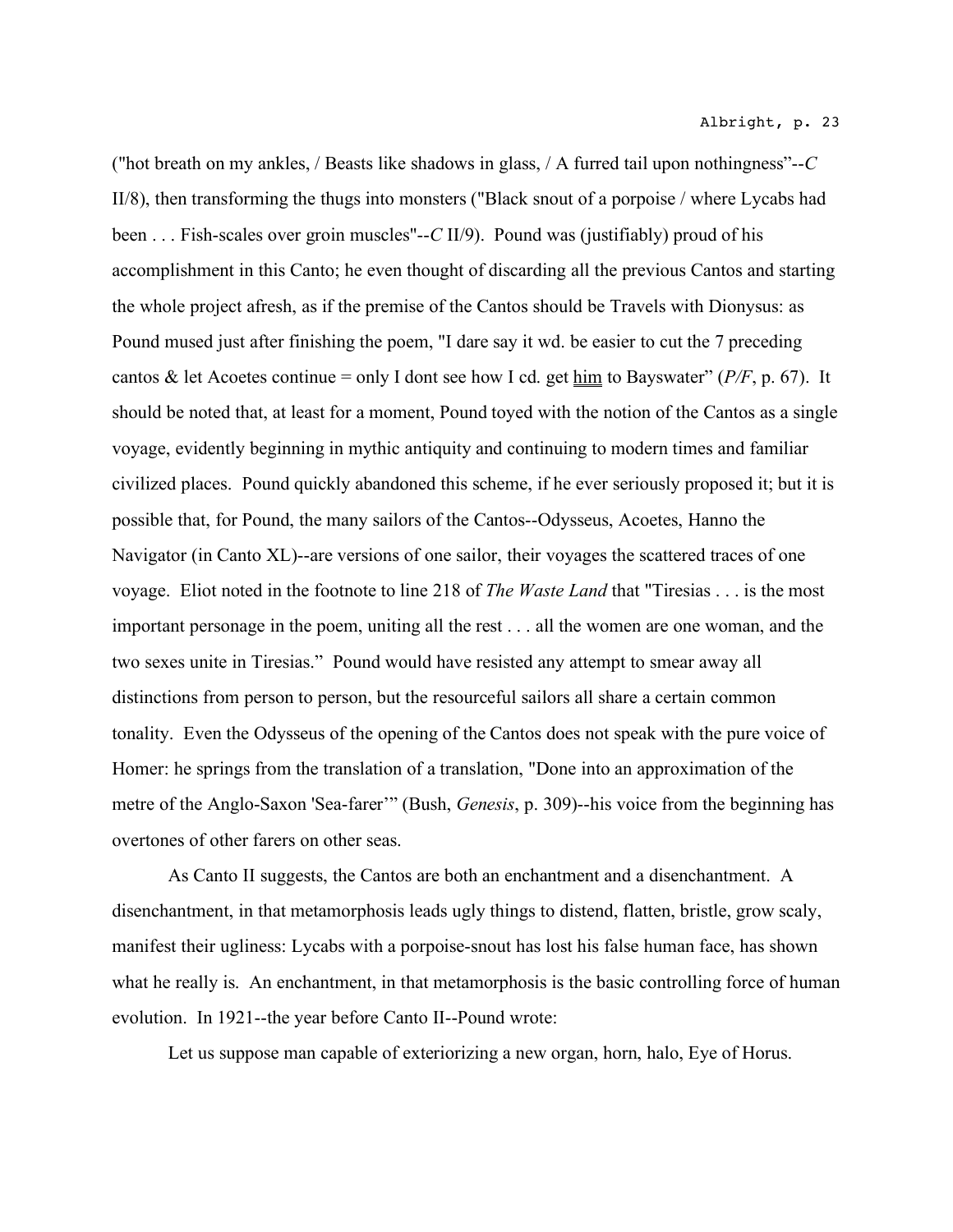Given a brain of this power, comes the question, what organ, and to what purpose?

Turning to folk-lore, we have Frazer on horned gods, we have Egyptian statues . . . Now in a primitive community, a man, a volontaire, might risk it. He might want prestige, authority, want them enough to grow horns and claim a divine heritage, or to grow a cat head . . . he would have been deified, or crucified, or possibly both. Today he would be caught for a circus. . . .

But man goes on making new faculties . . . You have every exploited "hyperæsthesia," i.e., every new form of genius, from the faculty of hearing four parts in a fugue perfectly, to the ear for money . . . (*PDD*, p. 210)

Pound's ultimate hope for the Cantos might have been to hasten the evolution of a new human race, a race that sprouted horns, whiskers, antennae sensitive to divine tremblings in the ether.

The next Cantos turn from myth to history: from Acoetes to the landlocked Odysseus of fifteenth-century Rimini, the warlord Sigismundo Malatesta, ever harassed, ever trying to construct his private Ithaca, the Tempio. These four Cantos are the most coherent, chronologically intelligible sequence in the whole Cantos, until the Chinese dynastic Cantos LII-LXI. And yet they are as technically advanced as any of their precedessors.

Pound had been long experimenting with personae that were not (so to speak) wholebody personae, personae in which the poet was completely hidden by the mask: Pound was fascinated by personae in the form of half-masks, in which the poet only partly hid himself. In the year that he began the Cantos, 1915, Pound wrote "Near Perigord," in which the poet dramatizes the difficulty of finding out enough about the belligerent troubadour Bertrans de Born in order to adopt him as a persona: we see Pound gathering puzzling documents, bemusing himself with possible constructions of Bertrans' physical appearance, pretending for a moment to speak in Bertrans' voice, but at last watching the whole charade fall apart into "a broken bundle of mirrors" (*P*, 1926, p. 157). Sigismundo is Pound's most far-reaching experiment with the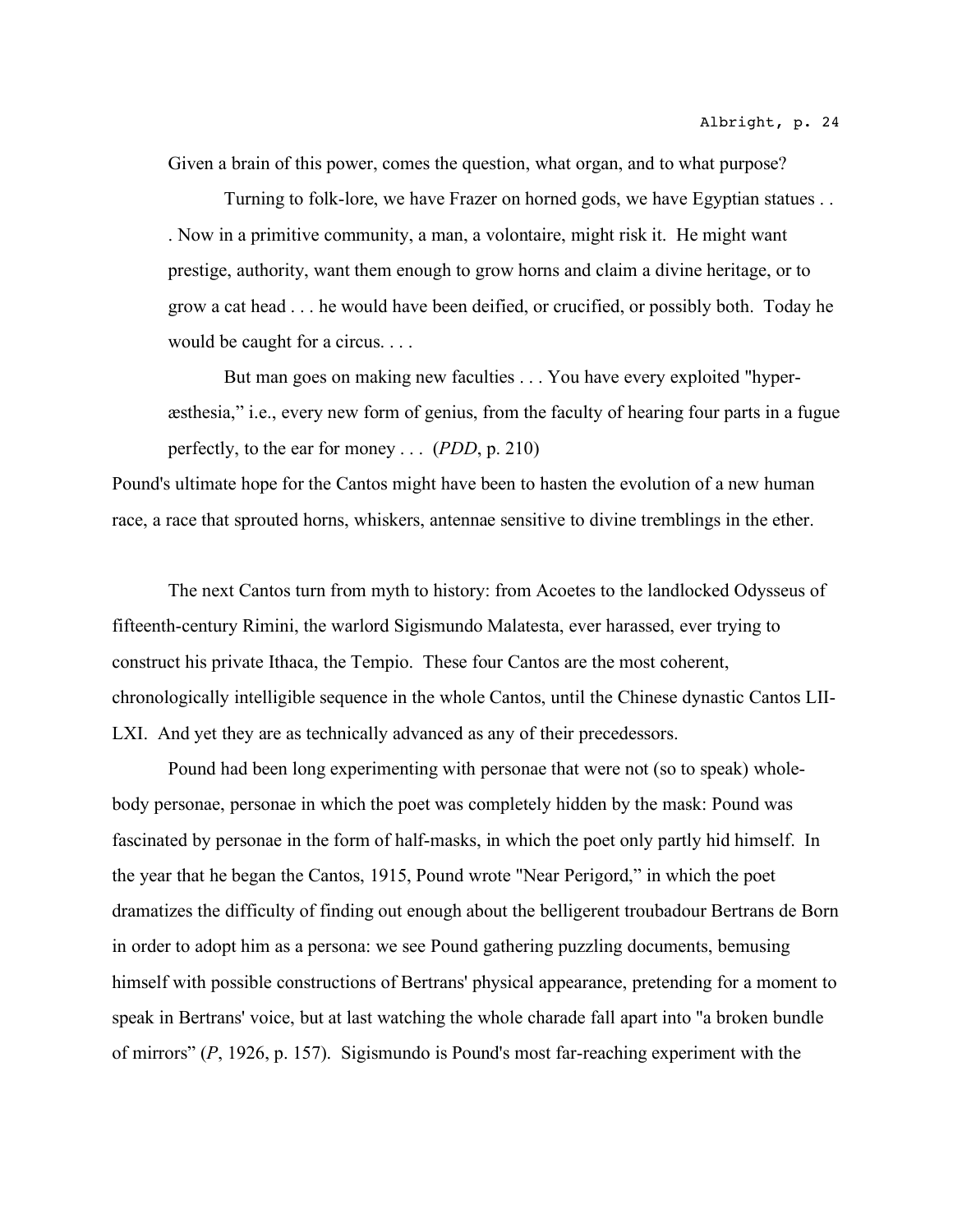half-mask: Pound prints documents, sometimes in translation, concerning Sigismundo's life (a poem he wrote to his mistress Isotta; instructions concerning his generous patronage of the arts; a gracious letter he received from his son; a description of the bonfire at St. Peter's basilica, in which an effigy of Sigismundo was burnt, following his excommunication by Pope Pius II); but Pound is reluctant to feign Sigismundo's voice, and prefers to let "Sidge" speak for himself. Much of the narrative is told in the third person, but Pound occasionally slips into the first person plural, as if the poet had enlisted in Malatesta's army:

And we beat the papishes and fought

them back through the tents

And he came up to the dyke again

And fought through the dyke-gate

And it went on from dawn to sunset

And we broke them and took their baggage (*C* XI/48)

The repeated *And* suggests the soldiers' inexorable advance. This technique, in which the poet retains a half-anonymous, tentative presence on the fringes of the poem, would persist in the Cantos; for example, in Canto LVI (1940), the excitable poet starts to affiliate his own voice with that of Yuentchang, taking arms against the Mongols:

Li, Su, Tong and I

were four musketeers

We were workmen in the same village

we were plain sojers together

If we can take Chantong province, we can take Pekin (*C* LVI/308)

But there is a moment in the Malatesta Cantos, toward the end of Sigismundo's life, when the poet presents himself in a slightly different manner:

and came back with no pep in him

And we sit here. I have sat here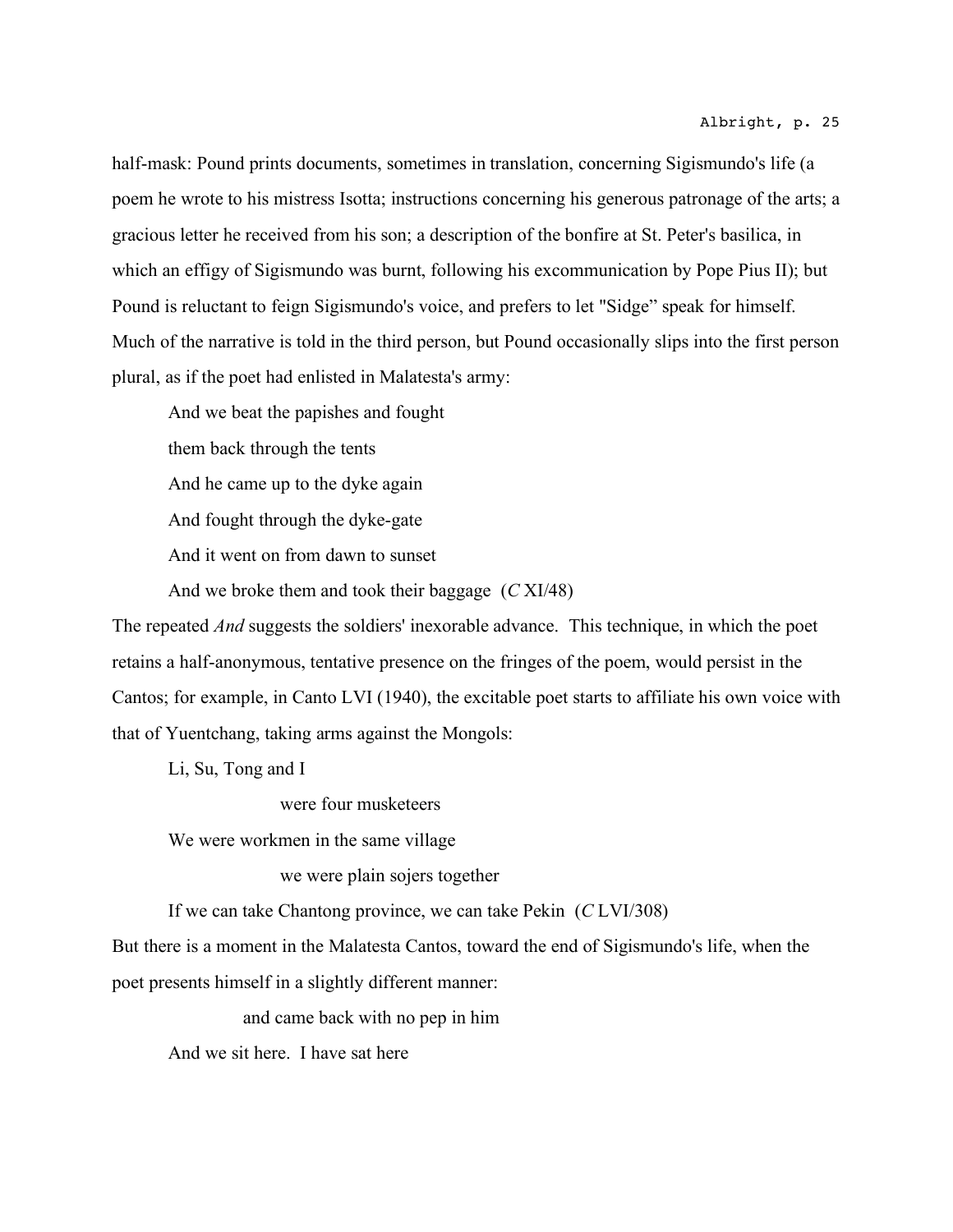## for forty thousand years (*C* XI/50)

This might be the exaggeration of a footsoldier, whose hard life might seem forty thousand years long; but it also might be the voice of the poet of Canto IV, conjuring up the shadows of the fifteenth century in an old arena; and it also might be the voice of Eliot's Tiresias, who sat by Thebes below the wall, and walked among the lowest of the dead. Sometimes Pound's voice is focused through a mask; but sometimes it blurs, grows hollow with echoes, as if a whole Grand Canyon had opened around it. As Sigismundo's dreams crumble, as it becomes clear that his syncretic temple, in which the gods of pagan antiquity would be worshiped along with the Christian god, will never be finished, the poet starts to disengage himself from Sigismundo, to range for new ghosts.

The Malatesta Cantos were among the first written after Pound's opera, *Le testament*; and in a sense they constitute a kind of opera without music. *Le testament* has a simple scenario: it is 1462, and Villon, soon to be hanged, is writing his will within hailing distance of a tavern, and a church, and a brothel. Villon, by bequeathing his poems to his friend Ythier, to his aged mother, to the decayed prostitute La Hëaulmiere, endows his otherwise-mute companions with voices; so Villon's testament remembers and preserves a whole culture, in fragments of sound. Pound was by temperament an anthologist: and his books--*ABC of Reading*, *Guide to Kulchur*, the Cantos themselves--represent human culture in a severely deleted condition, with all the boring and useless parts omitted. In this sense, *Le testament* is the opera of mankind, with all the prose left out: tavern, church, brothel, these are the places that matter to all generations. The music is also pared to the bone: it consists typically of simple vocal lines, moving up and down in nonrepetitive patterns, often without sharps or flats, often with a troubadour-like sound--indeed Pound at one point borrowed an actual troubadour song, anachronistically, since the troubadours flourished more than two centuries before Villon. But Pound thought that the troubadours found melodic lines so sensitive to the words that they became an ideal for all future music to follow. The instrumentation is strange: the first song in *Le testament* employs (among other things) a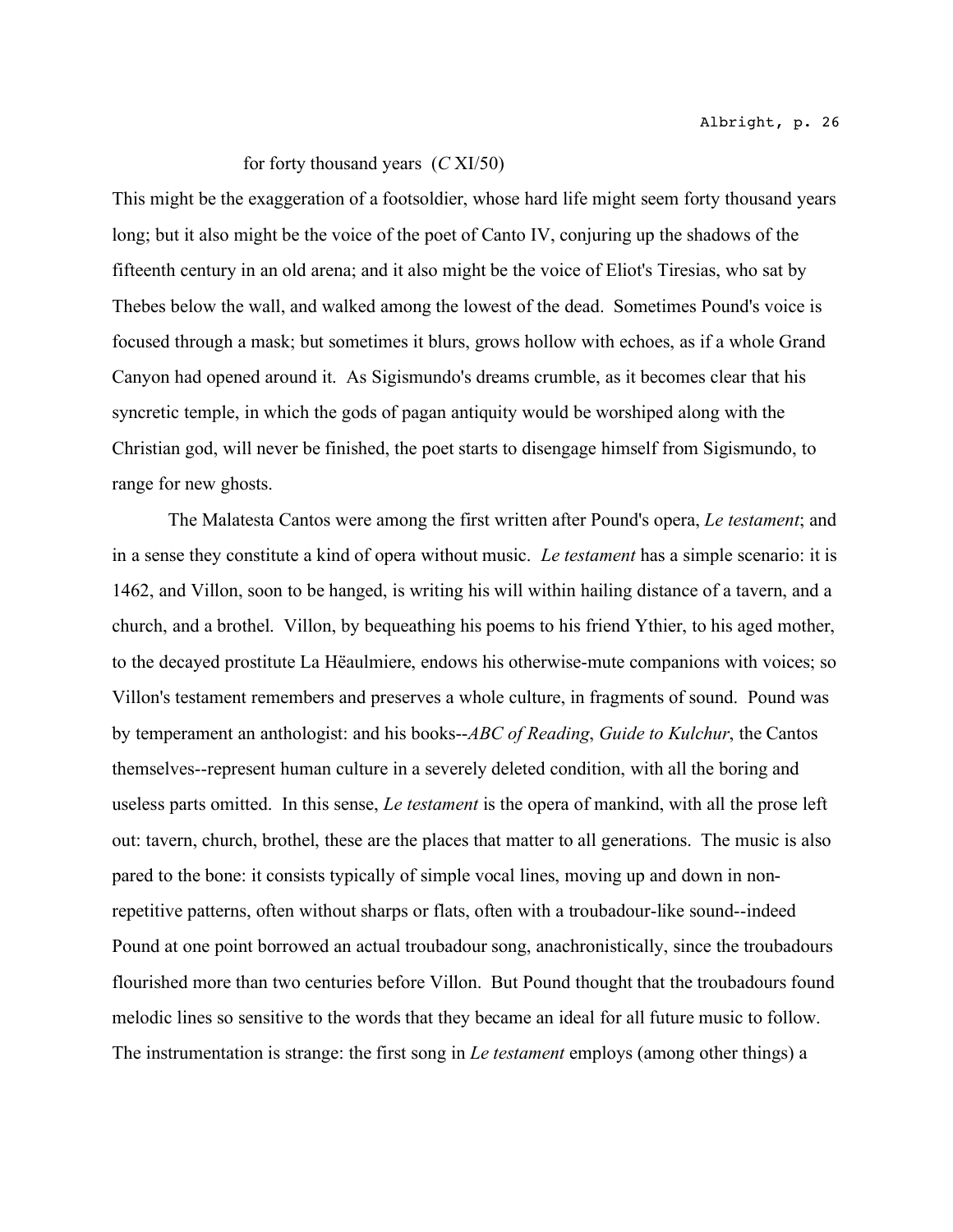saxophone, a cymbal, a tambourine, a drum, a bassoon, and a cello, but these instruments do little, except occasionally to repeat a note or a series of notes from the vocal line, usually on the same pitch. The instruments seem less to accompany the voice than to alter the type-face of the voice, so to speak. As Pound wrote at the beginning of the score, "The 'orchestration' in the first part of the opera is not in the usual sense 'musical.' It is simply an emphasis on the consonantal & vowel sounds of the words" (*YC*).

Sigismundo was a contemporary of Villon, on a higher social plane, but equally engaged with sex, religion, and death. Instead of excerpts from testamentary poetry, Pound provides for his "score" the documents that constitute Sigismundo's testament--his generosity to painters such as Piero della Francesca, his consultation with Alberti on the architecture of the unfinished (but still preserved) Tempio. Instead of cello and bassoon, Pound provides cues that establish the right *timbre*, the right roughening of voice: the poet's own macho zest for combat ("we had smashed at Piombino and driven out"--*C* X/46) or explicit judgments about Sigismundo's accomplishment, as when Pound visits what is left of the Tempio at notes, "The filigree hiding the gothic, / with a touch rhetoric in the whole" (*C* IX/41). Perhaps this will serve as a judgment on the Cantos as well as on the Tempio that seems a stone metaphor for the Cantos. The typographical novelties of the Canto are addressed to the ear more than to the eye: the page layout is designed to influence the reader's perception of vocal tone:

ALL typographic disposition, placings of words *on* the page, is intended to facilitate the reader's intonation, whether he be reading silently to self or aloud to friends. Given time and technique I might even put down the musical notation of passages or "breaks into song." (*L*, p. 322)

In Canto LXXXI there is a passage marked *Libretto* in the margin; and perhaps the whole series, from Canto I on, has an odd look because it is the word-book of an unwritten opera or *Singspiel*.

The Sigismundiad is one of the most impressive sequences in the Cantos, and many readers perhaps wish that Pound could have written more passages like it; but Pound was restless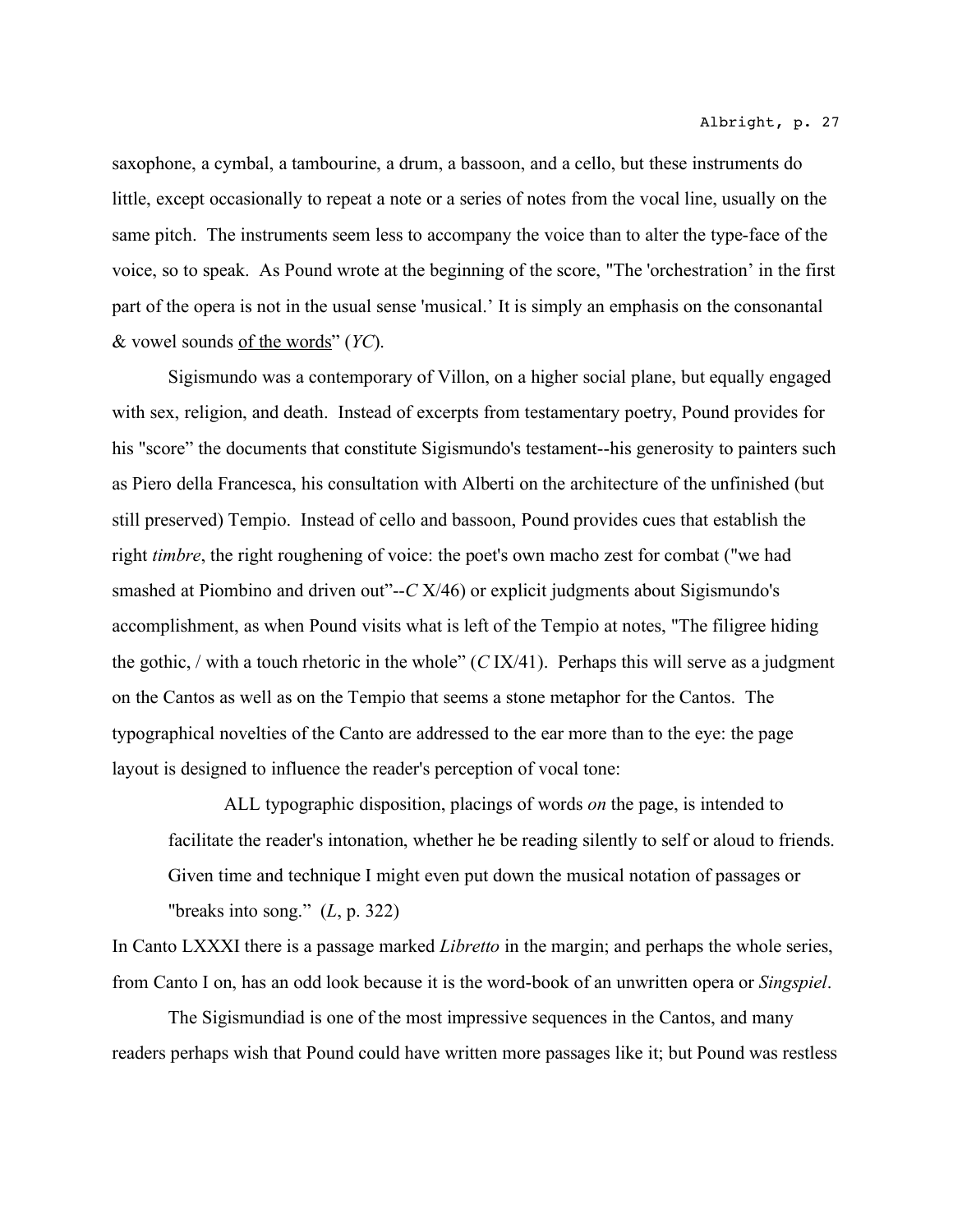for new compositional methods as well as new subjects, and he moved on.

#### Cantos XII-XVI

By 1922, Pound realized that his project had outgrown the earlier Cantos, especially the *Three Cantos* of 1915, and he needed to find a new beginning: "up to now it has been mainly hash, necessary beginning if I am to reconstruct the various ichthiosauri that I need later in the poem" (*P/F*, p. 63). And in 1922 and 1923 Pound wrote a burst of new Cantos and revised the old Cantos for publication--though *A Draft of XVI* Cantos was not published until 1925. Canto VI was substantially rewritten. *Three Cantos* III was stripped down to the translation of Odysseus's descent into the underworld and the flurry of images at its end, and turned into the new Canto I; the Canto VIII of 1922 became the new Canto II; and *Three Cantos* I and II were erased almost entirely, except for a few terse passages--chief among them the proclamation that anyone who helped El Cid would be beheaded--gathered up into the brief new Canto III. But Pound would keep an eye on the unused parts of *Three Cantos* for the rest of his life: when he needed an ichthyosaurus, there was always a fossil at hand in *Three Cantos*.

The final Cantos of *A Draft of XVI Cantos* show Pound ranging far in space and near in time. It is probable that he transposed Canto VIII in Canto II because it was part of mythological antiquity, and he thought that the first sixteen Cantos should a certain tendency to lurch forward in chronological order: the present ceaselessly interrupts the past, and the past ceaseless interrupts the present, but Canto I begins with Homer, Cantos V-VI treat the middle ages (the troubadours and Eleanor of Aquitaine), Cantos VIII-XI treat the Renaissance (Sigismundo), and Canto XVI ends with the Great War of 1914-1918. Acoetes must come to Bayswater: what began in myth must end with the mundane. The contemporaneity of many of the Cantos of 1923 may owe something to *The Waste Land*: Pound, like Eliot, needed modern England to serve as a terminus for the deformations and degradations of history.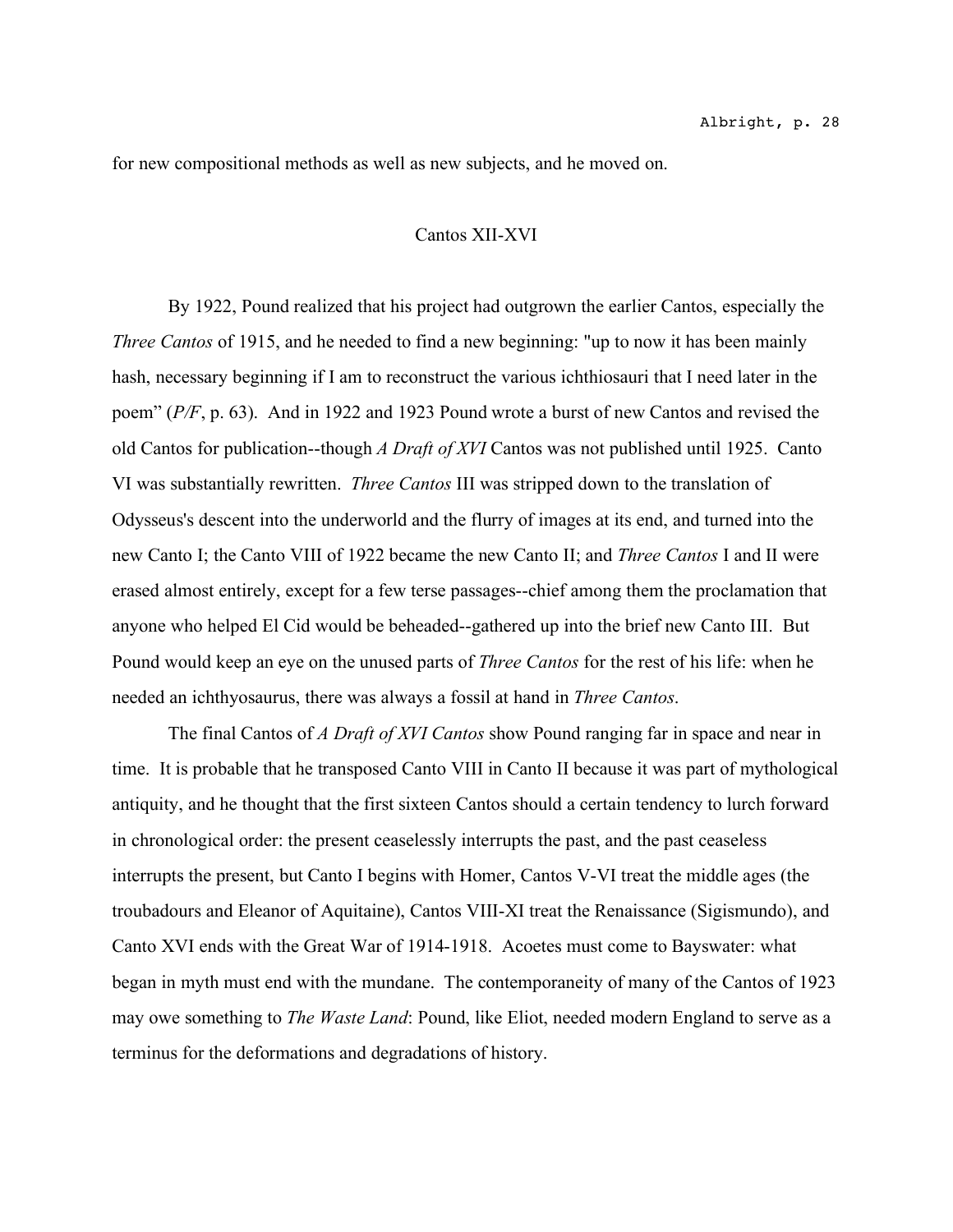*The Waste Land* also seems related to the peculiar fable in the second half of Canto XII: the Tale of the Honest Sailor, who was persuaded that a baby had been taken out of his belly after he landed in the hospital, drunk--the sailor reformed himself, raised the lad and sent him to college, and confessed on his deathbed:

"I ain't your dad, no,

"I am not your fader but your moder," quod he,

"Your fader was a rich merchant in Stambouli" (*C* XII/17)

Pound also mused on the notion of male birth in a letter to Eliot from the end of 1921, describing Pound's midwifery on *The Waste Land*:

The are the poems of Eliot

By the Uranian Muse begot;

A Man their Mother was,

A Muse their Sire. (*L*, p. 170)

Perhaps the Cantos are also the children of a man's womb--as Pound noted, also in 1921, "the brain itself, is . . . only a sort of great clot of genital fluid" (*PDD*, p. 203). The Honest Sailor is the most trivial version in the whole Cantos of the sailor-figure, Odysseus and Acoetes reduced to the stick figure of a dirty joke; but insofar as the Cantos attempt to be the total story of mankind, as that story impinged on Pound's intelligence--the epic not of a particular culture but of the whole race--the Honest Sailor, too, plays his part. Canto XII has been cited for introducing humor into the Cantos. This may not be quite correct: there is much humor in the earlier Cantos, and it is possible that the passage in Canto V about the *dreitz hom* Pierre de Maensac, with its laborious and obfuscated parallelisms, was intended to be a kind of selflampoon even before Amy Lowell got her hands on it. But Canto XII does tell the first sustained joke in the Cantos--it is to the Cantos what the song of the drunken Bozo is to *Le Testament*, a comic routine. Canto XII has the rich Amurrikan voice of "Jim X..." (John Quinn) to ape the sailor's low accent; *Le testament* has trombones to perform Bozo's farting and belching for him.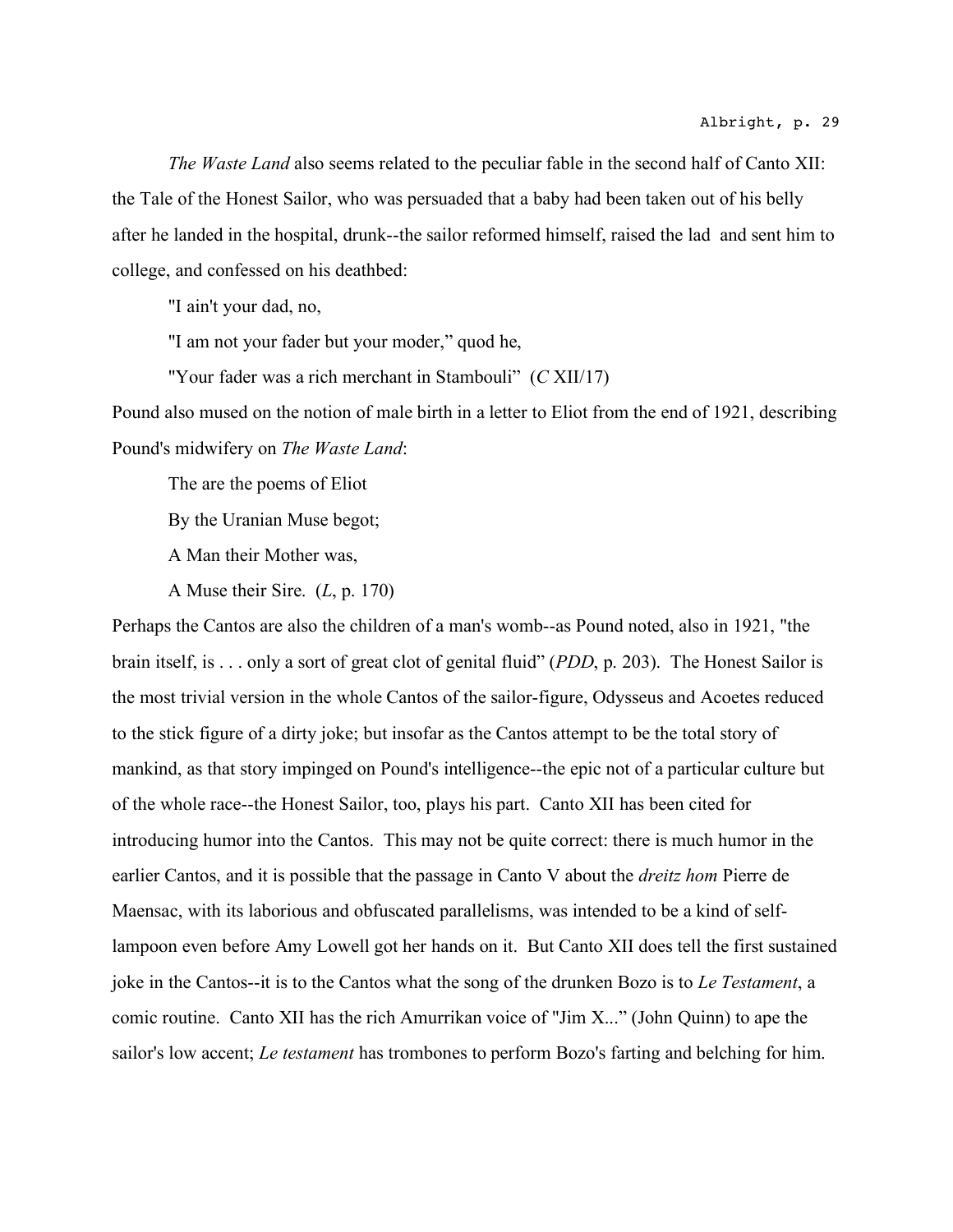The navigator of the Cantos takes a brief detour to China, in Canto XIII, to hear the wisdom of Confucius:

If a man have not order within him He can not spread order about him . . . And said nothing of the "life after death." And he said

"Anyone can run to excesses,

It is easy to shoot past the mark,

It is hard to stand firm in the middle." (*C* XIII/59)

This is one of the first voices in the Cantos to promote social order from a rational, secular perspective, rather than from the sensitive man's attempt to align himself with divine energies- even Sigismundo Malatesta was a visionary, who attempted to realize in architecture a dream of pagan gods. During the early 1920s Pound was starting his research into economics: and Confucius is the ancestor of all those sane monetary thinkers--sane by Pound's lights--such as C. H. Douglas, whose prescriptions for reform would decorate many later Cantos. History can look for correction to some transcendental realm; or history may have a mechanism for selfcorrection, if the Confucian voices are properly heard.

And now, having looked from West to East, having looked from past to present, Pound was ready for hell and purgatory. Cantos XIV and XV are an immensely accelerated Inferno; Canto XVI is a Purgatorio. It is as if Pound had spent the first thirteen Cantos slowly creeping up to Dante, and then had exhausted two-thirds of the Divine Comedy in a few lines. Pound's reason for drastically foreshortening the tour of the less comfortable parts of the afterlife was perhaps a simple one: for Dante, hell is eternal and immutable, a sculptural frieze; but for Pound, hell is incapable of sustaining itself, a state that is always collapsing, a sort of liquid dung that falls through the fingers that try to grasp it. Samuel Beckett remarked of Joyce's *Finnegans*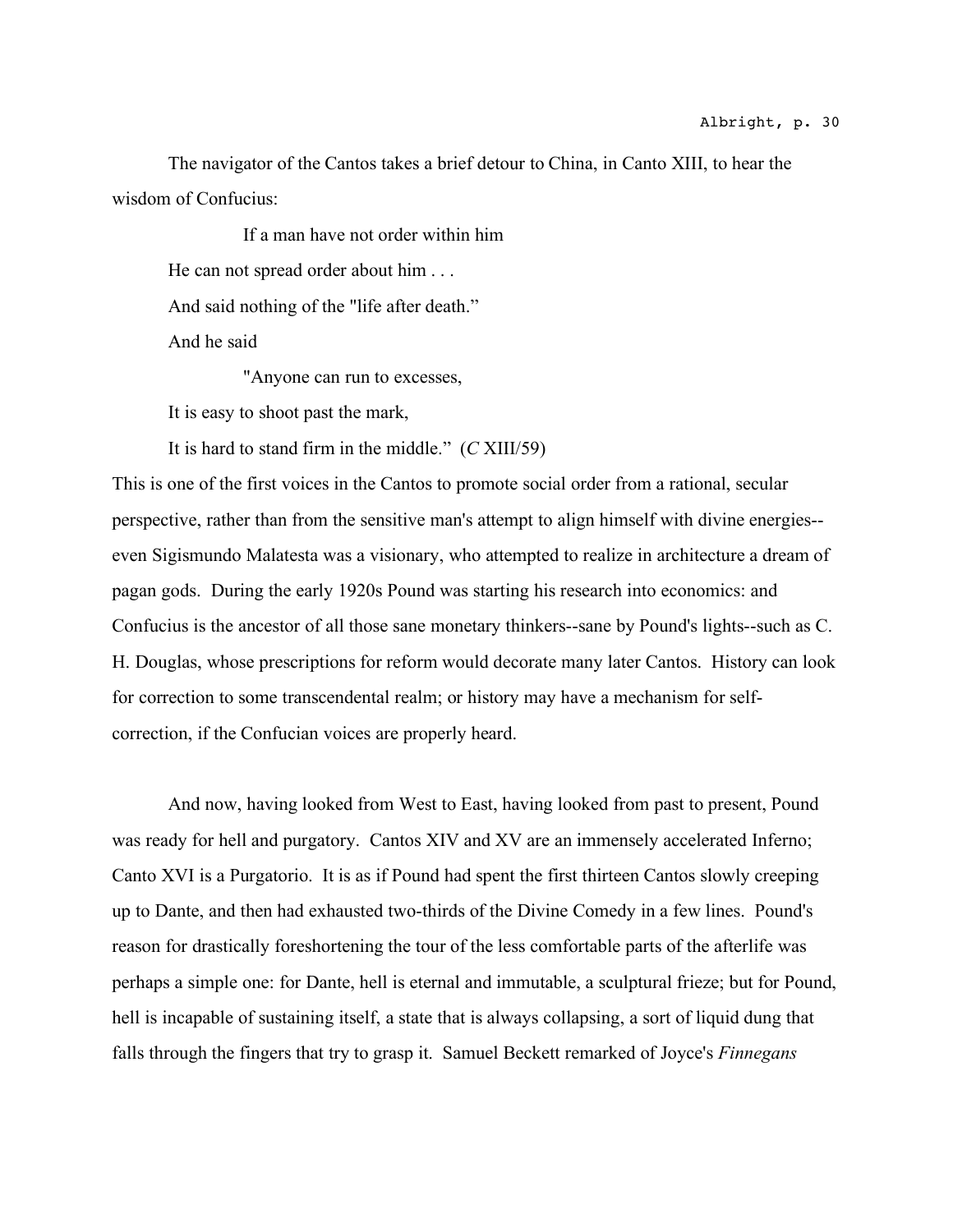*Wake* that the Modernist purgatory is different from the Medieval: "Dante's is conical and consequently implies culmination. Mr Joyce's is spherical and excludes culmination" (*Disjecta*, p. 33). Pound's hell is like Joyce's purgatory, an endless directionless slosh of movement, a dissolving that never quite falls into complete dissolution.

For Dante, a canto in hell entailed a teasing scene--why is this man carrying his head in his arms?--followed by a clear explanation of the crime and the punishment:

*Goes on that headless trunk, that bears for light Its own head swinging, gripped by the dead hair, And like a swinging lamp that says, "Ah me!*

*I severed men, my head and heart*

*Ye see here severed, my life's counterpart."* (*P*, 1926, p. 156)

(This is Pound's paraphrase, from "Near Perigord," of Bertrans de Born's speech in *Inferno* XXVIII, ll. 118-42). But for Pound, the denizens of hell had lost most of their identities--even their names have almost eroded away:

The stench of wet coal, politicians

 $\dots \dots$  e and  $\dots$  n, their wrists bound to their ankles,

Standing bare bum,

Faces smeared on their rumps,

wide eye on flat buttock,

Bush hanging for beard,

Addressing crowds through their arse-holes,

Addressing the multitudes in the ooze,

newts, water-slugs, water-maggots . . . (*C* XIV/61)

As Pound commented, "Even the XIV-XV has individuals in it, but *not* worth recording as such .

. . [An editor] tried to get the number of ....... correct in each case. My "point" being that not

even the first but only last letters of their names had resisted corruption" (*L*, p. 293). The dots in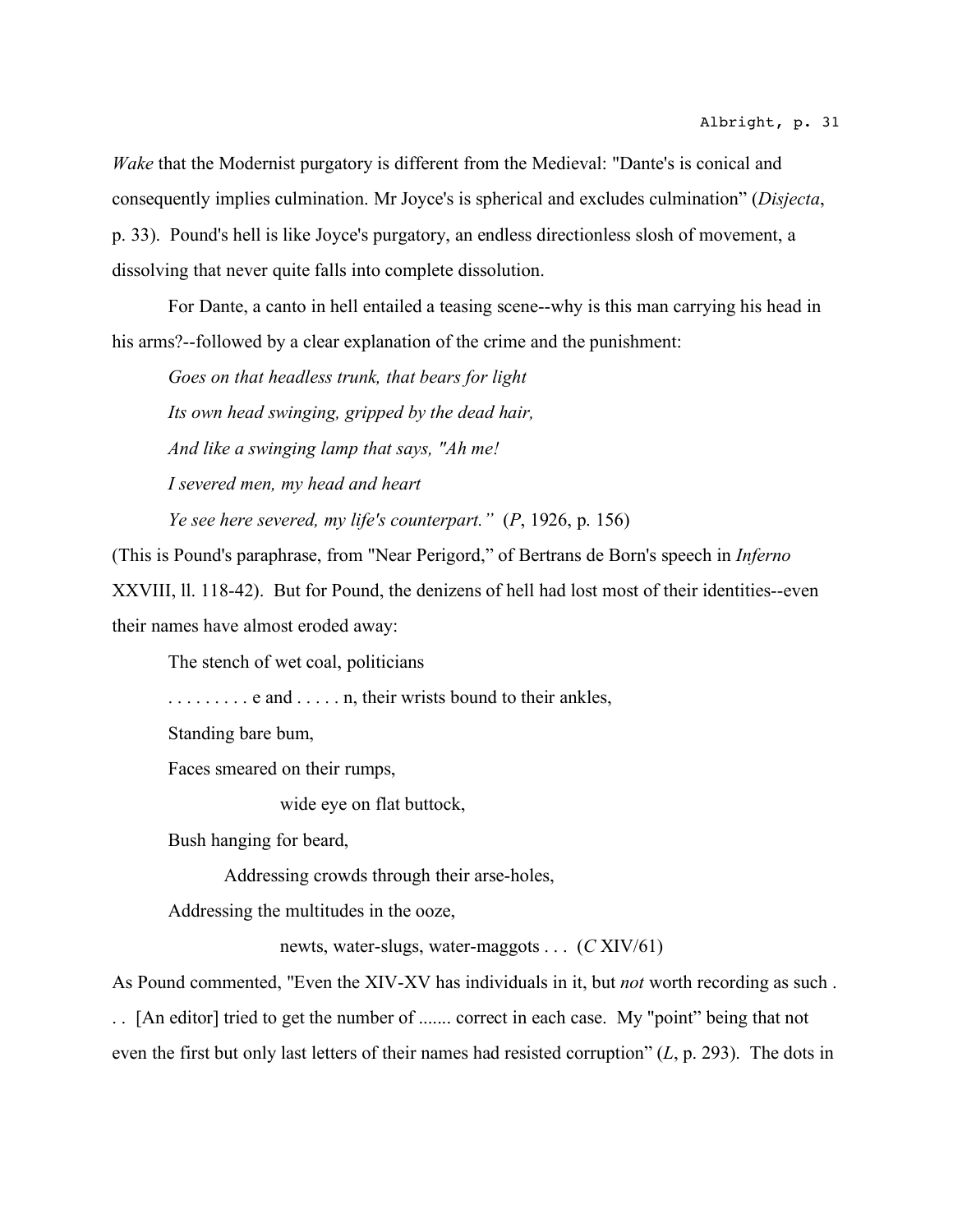the passage cited above stand for "Lloyd George" and "Wilson"--whose resolution of the first world war Pound considered a loathsome capitulation to the interests of profiteers.

Pound is here operating in the mode of the Dionysus of Canto II, who transformed the slave-traders into fish: Pound squashes Lloyd George and Wilson into a fitting shape. In this extremely disarticulated place, the distinction between buttocks and head has vanished: the politicians have been (so to speak) folded in two and then flattened in a steam press. The limit of monstrousness in Pound's imagination is the displacement of sense organs--eye on buttock, tongue in anus--as the human form turns into a jumble, a plate of spaghetti. The Cantos make up a poem about voices, and here human voices have turned into farts, simulations of oratory with intestinal gas, a complete disarticulation of speech. At the bottom of the *Inferno*, only a few feet from Satan himself, Dante placed Nimrod, a giant sunk to his waist in the frozen ground, babbling incomprehensible words because he had built the impious Tower of Babel and forever shattered the integrity of language (*Inferno* XXXI): but for Pound all the residents of hell are Nimrods, uttering meaningless noise, "the arse-belching of preachers" (*C* XIV/63).

Hell is, to some degree, a bad bank. It is full of "usurers squeezing crab-lice ... obstructors of distribution" (*C* XIV/63)--usury, to Pound, was the attempt to create profit without increase of labor or commodities or any true value; the entropy of money. The excrementitiousness of money, a thesis dear to Freud, has rarely been presented so vividly as in Pound's Cantos. But hell is chiefly a bad printing press. The loudest noise in Pound's hell seems to be "howling, as of a hen-yard in a printing-house, / the clatter of presses, / the blowing of dry dust and stray paper" (*C* XIV/61-62). The great theme of the hell Cantos is the degradation of language, both spoken and written. Through the first thirteen Cantos, Pound sought and displayed the most potent texts and voices he could find; here Pound mangles, smears, unwrites, unspeaks, the texts and voices that need to be consigned to oblivion.

Finally, in Canto XV, the tourist Pound uses a clever optical trick to escape from hell: with a mirror, Medusa's petrifying gaze is angled down to the ground, creating a solid path amid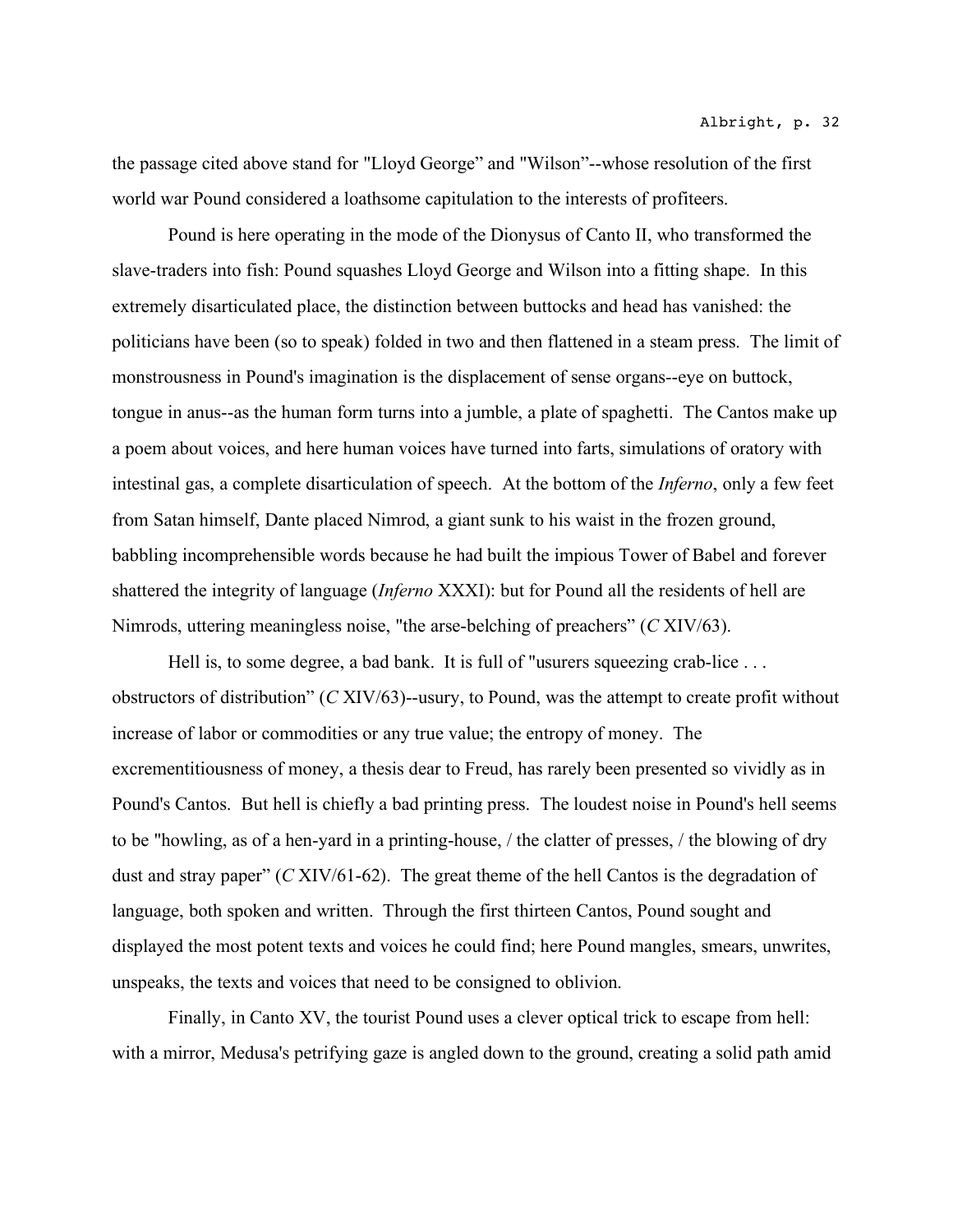the general diarrhea. It is a proof of the power of light to resist mud. In Canto XVI, we emerge from the "hell mouth" onto a

dry plain

and two mountains;

On the one mountain . . . in hard steel

The road like a slow screw's thread,

The angle almost imperceptible,

so that the circuit seemed hardly to rise; (*C* XVI/68)

The mount of Purgatory climbs toward heaven at a rate so slow that it may be no ascent at all. The Canto goes on to reminiscences of those who fought in the Great War, those who died, such as Gaudier-Brzeska ("they killed him / And killed a good deal of sculpture"--*C* XVI/71) and T. E. Hulme, and those who lived, such as Wyndham Lewis and Hemingway. These names have not been effaced: Pound memorializes them. But the purgatory of the war kills or cripples or leaves unharmed, not according to any principle of moral consequence, but at random. It hard to be sure whether this is a fault in Pound's ethical design of the Cantos, or whether he meant to imply that, in the twentieth century, we have reached a state beyond even the possibility of justice.

# Cantos XVII-XXIII

*A Draft of XVI Cantos* does not finish strongly, but the ending has a certain cliffhanger quality: here is hell, here is purgatory--now where is heaven? This was a question that Pound was not prepared to answer directly. But he was full of energy to write, and the next seven Cantos followed quickly: Cantos XVII-XXIII were all written by March 1925.

Canto XVII begins with an explosion of Dionysiac energies: "So that the vines burst from my fingers . . . ZAGREUS! IO ZAGREUS! . . . the goddess of the fair knees . . . with white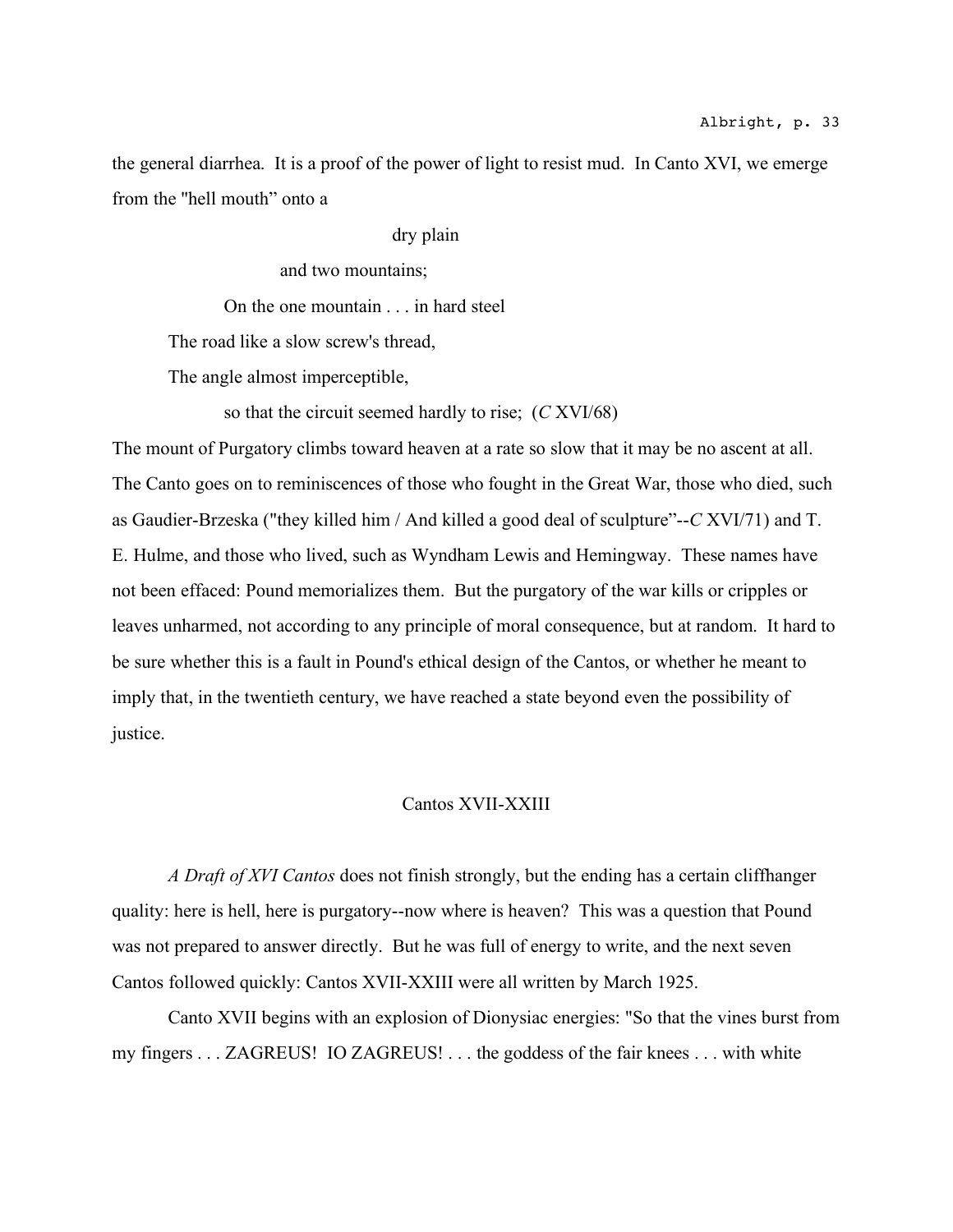hounds / leaping about her" (*C* XVII/76). But soon we are in Venice, exceedingly beautiful, with its gilt beams, its dye-pots in the torch-light, its "trees growing in water, / Marble trunks . . . The light not the light of the sun" (*C* XVII/76). Nothing in this depiction is Venice is specifically ominous or morbid, and yet there is an undertone of artificiality, of surrogation: marble columns have replaced tree-trunks. The placement of Canto XVII makes the reader look for paradise: but Canto XVII neither offers paradise nor refuses paradise--it simply gives something that is *like* a paradise. The notion of substitute paradises will dominate the Cantos from this point on.

As early as *Three Cantos* III, there is a false paradise:

Another's a half-cracked fellow--John Heydon,

Worker of miracles, dealer in levitation,

In thoughts upon pure form, in alchemy,

Seer of pretty visions ("servant of God and secretary of nature");

Full of a plaintive charm, like Botticelli's,

With half-transparent forms, lacking the vigor of gods. (Bush, *Genesis*, p. 67) Heydon seems to possess divine revelation--but his gods are mere wraiths, like the "Gods of the wingèd shoe" in Pound's "The Return" (1912), who "hesitate . . . half turn back . . . pallid the leash-men!" (*P*, 1926, p. 74). Similarly, in Canto XX, Pound presents the lotus-eaters, who have given up Odysseus's troublesome voyage and dwell in a parody of heaven:

Shelf of the lotophagoi,

Aerial, cut in the aether.

#### Reclining,

With the silver spilla,

The ball as of melted amber, coiled, caught up, and turned.

Lotophagoi of the suave nails, quiet, scornful,

Voce-profondo: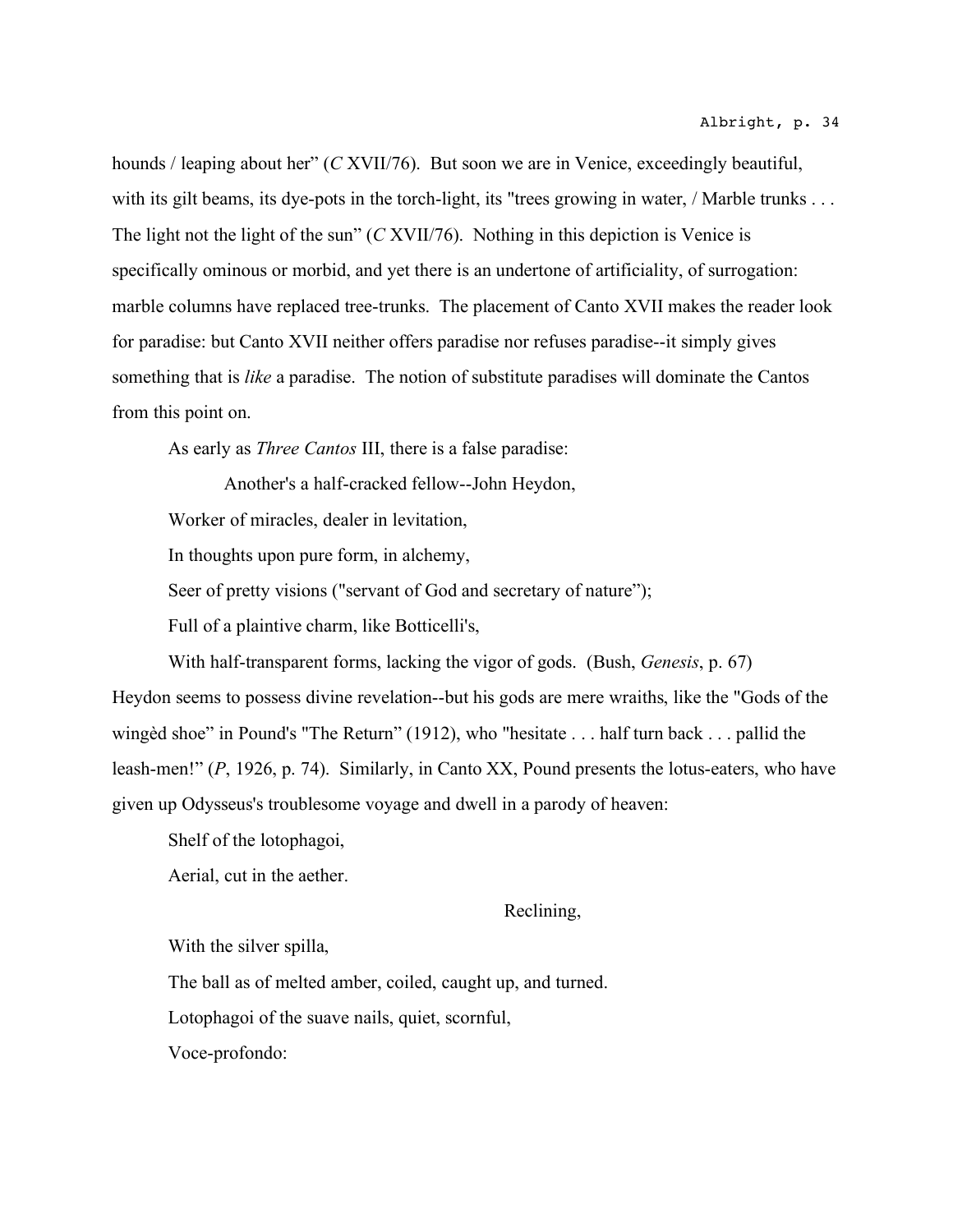"Feared neither death nor pain for this beauty;

If harm, harm to ourselves." (*C* XX/93)

Here is a society consisted entirely of Mauberleys: tensionless aesthetes, or anesthetes, too drowsy and bored, etherized, to be efficient sensualists. Increasingly Pound was suspicious of those who liked art, not for the sake of divine apprehension, but for art's own sake:

The best Egyptian sculpture is magnificent plastic; but its force comes from a non-plastic idea, i.e. the god is inside the statue.

I am not considering the merits of the matter, much less those merits as seen by a modern aesthetic purist. I am using historic method. The god is inside the stone . . . (*LE*, p. 152).

The greatest threat to paradise seems to lie in aesthetical feignings of it. But it is not clear that Pound could seize heaven more confidently than those visionaries whom he deplored.

Canto XX offers a rare case of a Canto for which Pound offered his own glosses and interpretation, in a letter to his father:

Nicolo d'Este in sort of delirium after execution of Parisina and Ugo. . . . Various things keep crossing up in the poem. The original world of the gods; the Trojan War, Helen on the wall of Troy with the old men fed up with the whole show and suggesting she be sent back to Greece. . . .

Then in the delirium Nicolo remembers or thinks he is watching death of Roland. Elvira on wall or Toro (subject-rhyme with Helen on Wall). . . . The whole reminiscence jumbled or 'candied' in Nicolo's delirium. Take that as a sort of bounding surface from which one gives the main subject of the Canto, the lotophagoi: lotus eaters, or respectable dope smokers; and general paradiso. You have had a hell in Canti XIV, XV, purgatorio in XVI etc. (*L*, p. 210)

Niccolò d'Este married a very young woman, Parisina Malatesta (a cousin of Sigismundo's), but discovered she was sleeping with his own illegitimate son, Ugo--and so he had them both killed.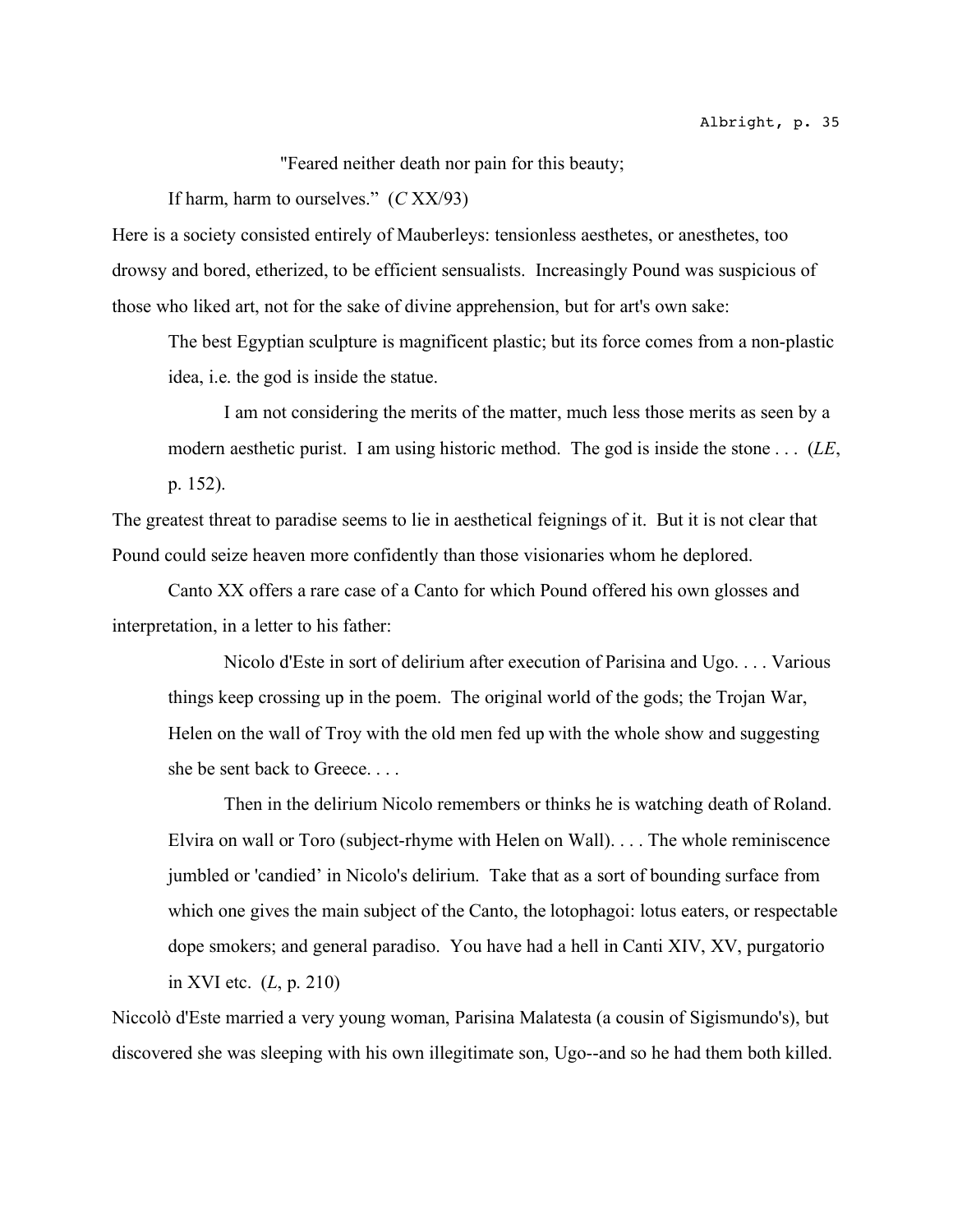It is not surprising that Pound would think to intercut this tale with allusions to other beautiful wives who ran off with attractive men, from Helen and Paris onward; what *is* surprising is his announcement that such affiliations are part of a psychological process, a delirium within a persona. He seems to be returning to the mode of the *Three Cantos* of 1915, with the role of the matrix-intelligence being played by Niccolò, instead of Pound himself. But Pound has taught us too well in the intervening years: we read this Canto (unless coached to do otherwise) as a flat surface, or a montage of flat surfaces, in which Niccolò and Helen of Troy and Charlemagne's brave Roland all cohabit on the same plane. Pound evidently felt that he could establish Niccolò as a controlling sensibility, flowing over and around the rest of the material in the Canto; but he did nothing to bring Niccolò far enough into the poem's foreground to achieve that effect. And the invitation to regard Canto XX as a prince's delirium, or as a construct of dope smoking, is also an invitation to deride Pound himself. Just as it is dangerous to announce that the Cantos are a rag-bag, so it is dangerous to announce that the Cantos are a fever dream. It is odd that Pound would have chosen to interpret Canto XX, because this very Canto begins with an affirmation of the inexplicability of old texts: Pound records a visit to a Professor Lévy, the World's Leading Authority on Provençal--he asked Lévy what Arnaut's word *noigandres* means, only to be told that Lévy used to ask himself every night, "'Now what the DEFILL can that mean!'" (*C* XX/90). Pound asks the questions of his readers for us.

The lotus-eaters offer a false relief from the torment of Niccolò's existence, an *Ersatz* of paradise. Paradise is one major theme of Cantos XVII to XXIII; another is economics. This set of Cantos is full of munitions-merchants and exploiters of labor; their patron saint appears near the beginning of the sequence:

And of Kublai:

"I have told you of that emperor's city in detail And will tell you the coining in Cambaluc that hyght the secret of alchemy: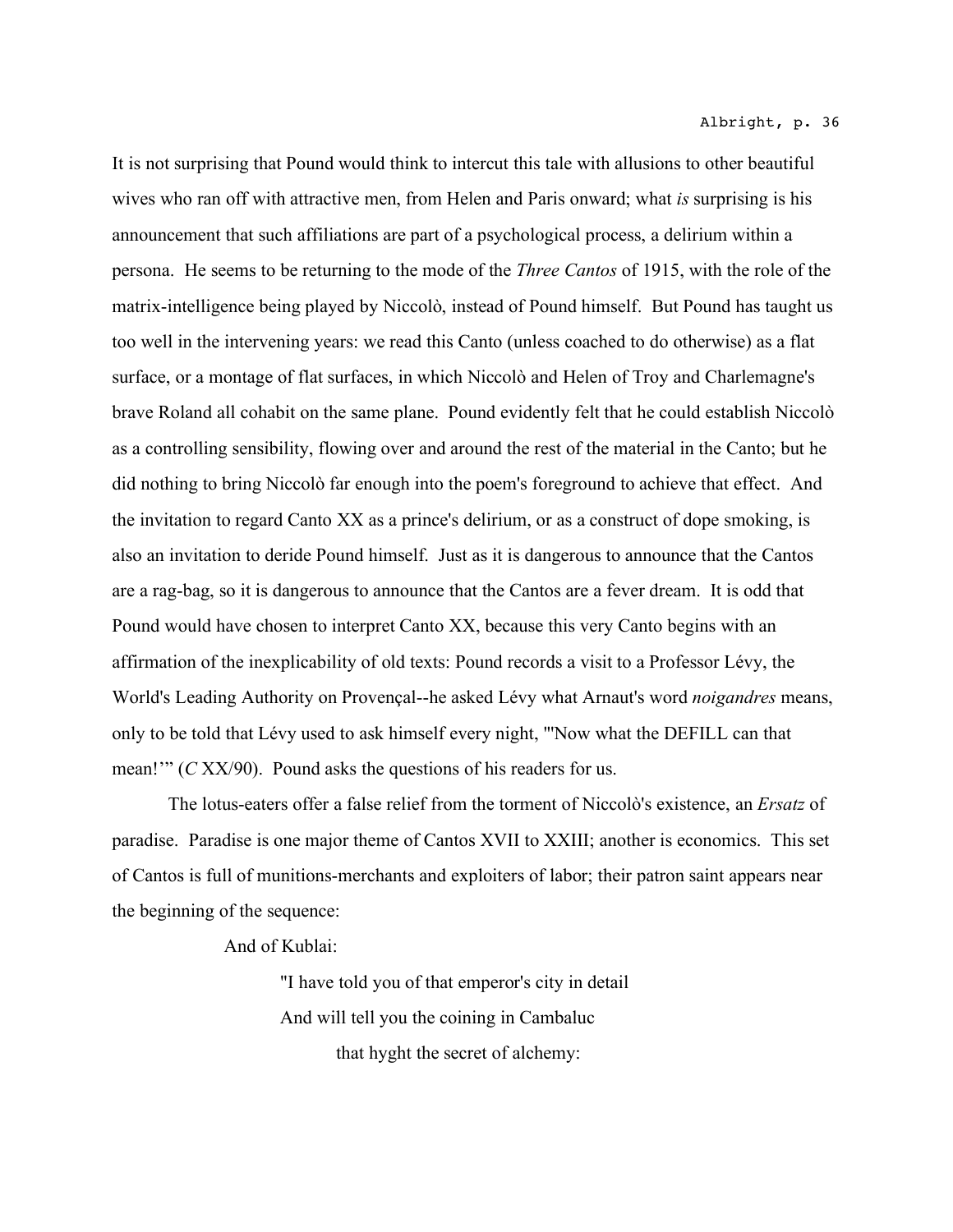They take bast of the mulberry-tree, That is a skin between the wood and the bark, And of this they make paper, and mark it Half a tornesel, a tornesel, or a half-groat of silver . . . And all this costs the Kahn nothing, And so he is rich in this world. (*C* XVIII/80)

Pound took this from Marco Polo's account of his voyage to Cathay. It should be noted that Kubla Khan, who appears in Coleridge's poetry as the builder of Xanadu, appears in Pound's poetry as a debaucher of currency. Pound liked to rectify the errors of romantical poets: in 1959 Pound quoted genuine documents of Justinian's Constantinople ("Mr Yeats called it Byzantium," *C* XCVI/681), setting forth the penalties for selling wine at false measure, or for building a wall that falls down--as if Pound were showing that civic magnificence could be achieved honestly through a good law code, instead of existing precariously in the dreams of an ignorant poet. Coleridge's Kubla Khan has dwindled to Kubla Kahn, as if he were an early member of Pound's Jewish Banking Conspiracy.

Just as paradise is difficult to find in a welter of substitute paradises, so money is confounded by substitute money. In *A Draft of XVI Cantos*, it is usually quite easy to tell the light from the mud; but from Canto XVII evaluation, discrimination, start to become far more difficult. We are still in purgatory, though teased by gorgeous glimpses that may or may not have something to do with heaven.

#### Cantos XXIV-XXX

Between 1925 and 1928, Pound wrote Cantos XXIV-XXVII, and then published all the Cantos written after *A Draft of XVI Cantos* as *A Draft of the Cantos 17-27* (1928). Cantos XXIV-XXVII begin by recounting more of the life of Niccolò d'Este--his Odysseus-like travels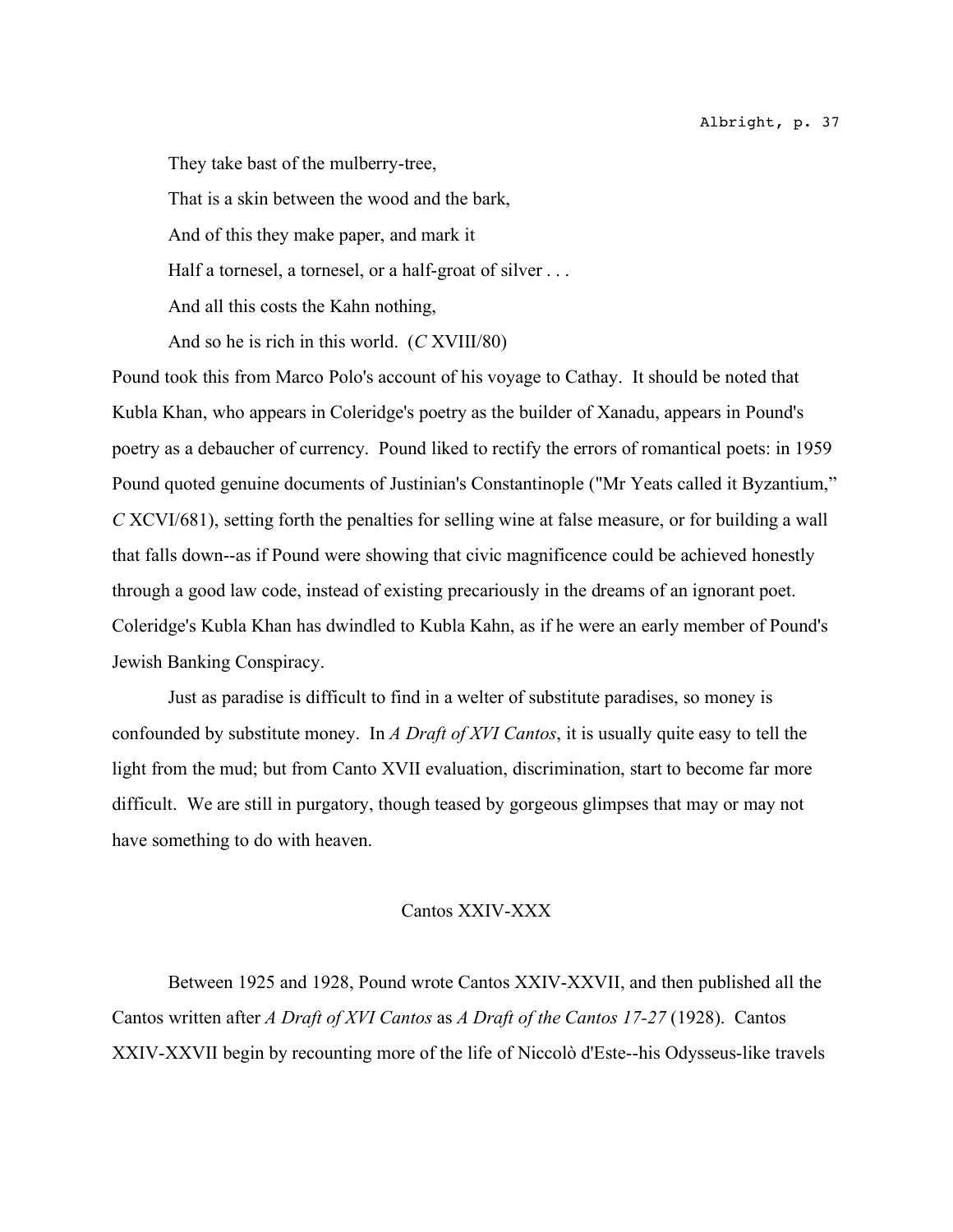through the Mediterranean, his subtlety and benevolence as a ruler--but the main theme of these Cantos is Venice: Pound, like many other poets, was attracted to the spectacle of Venice sinking into Adriatic slime as a metaphor for the foundering and decay of old glory. There is some light in these Cantos, but a great deal of mud: the degeneration of the guild spirit of good craftsmanship, the degeneration of the painter's relation to his patron, the degeneration of painting itself.

But in some respects this period was more notable for Pound's explanations of Cantos than for the Cantos themselves. During 1927-28 Pound made the most intense effort to understand what he had done, and what he was trying to do. In 1927 he wrote to his father:

Afraid the whole damn poem is rather obscure . . . Have I ever given you outline of main scheme ::: or whatever it is?

1. Rather like, or unlike subject and response and counter subject in fugue.

A. A. Live man goes down into world of Dead

C. B. The "repeat in history"

B. C. The "magic moment" of moment of metamorphosis, bust thru from quotidien into "divine or permanent world." Gods, etc. (*L*, p. 210)

It is likely that Pound devised this scheme by noting that the first two Cantos displayed (1) a descent into hell and (2) a metamorphosis, in which the normal world buckles and the divine world breaks through. As for the third element, the "repeat in history," it is certainly the chief constructive principle of the Cantos: the achronological superposition of stories with common formal elements, such as married women abducted by handsome young lovers. Later in this letter Pound explicated Canto XX (as cited above), and used the phrase "subject-rhyme": a fascinating term, implying that Pound has displaced the principle of rhyme from the level of phonics to the level of theme: history itself displays a structure of echoes, a sort of stanza form. As early as 1912 Pound discovered that a landscape in southern France could shape itself in the manner of a poem: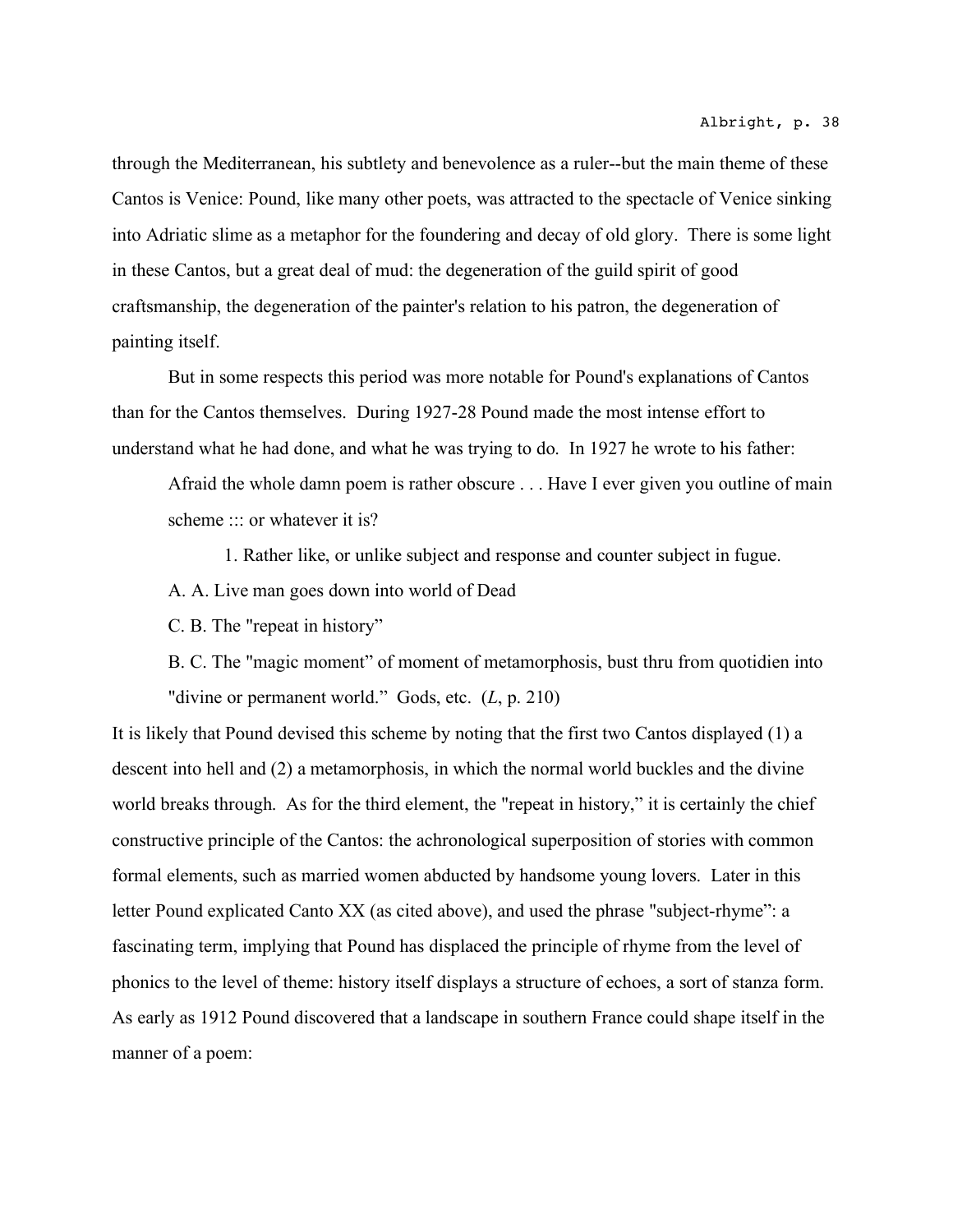The r[oa]d. to Celles is indeed a sort of sestina, of cusp & hills, of prospects opened & shut, or round trees & poplars aligned.

sestina vs. recurrence in nature. (*WTSF*, p. 15)

A sestina is a poem in which the same six words, falling at the line-ends of each six-line stanza, reappear in a different order in the subsequent stanzas. The route's varied monotony--hills alternating with valleys, round trees alternating with tall thin poplars--made Pound conceive the road to Celles as a kind of landscape-projection of the sestina: the even recurrence of trees and hills seemed a prosody of objects, rising and falling like the stressed and unstressed syllables of a line of poetry. In some sense the Cantos, as Pound conceived them in 1927, are to history what this landscape is to geography: a mapping of recurrence in time, *heard* as a subtle chiming, as if history were an endless troubadour song, a huge *canto*. The tripartite design of descent into "world of Dead" (hell), "bust thru from quotidien" (heaven), and "repeat in history" (our world- or purgatory) suggests that there is a whole divine comedy in every Canto, all mixed up together.

Pound's use of the word *fugue* is also fascinating. Pound's opera *Le testament* is fugueless, almost completely without counterpoint of any sort--indeed Pound's major musical interest so far had been the troubadour song, with its single vocal line. And he conceived the earlier Cantos either as collages of pictures or as successions of voices. But now he wanted to hear the voices in the Cantos, not as taking regular turns, but as *sounding all at once*, in an overlapping vocal polyphony. While the metamorphosis begins, the descent to the underworld continues; while the voice of Jim X... tells the story of the Honest Sailor, the voice of Sigismundo continues somewhere in the background. Pound strains his ear to to grasp history ahistorically, as a chorus of voices all of which are co-present, contemporaneous.

But if Pound hoped that a fugal model of the Cantos would impart a satisfying form to the whole project, he was mistaken. As the musicologist Donald Tovey has noted, a fugue is not a form, but a texture: "The first thing to realize about fugue is that it is a medium, like blank verse, not a thing, like a rondo" (*Symphonies and Other Orchestral Works*, p. 17). It requires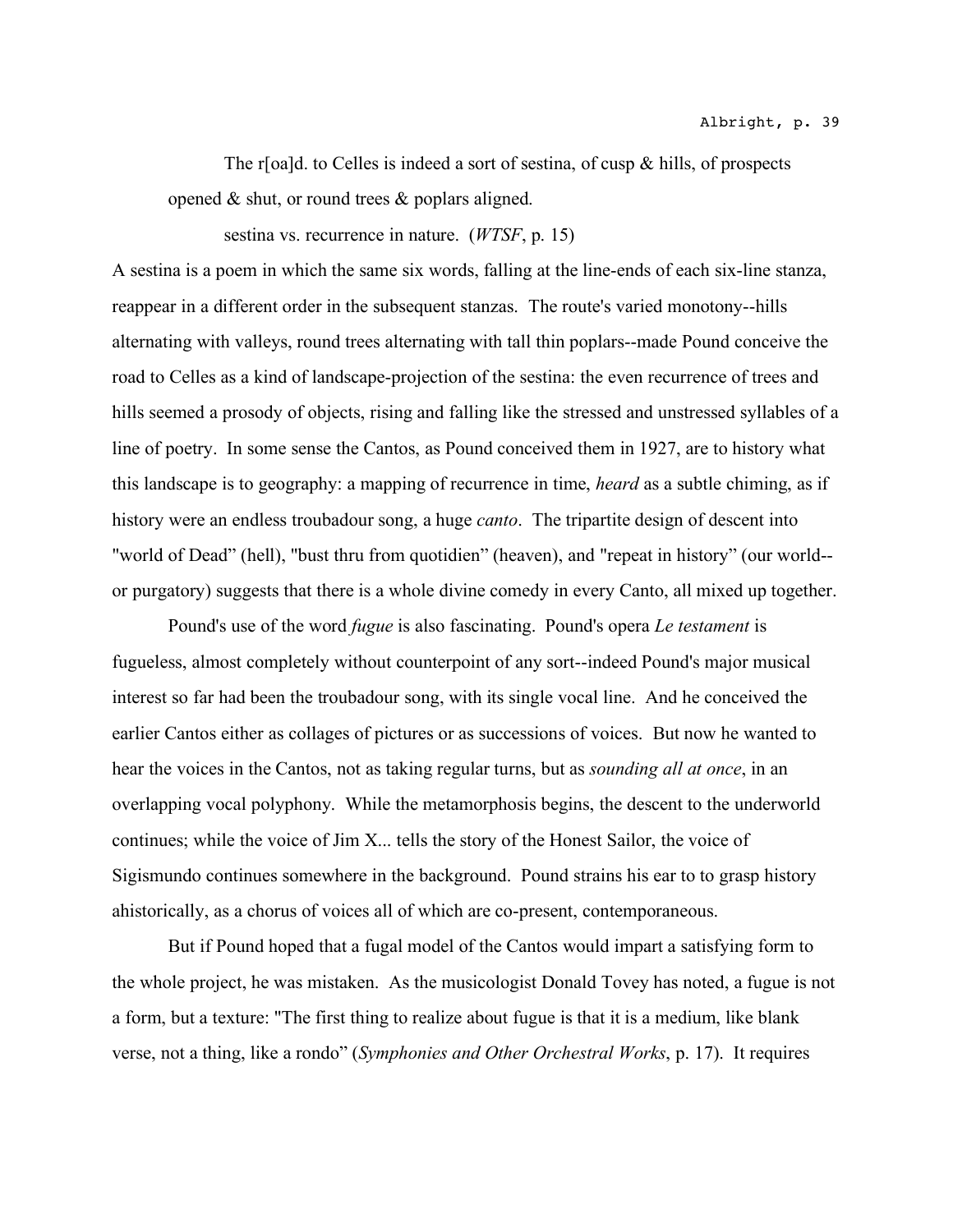Albright, p. 40

extraordinary art to make a satisfactory fugue, but the art is a local art, an art of arranging overlaps in a pleasing manner, not a global art. It is the sort of art that a poet gifted at writing lyrical miniatures, like Pound, could employ to produce one of the longest poems in the language. Pound may have been aware, however, that the hope that the Cantos would become a rounded, polished, formally satisfying whole was a forlorn hope: the year after he described the tripartite scheme to his father, he wrote: "I am not going to say: 'form' is a non-literary component shoved on to literature by Aristotle . . . But it can do us no harm . . . to consider the number of very important chunks of world-literature in which form, major form, is remarkable mainly for its absence" (*LE*, p. 394).

In February 1928 Pound tried to explain the Cantos to Yeats, who remembered his explanation as follows:

For the last hour we have sat upon the roof . . . discussing that immense poem . . . I have often found there brightly printed kings, queens, knaves, but have never discovered why all the suits could not be dealt out in some quite different order. Now at last he explains that it will, when the hundredth canto is finished, display a structure like that of a Bach Fugue. There will be no plot, no chronicle of events, no logic of discourse, but two themes, the Descent into Hades from Homer, a Metamorphosis from Ovid, and, mixed with these, mediaeval or modern historical characters. . . . He has scribbled on the back of an envelope certain sets of letters that represent emotions or archetypal events--I cannot find any adequate definition--A B C D and then J K L M, and then each set of letters repeated, and then A B C D inverted and this repeated, and then a new element X Y Z, then certain letters that never recur . . . and all set whirling together. (*A Vision,* pp. 3-5)

Pound was exasperated with the attention that Yeats's description received: "CONFOUND uncle Bill YEATS' paragraph on fuge . . . more wasted ink due his 'explanation,' than you cd. mop up with a moose hide" (*P*/*I*, p. 35). Yeats was not always a reliable reporter, but there seems little reason for doubting Yeats's account. Yeats's word "whirling" recalls the vorticism of the mid-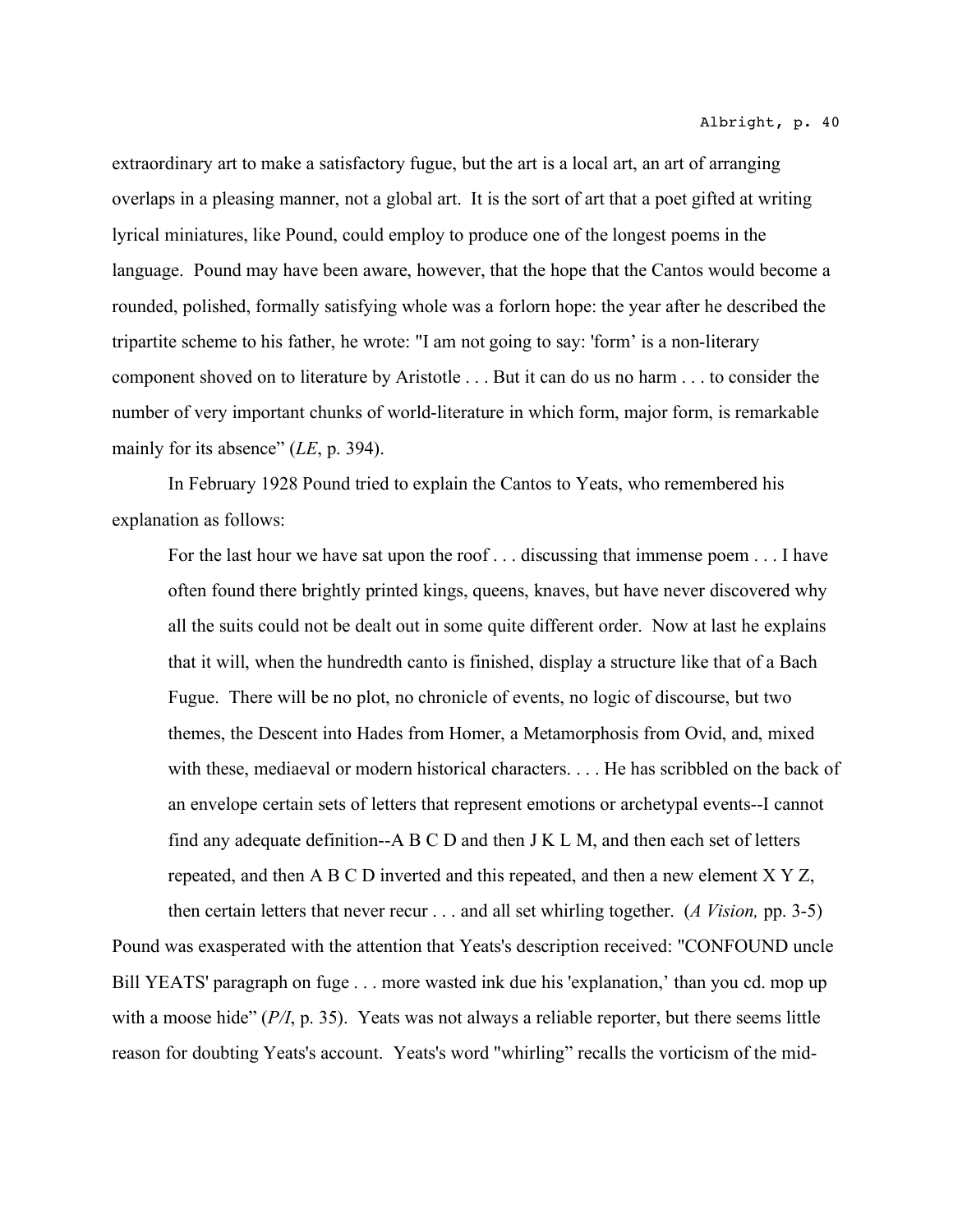1910s, when the Cantos began; Yeats's phrase "no logic of discourse" recalls many of Pound's statements on the anti-discursive qualities of the art he espoused; and the notion of a fugue has the sanction of Pound's letter to his father. What is new in Yeats's account is the concept of retrograde permutation: first A B C D, then D C B A.

Retrograde is a certainly a manner of defeating chronology: if order is so arbitrary that the elements can be placed indifferently forward or backward, then time's arrow is blunted. But the Cantos were slow to emancipate themselves from clock and calendar: many sequences, including *A Draft of XVI Cantos*, show a distinct chronological structure; and, although the later Cantos are sometimes more adventurous, it is often possible to establish a sort of base-epoch for a Canto or for a sequence of Cantos.

There is another consequence of retrograde permutation, besides destabilizing the timeline: it also tends to levitate the Cantos, to make them joky, impudent. It is potentially a technique for dissolving the solidities in the material it treats:

A definite philosophical act . . . was performed along in 1916 to '21 by, as I see it, Francis Picabia. If he had any help or stimulus it may have come from Marcel Duchamp . . .

Voltaire used a sort of *reductio ab absurdum* for the destruction of hoakum. Picabia got hold of an instrument which cleared out whole racks full of rubbish.

"Europe exhausted by the conquest of Alsace Lorraine." The transposition of terms in idées reçues. The accepted cliché turned inside out, a, b, c, d; being placed

b, d, c, a,

c, b, d, a, etc., in each case

expressing as much truth, half truth or quarter, as the original national or political bugwash.

That anyone shd. have tried to use Picabia's acid for building stone, shows only the ineradicable desire of second-rate minds to exploit things they have not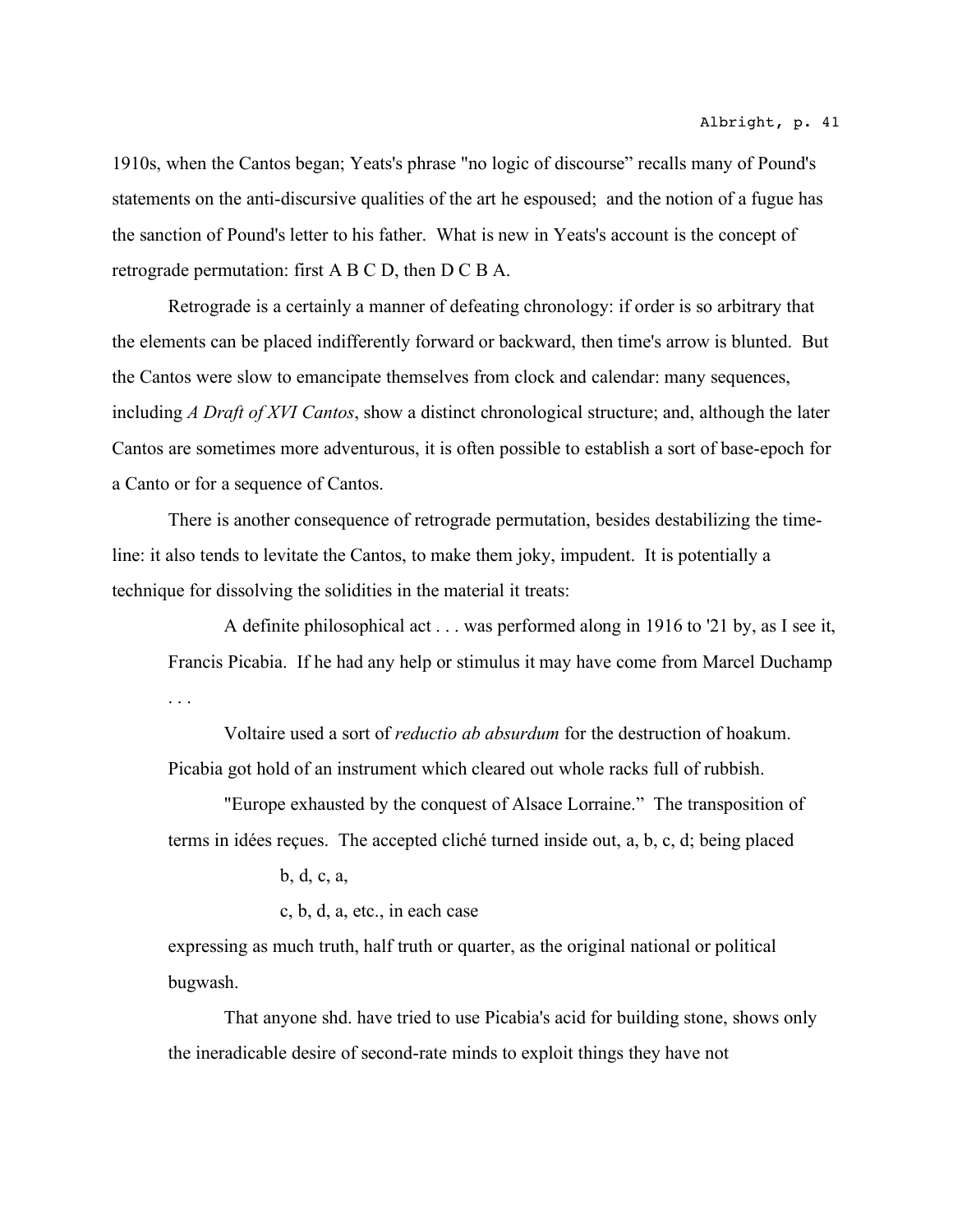Albright, p. 42

## comprehended. (*GK*, pp. 87-88)

Of course, the transposition of the terms of history itself is far more ambitious than the transposition of the terms of a cliché: it is one thing to say, "conquest exhausted by the Alsace Lorraine of Europe"; it is another thing to scramble the chronology of four thousand years of epic events in the search for an achronological pattern. And yet there is a sense in which we can take the Cantos as a Dada project: insofar as Pound accepted a model of the Cantos based on permutation, a tendency toward acid satire would become manifest. Pound surely wanted to build stone, build a new Tempio through the Cantos, as well as to eat away the old stone of worthless things. But it is no accident that, in the late 1920s, at the very moment when he conceived the Cantos according to a somewhat Dadaist model, he wrote a series of burningly satirical Cantos--deconstructions, not constructions; and it is no accident that, at the very moment when he conceived the Cantos as a fugue, the Cantos start to resound with music more loudly than after before. Music and satire become explicit, as Pound's new model for what he had done started to influence what he was doing.

The most striking music in the whole Cantos--perhaps in all Modernist poetry--occurs in Canto XXV:

Form, forms and renewal, gods held in the air, Forms seen, and then clearness,

Bright void, without image, Napishtim, [Ba

Casting his gods back into the  $\leq \Delta H$ . [Gr.:

"as the sculptor sees the form in the air... "as glass seen under water . . . and saw the waves taking form as crystal, notes as facets of air,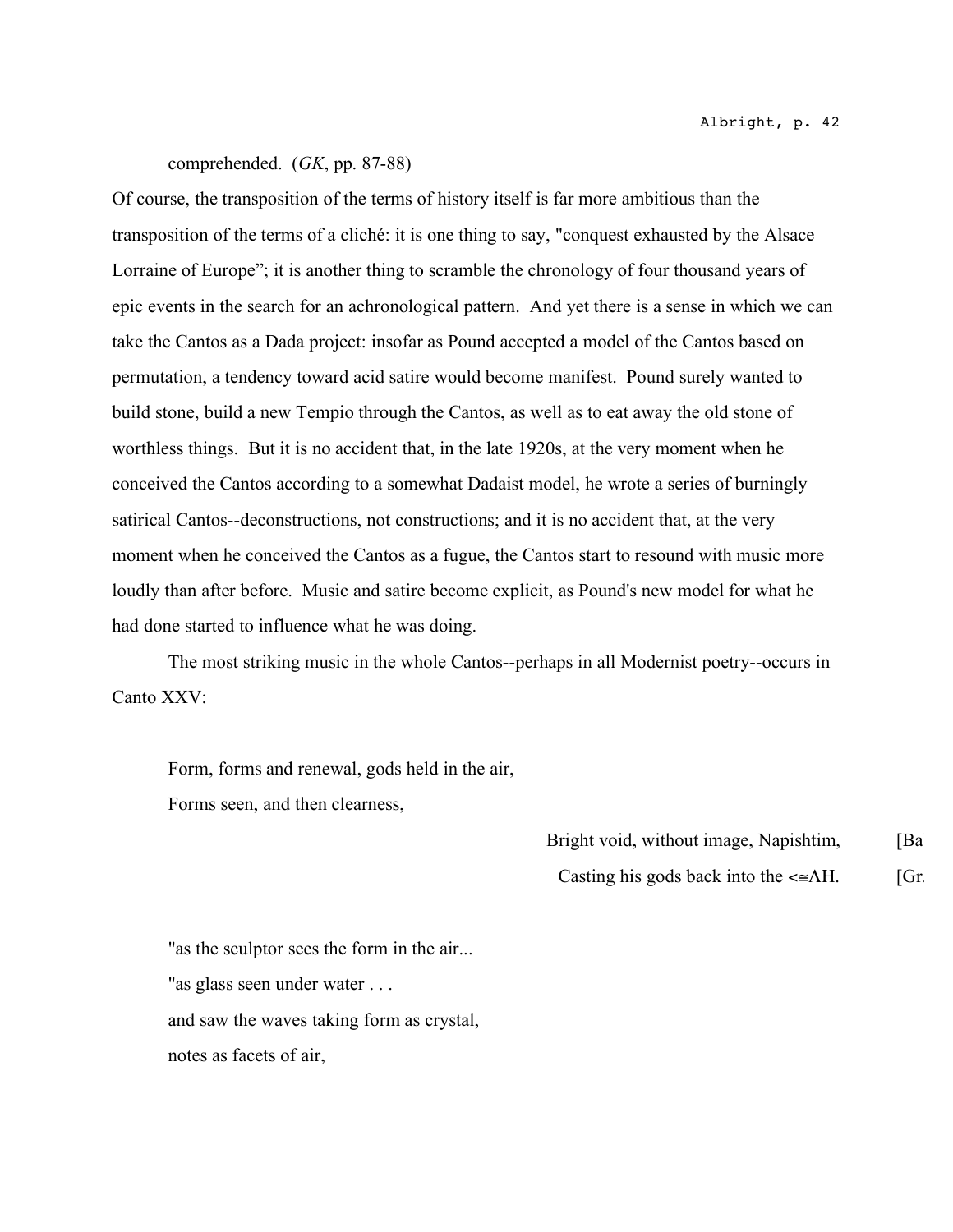and the mind there, before them, moving,

so that notes needed not move. (*C* XXV/119)

The music seems to freeze before the poet's eyes into visible sine waves, vitreous, glistening, a string of swells and tapers like a necklace of translucent cowrie shells. This arrested sound-wave can be studied, like sculpture, from any angle: a reified audibility, comprehended into a breathless instantaneity of being. In a fugue all the musical material tends to be co-present; and in this Canto, melopoeia, the poetry of the musical phrase, turns into phanopoeia, the poetry that casts images before the visual imagination.

The later Cantos in this sequence become less explicitly musical, more satirical. In Canto XXVII, the Xarites--the Graces--confront tovarisch--the comrade, a plodding, strictly political man, who "wrecked the house of the tyrants" (*C* XXVII/131) and seems unable to respond to the antique lovelinesses that hover over him; this is a Canto not about building stone, but about smashing it. In Canto XXIX, Pound presents a young numbskull named Juventus, also tantalized by glimpses of the glories beyond the earth:

"Matter is the lightest of all things,

"Chaff, rolled into balls, tossed, whirled in the aether . . .

"Light also proceeds from the eye;

"In the globe over my head

"Twenty feet in diameter, thirty feet in diameter

"Glassy, the glaring surface . . . (*C* XXIX/143)

(But Juventus ultimately ignores these highfalutin visions in favor of the jazzband playing on the "pornograph.") This aria constitutes an all-too-close-for-comfort spoof of Neoplatonic transcendentalisms from Pound's *The Spirit of Romance* (*SR*, p. 92) and elsewhere. The more closely Pound approaches a Dadaist model for the Cantos, the more desecrated the whole project becomes: even Pound's own holy things start to grow farcical before his acid gaze.

In 1930 Pound decided to gather *A Draft of XVI Cantos*, *A Draft of the Cantos 17-27*, and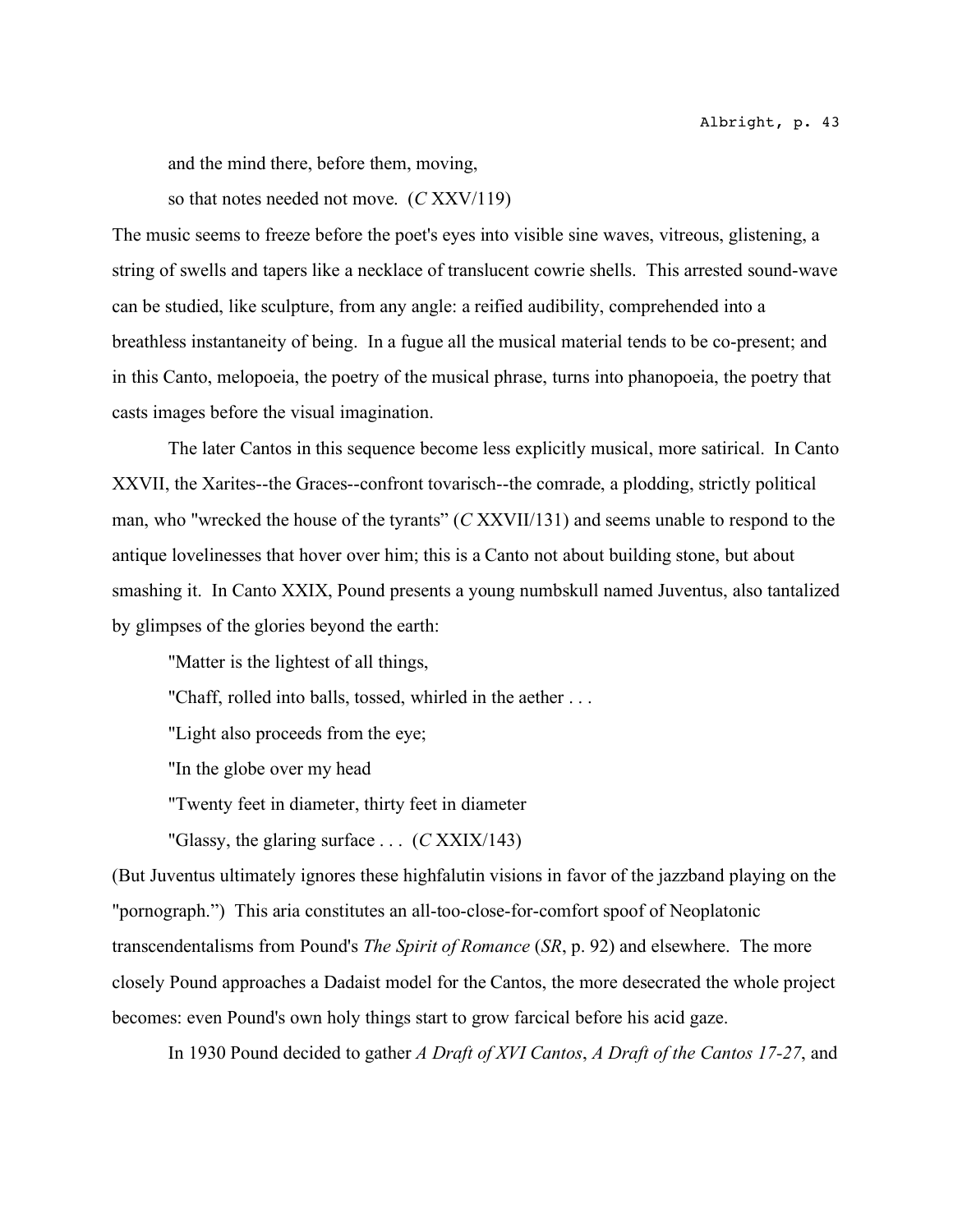three new Cantos into a summary volume, the accomplishment of fifteen years of work: *A Draft of XXX Cantos* (1930). The last Canto in this group feels like an ending: instead of the farce of some of these Cantos preceding, Canto XXX is sober and clear. It presents the major antitheses of the Cantos--light and mud--as two great personifications: Artemis, a goddess cleansing the world of foulness, in a Chaucer-like "Compleynt . . . Agaynst Pity" (*C* XXX/147); and Madame ∼Κ7/ (Hyle, Gr. for *wood* or *matter*), who stands for the materiality of the world, all opacity, resistance to illumination, love of death; her chief worshiper seems to be Pedro, the fourteenthcentury Portuguese king, who dug up the skeleton of the woman he loved and set it on the throne beside him. Pound originally told this story in *Three Cantos* II--and its position at the end of *A Draft of XXX Cantos* suggests the degree to which the whole Cantos whirligig out of the original version of 1915.

But the last part of Canto XXX is devoted, not to Artemis and Madame ∼Κ7/ , but to a document about the development of the cursive type-face in 1503--a means for turning printed books into works of art. Pound concludes this huge installment of his life's work with typography: just as Sigismundo controlled all the decoration of his Tempio, devoted to the old gods of Greece and Rome, so Pound controls the appearance of his private Tempio, the printed book that the reader holds in hand. The Cantos threatened to disperse into the fluid permutation of fleeting elements, A B C D and X Y Z; but at the end of this large sequence the project once again aspires to weight, solidity of design.

#### Cantos XXXI-XI

*Eleven New Cantos XXXI-XLI* (1934) followed quickly after *A Draft of Thirty Cantos*; after Pound clarified his method and his themes to himself, he could work faster, it seemed. One of the chief accomplishments of this series was the establishing of an eleven-canto sequence (what Pound would call a decad) as the basic chunk in which new Cantos would appear. The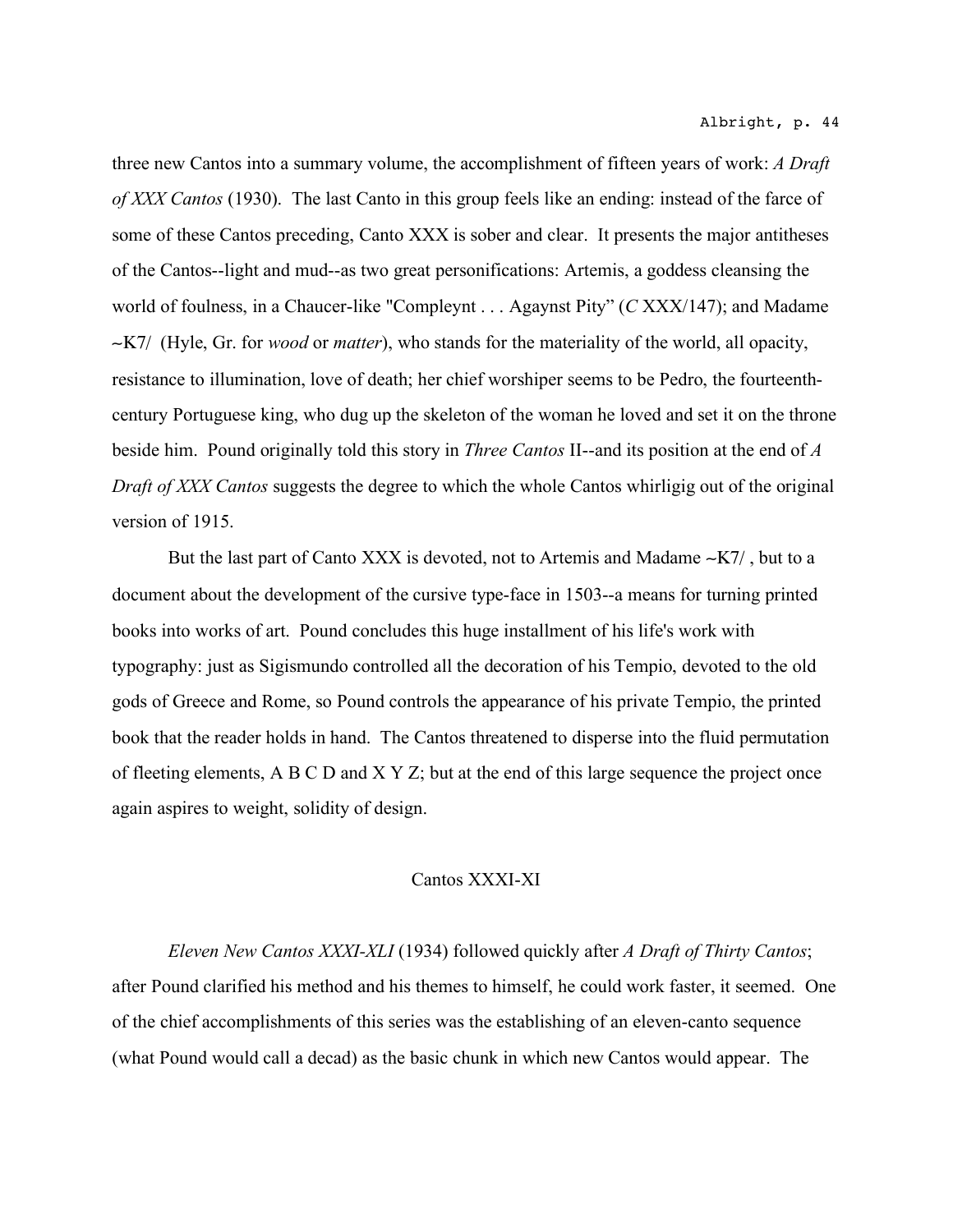"major form" of this decad is simple, but effective: these eleven Cantos pivot around Canto XXXVI, the middle Canto, which has a texture far different from the five before it and the five after it.

The first five Cantos take the arch of the Venetian sequence XXIV-XXVII and transpose it to America: Pound tells the story of the flowering of genius among the early American presidents, and the subsequent decay. We hear the inquisitive, well-educated, very adultsounding voices of Adams, Jefferson, John Quincy Adams: studying European architecture, planning canals, civilizing the Indians, finding rice and turnips adapted to the American climate. But the focus of the American shaping intelligence soon starts to blur, and little corrupt leaders-- Clay, Calhoun,Webster--start to take over; soon we are in the world of child labor, mud, and mid-European stupidity, coarseness, and venality; at the end of this group, Madame ∼K7/ herself puts in an appearance, all tarted up (*C* XXXV/175).

The transition from Canto XXXV to Canto XXXVI is one of the most startling in the whole project. Instead of heavy Jewish accents, and descriptions of heavy tolls on heavy cargoes, we have this:

A lady asks me

I speak in seaon

She seeks reason for an affect, wild often

That is so proud he hath Love for a name . . .

Where memory liveth

it takes its state

Formed like a diafan from light on shade . . .

Cometh from a seen form which being understood

Taketh locus and remaining in the intellect possible

Wherein hath he neither weight nor still-standing,

Descendeth not by quality but shineth out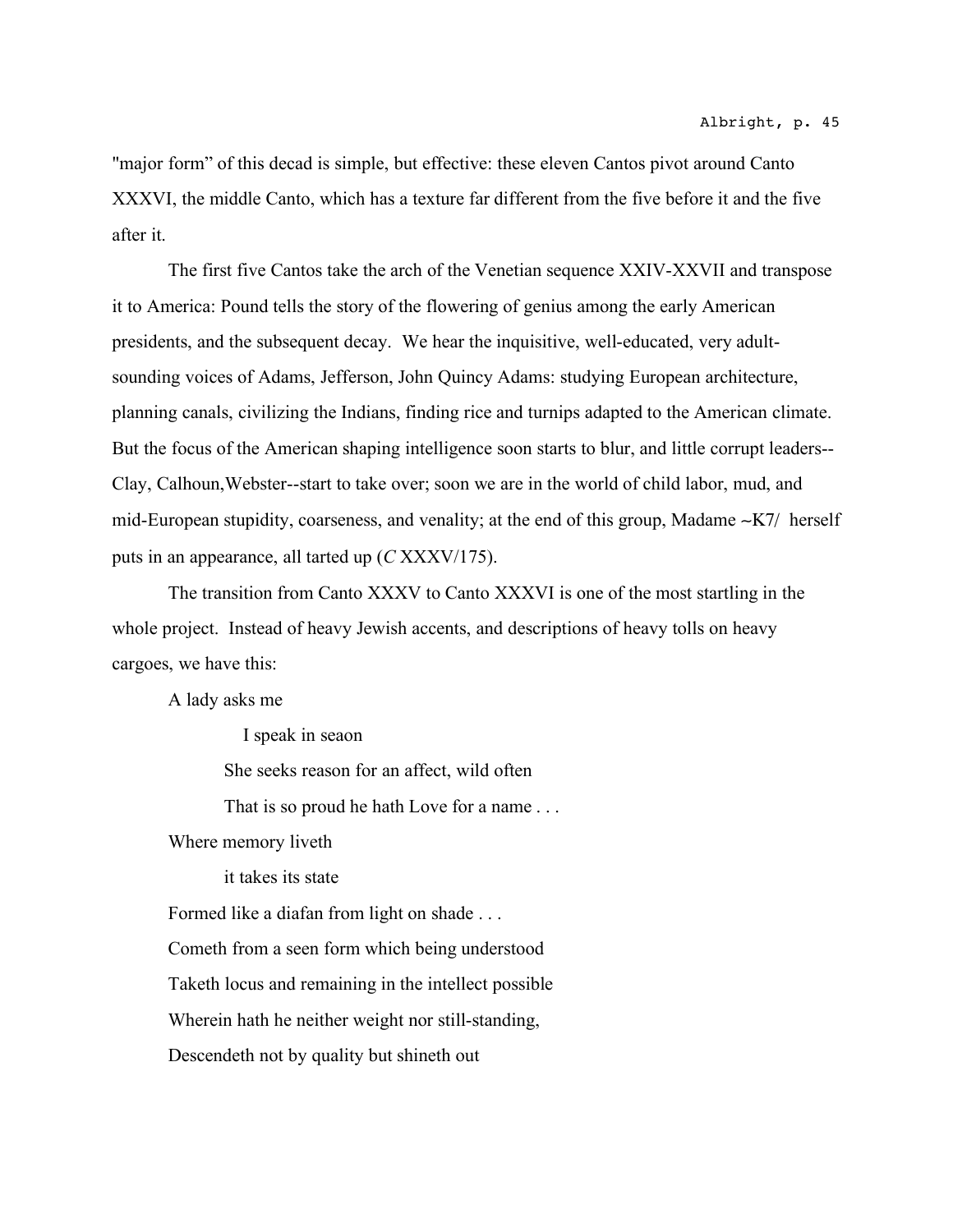# Himself his own effect unendingly . . . (*C* XXXVI/177)

This is a translation of a poem that Pound had been laboring to translate since his youth, Guido Cavalcanti's *canzone*, *Donna mi priegha*. The calm intensity of this poem makes it the axis of *Eleven New Cantos*, the still point in its turning world. Guido's *canzone* describes with extreme subtlety--indeed so subtly that Pound himself never claimed fully to understand the whole poem- -the psychic processes through which Love imprints itself on the memory; how Love fills the whole mind with love, a self-generating motive force. The psychological inwardness of Canto XXXVI sets it apart; it might be conceived as a complement to all the other Cantos Pound ever wrote, in that it describes the mind's receptivity to those divine energies, those dazzles that intermit the gloom. Here we have a cool subjectivization of the gods; this Canto corresponds to the other Cantos as persona corresponds to images--a mental device for assimilating the glories at the edge of the visual field.

Canto XXXVI provides only a brief respite from "'The fifth element: mud'" (*C* XXXIV/166). By Canto XXXVII we are back in America, amid the snarlings and yelpings of the financiers, and their political stooges, eager to deprave the American economy by manipulating the second National Bank. And in Canto XXXXIII the munitions-sellers will return, to foment war and increase useless consumption of goods. But the last five Cantos have a different texture from the first five: instead of a fairly steady fingering-through-documents that illustrate the triumph and decline of American, the last five Cantos are riddled with rays of light, from a variety of plausible paradises. For example, Cantos XXXVIII offers a peculiar glance at Marconi, kneeling before the Pope:

(and the Pope's manners were so like Mr Joyce's . . . )

Marconi knelt in the ancient manner

like Jimmy Walker sayin' his prayers.

His Holiness expressed a polite curiosity

as to how His Excellency had chased those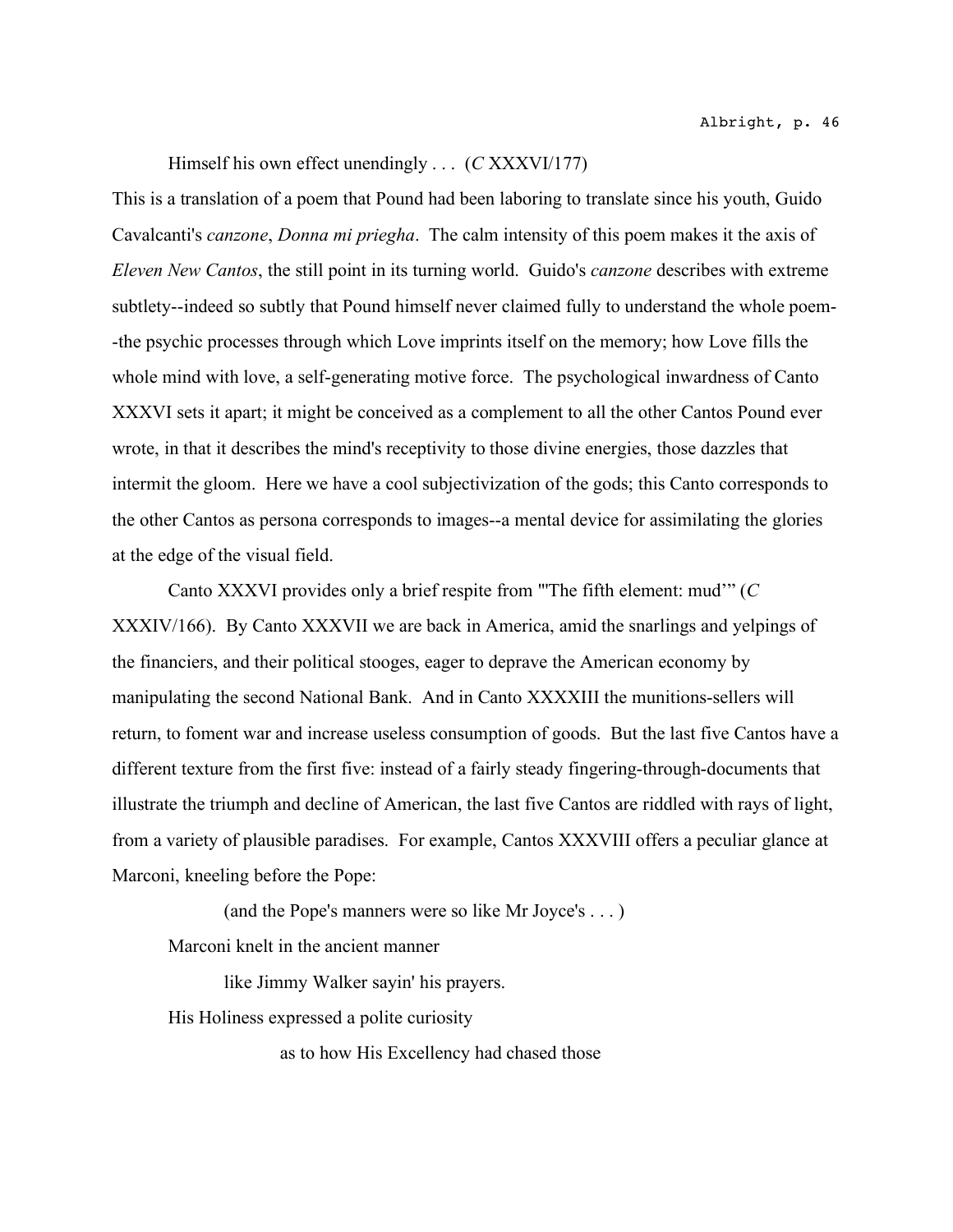electric shakes through the a'mosphere. (*C* XXXVIII/187)

The Pope ought to be an expert in spiritual transmission and reception--but Marconi seems to have replaced him. This whole passage is satirical, very much in the mode of *Hugh Selwyn Mauberley*: we have the press for wafer, franchise for circumcision, and radio waves for beams of divine guidance. But Pound took electromagnetic radiation (at least half seriously) as a method of conceiving the pagan gods appropriate to the limited bandwidth of the Modernist intellectual spectrum:

We appear to have lost the radiant world where one thought cuts through another with clean edge, a world of moving energies '*mezzo oscuro rade*' ["Disjunct in mid darkness"], '*risplende in se perpetuale effecto*' ["shineth out / Himself his own effect unendingly"], magnetisms that take form, that are seen, or that border the visible, the matter of Dante's *paradiso*, the glass under water, the form that seems a form seen in a mirror . . .

For the modern scientist energy has no borders, it is a shapeless 'mass' of force; even his capacity to differentiate it to a degree never dreamed by the ancients has not led him to think of its shape . . . The rose that his magnet makes in the iron filings, does not lead him to think of the force in botanic terms . . .

A medieval 'natural philosopher' would find this modern world full of enchantments, not only the light in the electric bulb, but the thought of the current hidden in air and in wire would give him a mind full of forms, '*Fuor di color*' ["out from colour"] or having their hyper-colours. The medieval philosopher would probably have been unable to think the electric world, and *not* think of it as a world of forms. (*LE*, p.

154)

This is from a section, written in 1928, of Pound's essay on Cavalcanti; the bracketed translations of Guido's Italian inserted in the text are taken from Canto XXXVI. Potentially Marconi's radiowaves can stimulate divine excitements, in those who possess sufficiently sensitive antennae;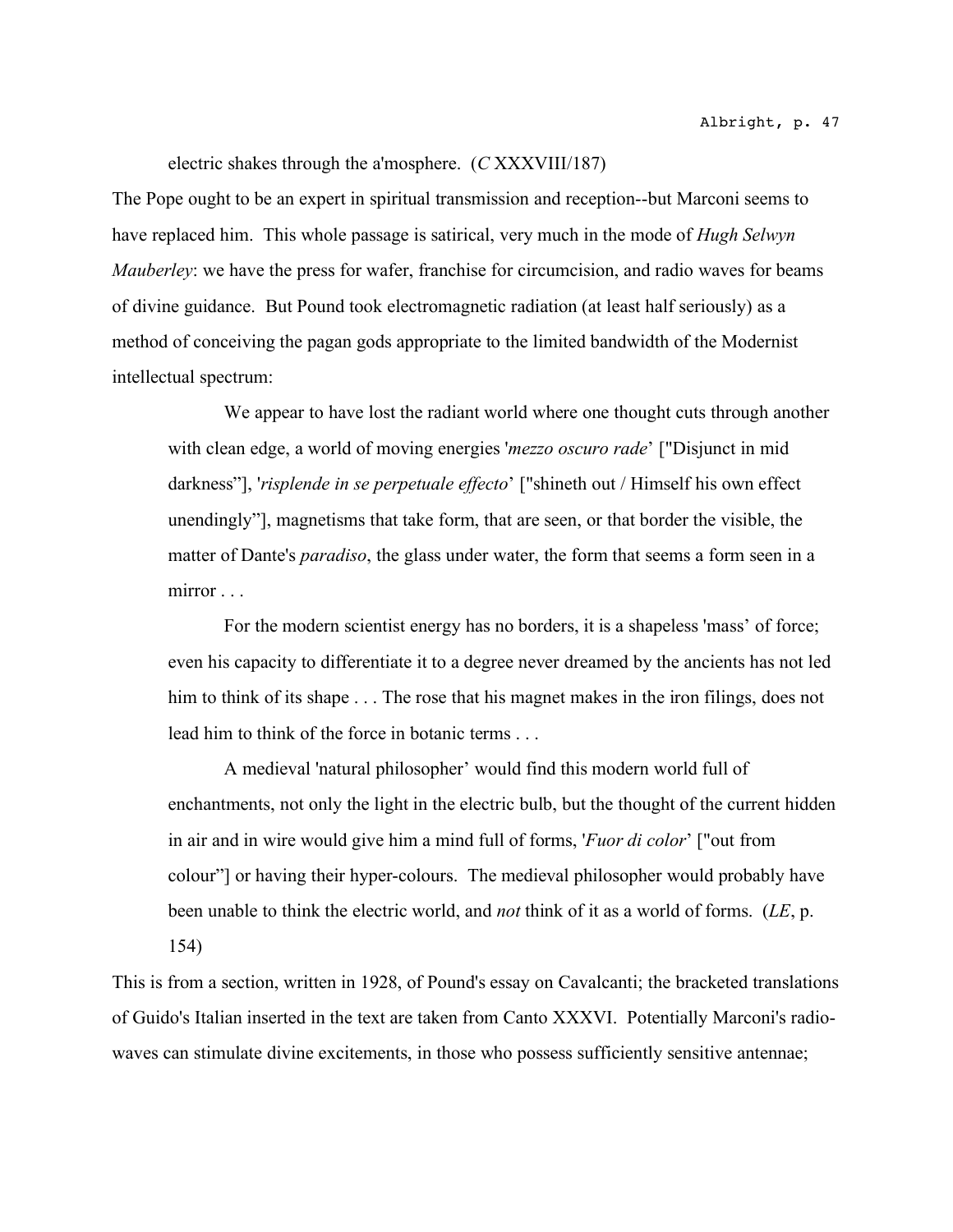but, as so often in Cantos XVII-XXX, it is not certain what is parody and what is paradise.

As the decad comes to a close, Pound orients the sequence by referring it back to the original themes of Cantos I and II: Odysseus on his way to the underworld, and the metamorphosis or "bust thru." These two are combined in Canto XXXIX, adapted from Homer's account of Odysseus's sojourn with Circe, and figured with some of Homer's original Greek. It is likely that Canto XXXIX demonstrates how the tripartite scheme of Pound's letter of 1927 was starting to control the actual substance of the Cantos written after it. Still, the Odysseus of Canto XXXIX has altered considerably from the sober, intent, troubled, "Seafarer"-like character of Canto I. The Odysseus of the 1930s is a slangier, hipper, more casual, more cosmopolitan character entirely:

Fat panther lay by me

Girls talked there of fucking, beasts talked there of eating,

All heavy with sleep, fucked girls and fat leopards,

Lions loggy with Circe's tisane (*C* XXXIX/193)

Pound tended to become flippant with his major characters as his applications of the scheme of 1927 grew slightly mechanical; something similar may have happened to Joyce in the later stages of *Ulysses*, as he kept consulting the chart of *his* Homeric scheme. By 1938 Pound was calling the Homeric world "very human. The *Odyssey* high water mark for the adventure story, as for example Odysseus on the spar after shipwreck. Sam Smiles [a writer of pop self-help books] never got any further in preaching self-reliance" (*GK*, p. 38). By 1955, when Pound wrote the Canto that treats Odysseus on the spar, he imagined Leucothea offering Odysseus a trade: "'my bikini is worth your raft'" (*C* XCI/636).

But if Odysseus is growing more amusing, Pound's devotion to pagan ideals is growing more intense. Later in Canto XXXIX, Pound writes of a headland "with the Goddess' eyes to seaward / By Circeo, by Terracina, with the stone eyes" (*C* XXXIX/195). This passage restates Pound's "Credo" of 1930: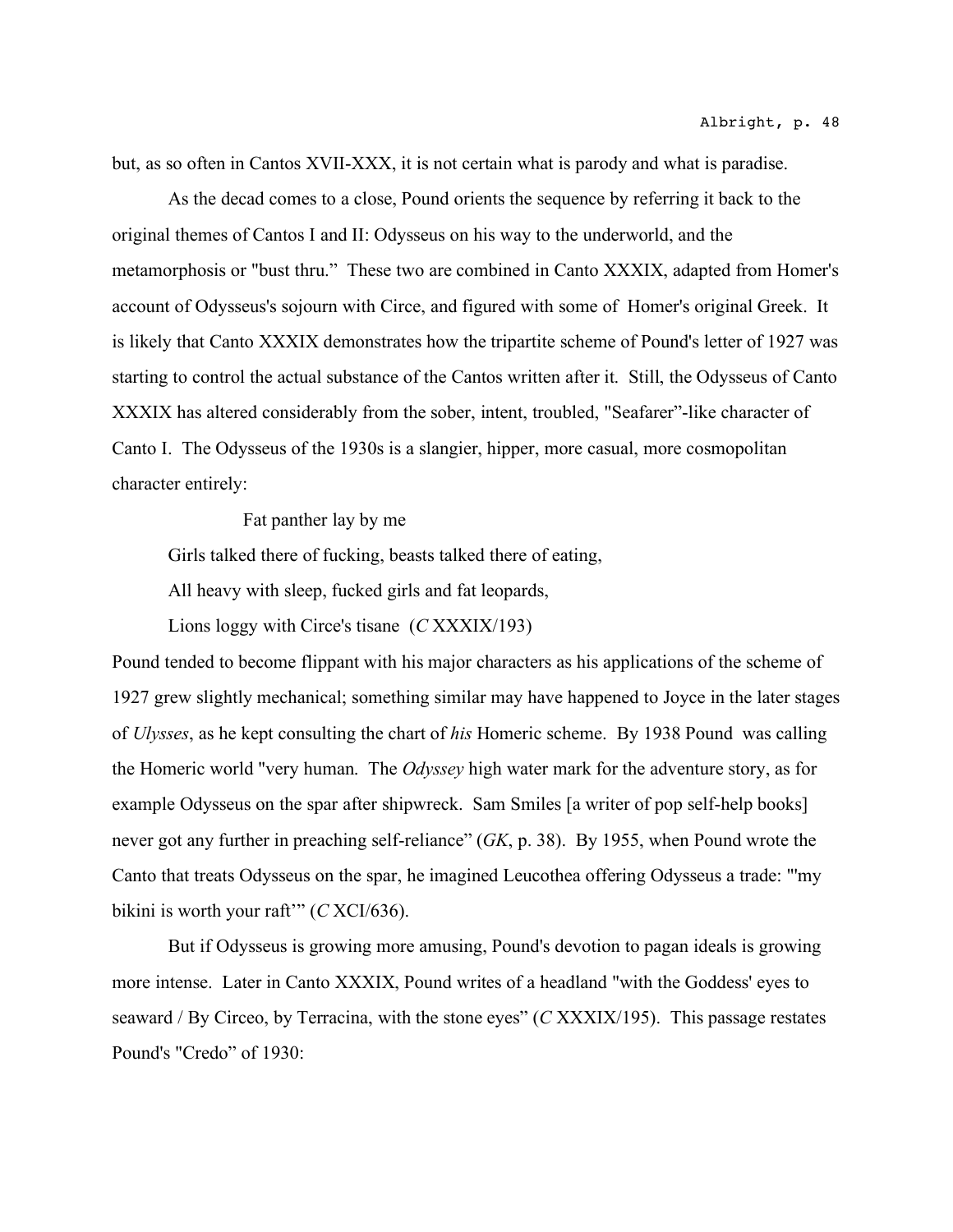Given the material means I would replace the statue of Venus on the cliffs of Terracina [a town on the Tyrrhenian sea, between Rome and Naples]. I would erect a temple to Artemis in Park Lane. I believe that a light from Eleusis persisted through the middle ages and set beauty to the song of Provence and of Italy. (*SP*, p. 53).

Pound considered that belief in Venus and Mars and Bacchus had never been exterminated by Christianity, but had maintained a clandestine existence throughout the centuries, occasionally flickering into public consciousness--in the songs of the troubadours, in the heretical Cathar religion attacked by Christian armies during the Albigensian Crusade of the thirteenth century, in the Tempio of Sigismundo. From the time of *Three Cantos* on, Pound conceived the Cantos as a reconstruing of history according to pagan terms--as if Pound could recreate a liturgy for Dionysus.

But the volume *Eleven New Cantos* ends on a note of secular, as well as religious, hope: Ma questo,"

said the Boss, "è divertente."

catching the point before the aesthetes had got there;

Having drained off the muck by Vada

From the marshes, by Circeo, where no one else wd. have drained it. (*C* XLI/202) The Boss is Benito Mussolini: Pound gave a copy of *A Draft of XXX Cantos* to *il Duce*, who consented to an audience with the poet; Mussolini told Pound that he found the Cantos diverting. This power of discernment impressed Pound more than it has impressed others, since "diverting" is a comment could be applied to almost any text; but Pound thought that Mussolini had recognized a fellow genius. Pound associated Circeo with Circe: for the purposes of the Cantos, the draining of the marshes of Circeo is equivalent to ridding the world of vile transformations; under the benign gaze of Mussolini, pigs are changing back into men. Wherever Pound looks, at the end of this most optimistic of all the batches of Cantos, he sees signs that, despite the general degradation, social virtue is taking hold in a few fortunate places: Mussolini's Italy; and a small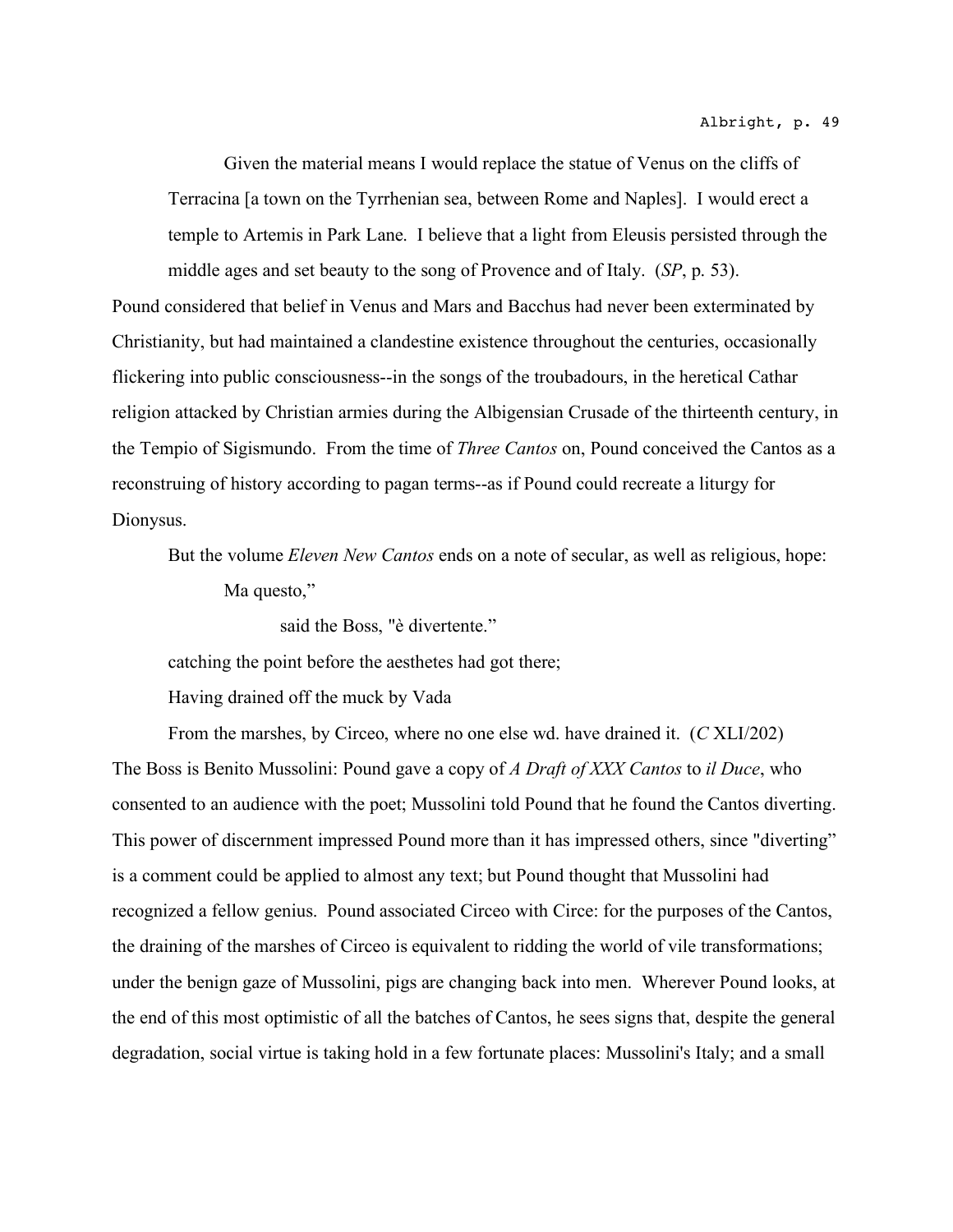Albright, p. 50

town in Austria called Woergl (XLI/205), where the residents grew prosperous, while the surrounding towns were caught in poverty: the authorities issued their own local money, stamped with a date, which steadily lost value if hoarded and not spent. Pound thought that this measure would cure the problem of obstruction of distribution that had long bothered him: for money stamped, so to speak, with an expiration date quickly reverted to the empty paper that all paper money truly was. Money thereby lost its power of surrogation, its power to usurp labor and goods. But Pound did not yet seem much closer to a vision of paradise that was the real thing, and not a substitute.

*Eleven New Cantos* begins with Jefferson and ends with Mussolini. And in 1933, as he was finishing these Cantos, Pound wrote *Jefferson and/or Mussolini*, a treatise to make prose sense of the coordination between his two heroes. In this book, Pound made a remarkable connection between poetry and politics:

The real life in regular verse is an irregular movement underlying. Jefferson thought the formal features of the American system would work, and they did work till the time of General Grant but the condition of their working was that inside them there should be a *de facto* government composed of sincere men willing the national good. When the men of understanding are too lazy to impart the results of their understanding . . . I don't believe it matters a damn what legal forms or what administrative forms there are in a government. The nation will get the staggers. (*J/M*, p. 95)

Just as Pound set up the principle of rhyme at an orthogonal to the usual axis--governing subject matter, not word-sounds--so Pound now conceives political as an irregular motion of accents underlying the regular prosody of official laws, administrative flow-charts. Just as Pound's verses exaggerate the hesitations and accelerations that underlie normal iambic verse, so Pound's Cantos attempt to seize the erratic compulsive movement of the intellectual lives of Jefferson, Adams, and other wise leaders--the source of real authority in early America.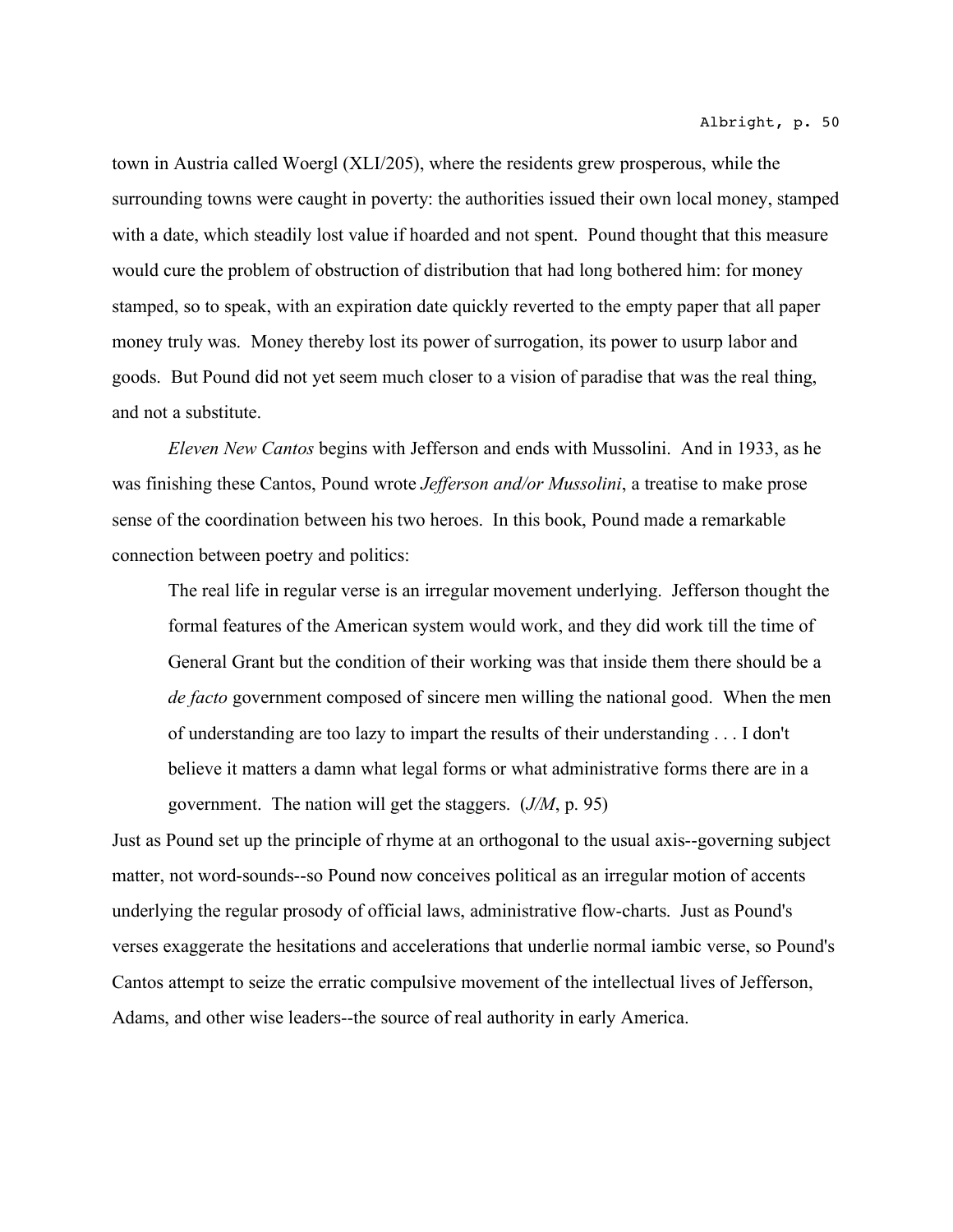By 1934, when *Eleven New Cantos* was published, Pound had devised a new, or partly new, scheme for conceiving the Cantos: the ideogram:

But when the Chinaman wanted to make a picture of . . . a general idea, how did go about it?

He is to define red. How can he do it in a picture that isn't painted in red paint?

He puts . . . together the abbreviated pictures of

| <b>ROSE</b>      | <b>CHERRY</b>   |
|------------------|-----------------|
| <b>IRON RUST</b> | <b>FLAMINGO</b> |

That, you see, is very much the kind of thing a biologist does . . . when he gets together a few hundred or thousand slides, and picks out what is necessary for his general statement. Something that fits the case, that applies in all of the cases. (*ABCR*, pp. 21- 22)

Pound had discovered this scheme for the ideogram in the notes of the sinologist Ernest Fenollosa--notes which Pound had used for his translations from Chinese and Japanese during 1914-16, and which he had edited and published as *The Chinese Written Character as a Medium for Poetry*. But in the 1930s Pound took new inspiration from these notes, and recommended them as an *Ars Poetica* (*L*, p. 322) and an instruction in thinking (*J/M*, p. 22). This model of the ideal poetic act--a signifying whole extrapolated from a heap of concrete particulars--helped Pound to explain what he had done, and also provided a dominant model for the Cantos to come, which are far more ideogrammatically self-conscious than Cantos I-XLI. There is a moment, though, near the end of this sequence, when we see ideogrammatic thinking at work. In a passage that ponders African and Arab languages, Pound noted:

Bruhl found some languages full of detail Words that half mimic action; but generalization is beyond them, a white dog is